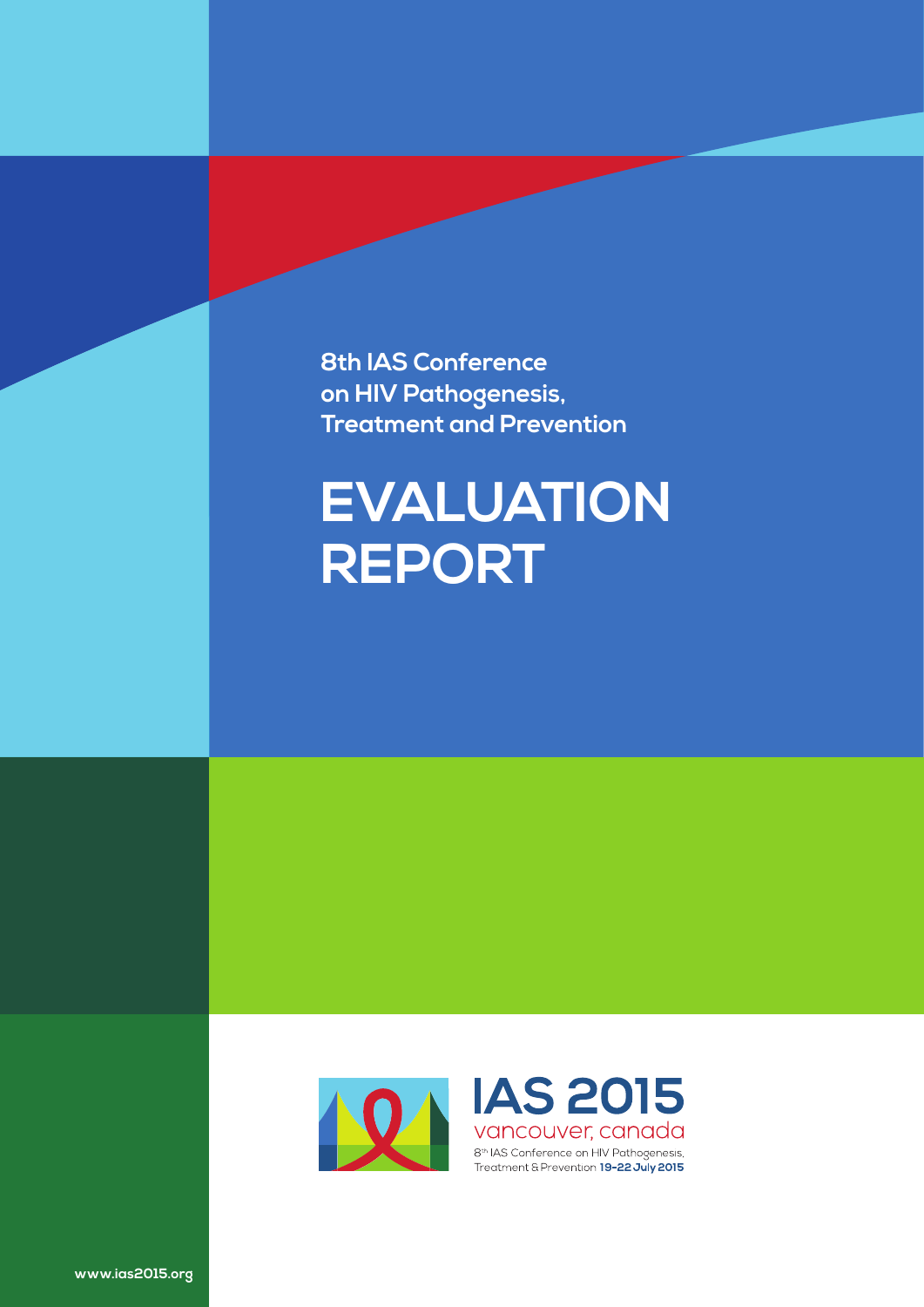© 2015 Copyright International AIDS Society (IAS)

Reproduction, adaptation or translation without prior written permission is prohibited, except as allowed under the copyright laws.

> Photographs: International AIDS Society (IAS) Marcus Rose Steve Forrest

> > International AIDS Society 23 Avenue de France CH 1202 Geneva, Switzerland Tel: +41 22 710 08 00 Fax: +41 22 710 08 99 Email: info@iasociety.org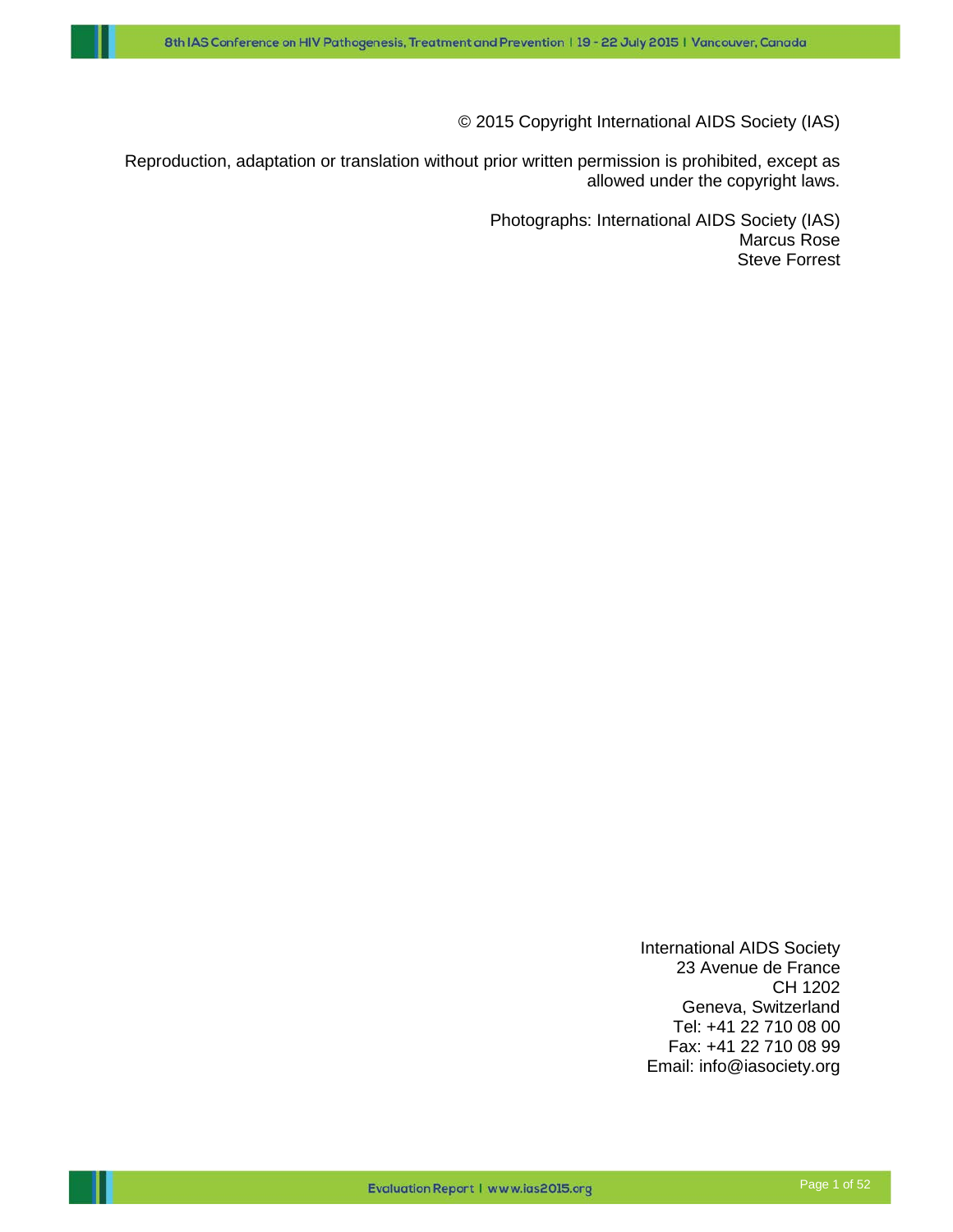# <span id="page-2-0"></span>**Acknowledgements**

The evaluation of the conference was undertaken by Laetitia Lienart, the IAS 2015 Evaluation Coordinator, who is an independent consultant.

We thank all delegates who completed the online survey after the conference and we thank the conference secretariat for its overall support.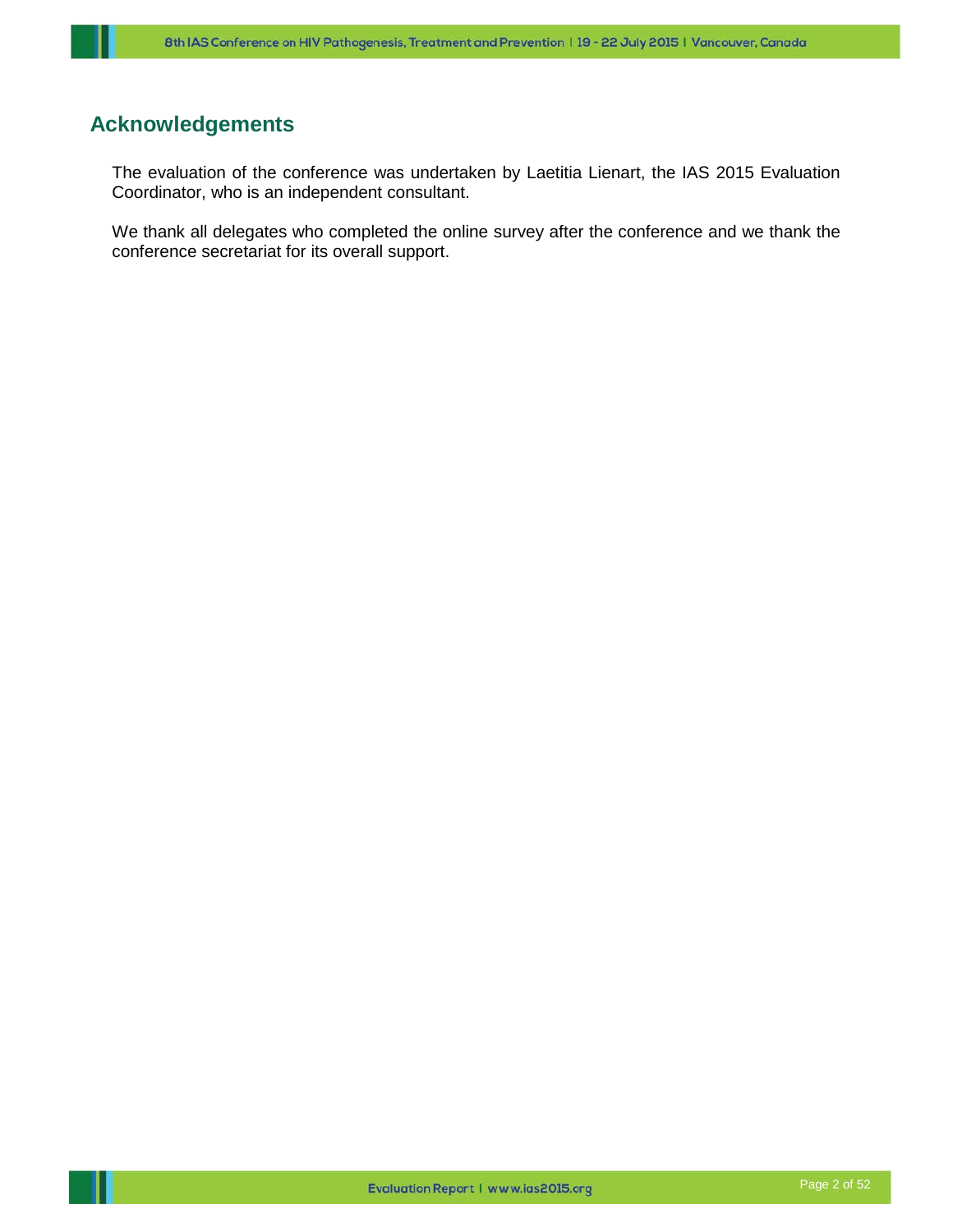# <span id="page-3-0"></span>**Table of contents**

| What could be improved to help delegates gain more from attending the IAS |  |
|---------------------------------------------------------------------------|--|
|                                                                           |  |
| What were the main impacts of the previous IAS conference (IAS 2013)? 37  |  |
|                                                                           |  |
|                                                                           |  |
|                                                                           |  |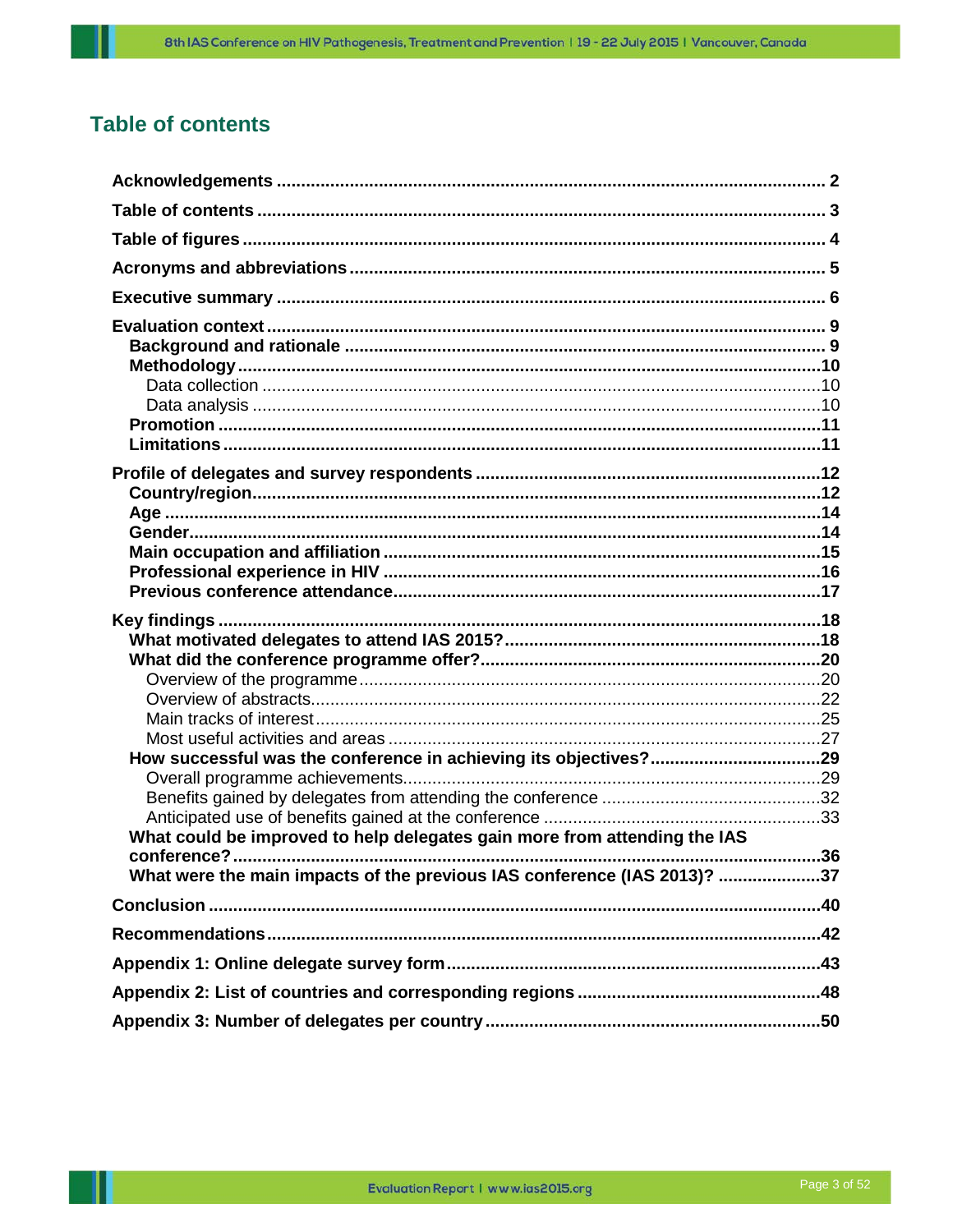# <span id="page-4-0"></span>**Table of figures**

| Figure 4. Main occupation/profession of delegates and survey respondents15                       |     |
|--------------------------------------------------------------------------------------------------|-----|
| Figure 5. Main affiliation/organization of delegates and survey respondents 16                   |     |
|                                                                                                  |     |
|                                                                                                  |     |
|                                                                                                  |     |
| Figure 9. Total number of abstracts submitted and accepted (2007-2015) 22                        |     |
| Figure 10. Breakdown of abstracts accepted by track and presentation type 23                     |     |
|                                                                                                  |     |
|                                                                                                  |     |
|                                                                                                  |     |
|                                                                                                  |     |
|                                                                                                  |     |
| <b>Figure 16.</b> Achievements of the programme regarding biomedical prevention, HIV vaccine and | .31 |
| <b>Figure 17.</b> Achievements of the programme regarding HIV co-infections, paediatrics and     |     |
|                                                                                                  |     |
|                                                                                                  |     |
| Figure 19. IAS 2013 influences on individual and/or organization's work38                        |     |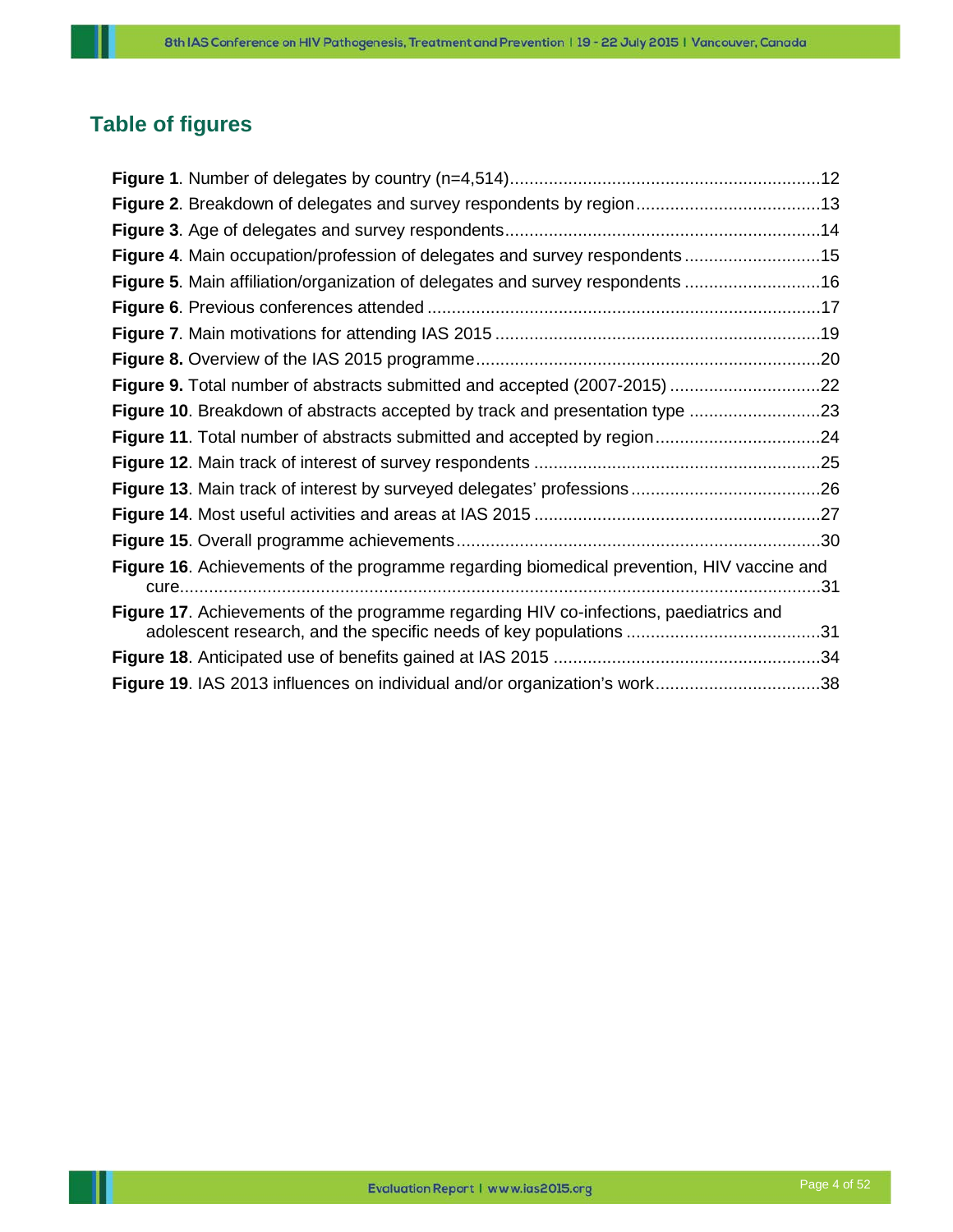# <span id="page-5-0"></span>**Acronyms and abbreviations**

| <b>AIDS 2014</b> | 20 <sup>th</sup> International AIDS Conference (Australia, 2014)                                                                                 |
|------------------|--------------------------------------------------------------------------------------------------------------------------------------------------|
| <b>ARV</b>       | Antiretroviral (drug)                                                                                                                            |
| <b>ART</b>       | Antiretroviral therapy                                                                                                                           |
| <b>CCC</b>       | <b>Conference Coordinating Committee</b>                                                                                                         |
| <b>CME</b>       | Continuing medical education                                                                                                                     |
| <b>CROI</b>      | Conference on Retroviruses and Opportunistic Infections                                                                                          |
| <b>HCV</b>       | Hepatitis C virus                                                                                                                                |
| <b>IAC</b>       | <b>International AIDS Conference</b>                                                                                                             |
| <b>IAS</b>       | <b>International AIDS Society</b>                                                                                                                |
| <b>IAS 2009</b>  | 5 <sup>th</sup> IAS Conference on HIV Pathogenesis, Treatment and Prevention (South Africa,<br>2009)                                             |
| <b>IAS 2011</b>  | 6 <sup>th</sup> IAS Conference on HIV Pathogenesis, Treatment and Prevention (Italy, 2011)                                                       |
| <b>IAS 2013</b>  | 7 <sup>th</sup> IAS Conference on HIV Pathogenesis, Treatment and Prevention (Malaysia,<br>2013)                                                 |
| <b>IAS 2015</b>  | 8 <sup>th</sup> IAS Conference on HIV Pathogenesis, Treatment and Prevention (Canada,<br>2015)                                                   |
| <b>IAS 2017</b>  | 9 <sup>th</sup> IAS Conference on HIV Pathogenesis, Treatment and Prevention (to be<br>renamed the IAS Conference on HIV Science) (France, 2017) |
| <b>MSM</b>       | Men who have sex with men                                                                                                                        |
| <b>NGO</b>       | Non-governmental organization                                                                                                                    |
| <b>NIH</b>       | National Institutes of Health                                                                                                                    |
| <b>PAG</b>       | Programme-at-a-Glance                                                                                                                            |
| <b>PLHIV</b>     | People living with HIV                                                                                                                           |
| <b>PMTCT</b>     | Prevention of mother-to-child transmission                                                                                                       |
| <b>PrEP</b>      | Pre-exposure prophylaxis                                                                                                                         |
| <b>START</b>     | Strategic Timing of Antiretroviral Treatment (clinicalTrials.gov identifier:<br>NCT00867048)                                                     |
| <b>STI</b>       | Sexually transmitted infection                                                                                                                   |
| <b>TasP</b>      | Treatment as prevention                                                                                                                          |
| TB               | Tuberculosis                                                                                                                                     |
| <b>WHO</b>       | World Health Organization                                                                                                                        |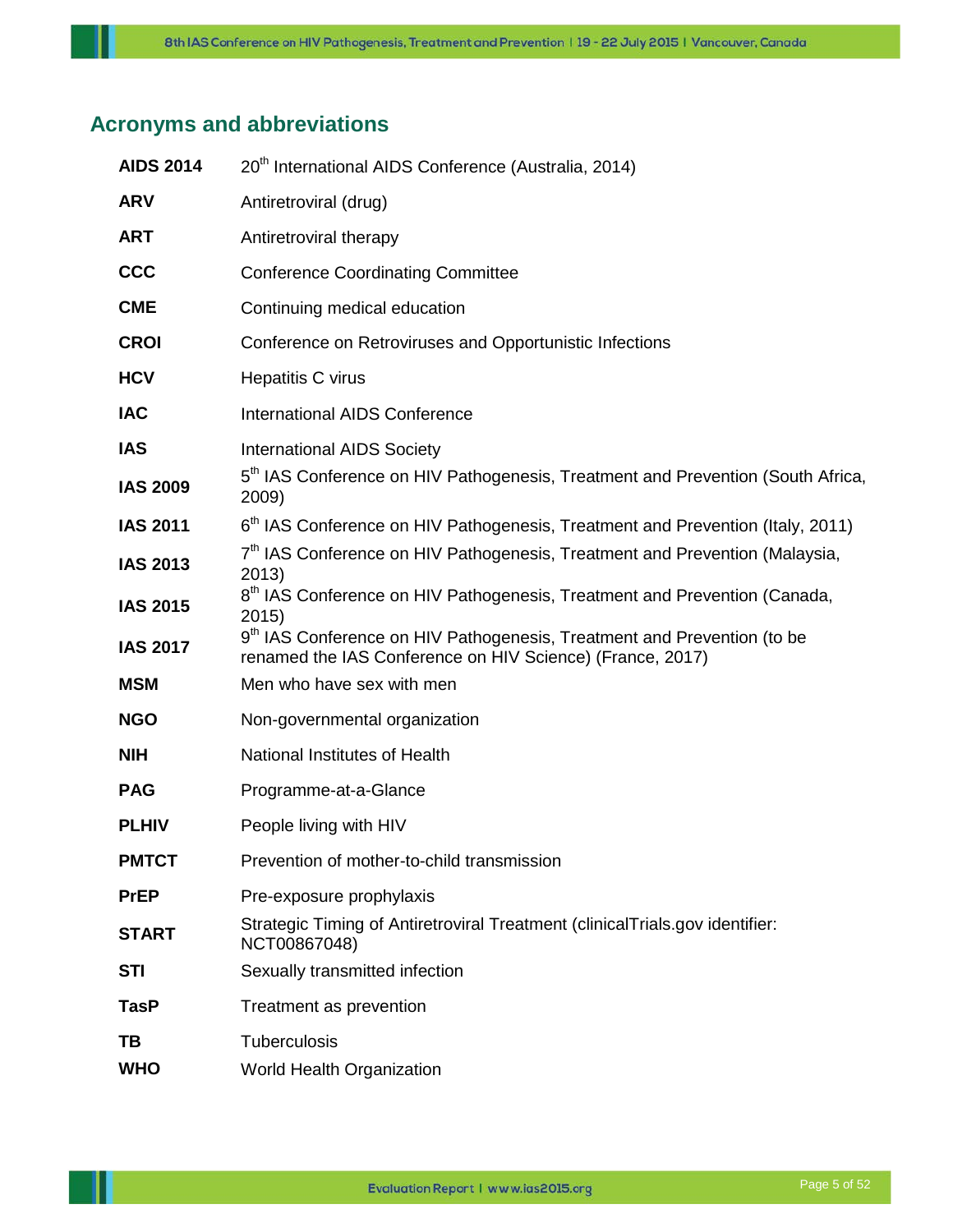## <span id="page-6-0"></span>**Executive summary**

The 8<sup>th</sup> IAS Conference on HIV Pathogenesis, Treatment and Prevention (IAS 2015) was held in Vancouver, Canada, from 19 to 22 July 2015, attracting 4,885 delegates from 113 countries. The objective of the IAS 2015 evaluation was to identify strengths and weaknesses of the conference and to assess its immediate outcomes in order to improve planning and delivery of similar conferences in the future.

The leading data collection instrument was an online survey sent to all individually registered delegates with a valid email address at the end of the conference. The survey received a response rate of 20%, with 826 surveys completed.

The main findings of the evaluation include:

#### **What motivated delegates to attend IAS 2015?**

The main motivation for attending IAS 2015 was the opportunity to acquire new scientific information/updates on HIV and AIDS, as well as being attracted by the diversity and quality of the programme. Delegates considered the focus of the programme (basic, prevention, clinical and implementation science), with its inclusion of political and social aspects in the response to HIV and AIDS, to be the main added value of this conference compared with other well-known scientific conferences. Other key motivations for attending included opportunities for presenting work/research and getting feedback from other attendees, as well as networking for strengthening partnerships and establishing new collaborations.

#### **What were delegates' main tracks of interest?**

Track B was of interest to the greatest number of delegates (56%), followed by Track C (41%), Track D (29%) and Track A (23%). Statistical analysis showed that there was a significant relationship between the profession/occupation of delegates and their main track of interest, with health care workers/social service providers most interested in Track B (82%).

#### **What did delegates find the most useful at the conference?**

Non-abstract driven sessions (i.e., plenaries, special sessions, bridging sessions and symposia) were considered to be the most useful activities (66%), followed by abstract-driven sessions (55%), satellite sessions (21%), professional development workshops (14%), poster viewing (12%) and the exhibition area (4%).

#### **How successful was the conference in meeting its objectives?**

At least 80% of survey respondents "agreed" or "strongly agreed" that the conference programme ...

- Was relevant to today's challenges (of the response to HIV and AIDS)
- Focused on the latest HIV science (i.e., results of the most recent research vs. repeated presentation of findings over time)
- Explored how the latest scientific developments in HIV-related research can be realistically applied in implementation programmes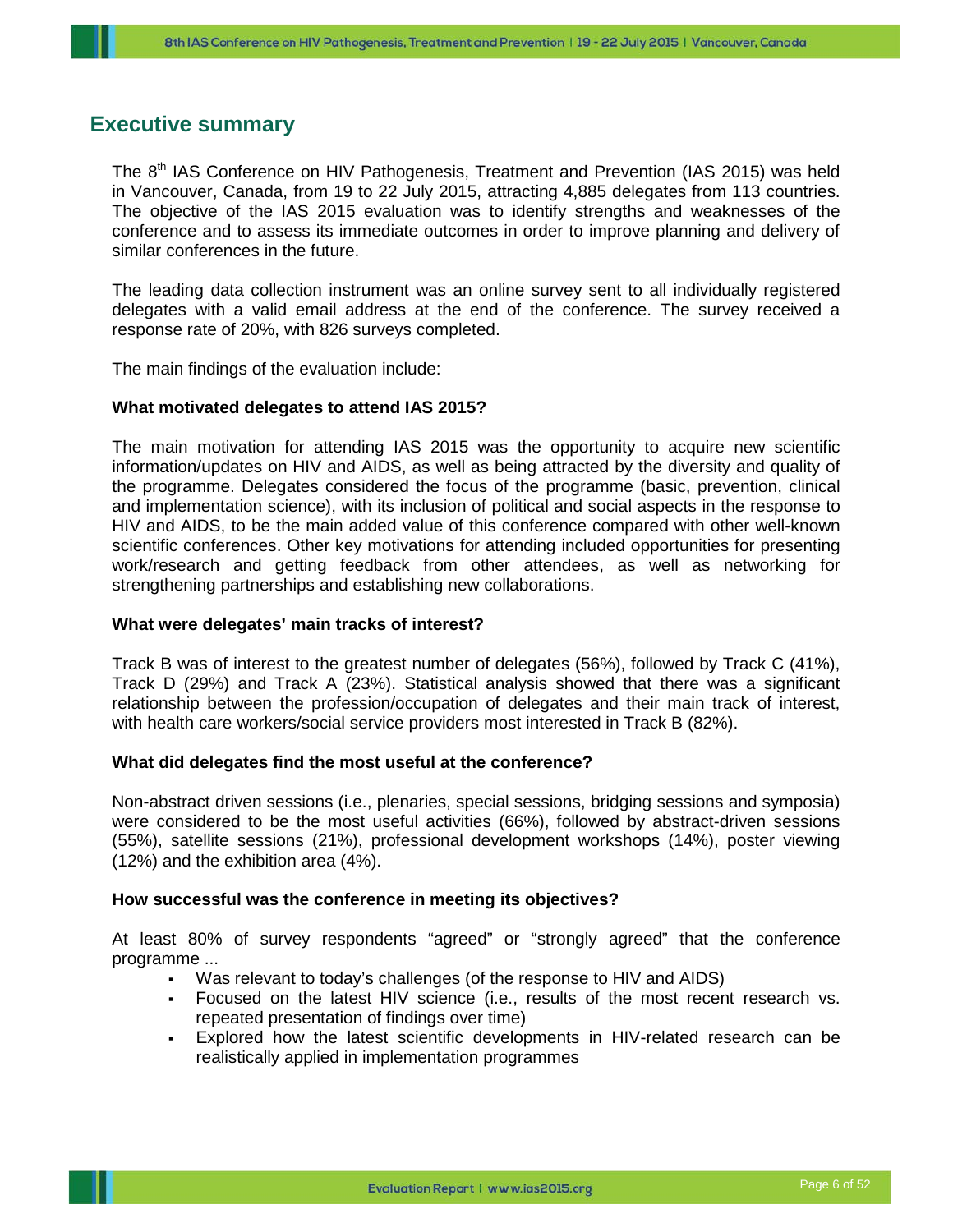- Reviewed implementation research that addresses barriers to scaling up and integrating research and prevention in resource-limited and policy-constrained settings
- Highlighted the situation of HIV in Canada and in the US.

Most respondents (more than 90%) also "agreed" or "strongly agreed" that the scientific programme provided comprehensive updates on biomedical prevention and on the search for an HIV vaccine and cure, and that it fostered strategic discussions around the challenges of HIV co-infections, paediatrics and adolescent research, and the specific needs of key populations.

#### **How did delegates benefit from attending the conference?**

Most surveyed delegates (94%) reported that the conference contributed to strengthening their skills and/or expanding their knowledge. They commented that the conference was a great opportunity to: gain new and updated knowledge on a variety of topics; understand better results from recent trials; present research and receive feedback from peers; increase the breadth of knowledge on different HIV-related topics that delegates otherwise would have been unaware of; gain insight from a global perspective; and learn about new techniques and tools that will inform practice and research.

Other benefits included: networking for establishing new collaborations and strengthening existing ones; getting inspiration and motivation for new and existing projects and research; increasing delegates' confidence; raising their awareness and broadening their views on different critical issues; and obtaining new evidence to support advocacy efforts.

#### **What did delegates plan to do with what they gained at the conference?**

As with IAS 2011 and IAS 2013, the majority of survey respondents (87%) planned to share information with colleagues, peers and/or partner organizations. The following actions were also anticipated by more than 40% of surveyed delegates:

- Motivate colleagues, peers and/or partners (50%)
- Influence work focus/approach of the respondent's organization (45%)
- Refine/improve existing work/research practice or methodology (43%)
- Build capacity within the respondent's organization/network (42%).

#### **What could be improved to help delegates gain more from attending the IAS conference?**

Delegates had the opportunity to suggest how to improve future IAS conferences. The majority of suggestions related to:

- The poster exhibition (have a dedicated poster time and locate the poster exhibition in a strategic place to increase attendance)
- The programme (reduce time conflict between sessions with a similar focus and ensure only ground-breaking science is presented)
- Speakers (increase the number of young investigators and presenters from developing countries)
- General logistics/organizational issues (mainly related to the PAG application, the registration fees and the session room capacity).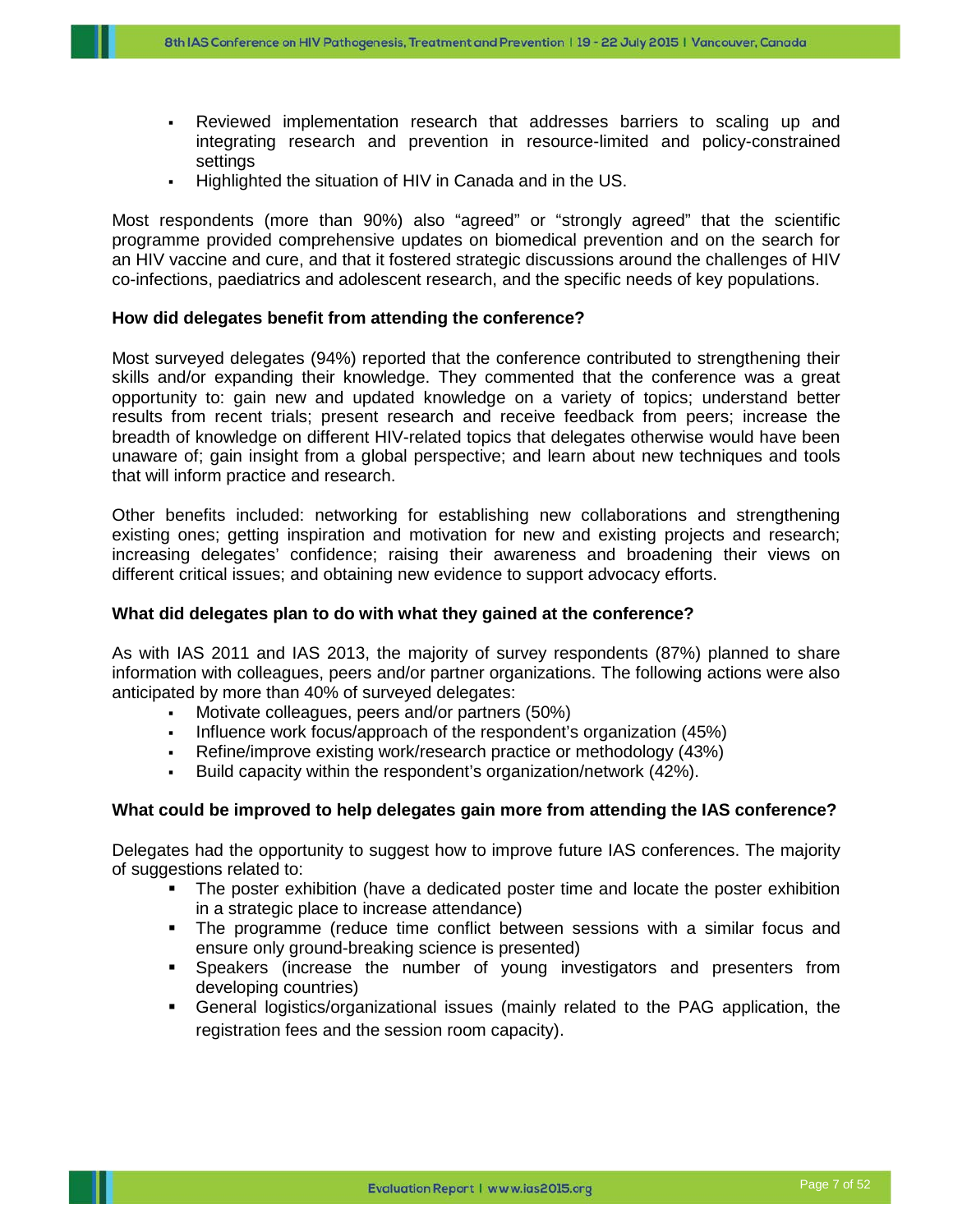#### **What were the main impacts of the previous IAS conference (IAS 2013)?**

Delegates who had also attended IAS 2013 were asked to answer a few questions related to that conference. More than two-thirds of these survey respondents reported that IAS 2013 had influenced their individual and/or organization's work in some way. The five most frequently noted influences (each selected by at least 30% of respondents) were: 1) affirming current work focus/strategy; 2) improving or refining work practices and/or methodologies; 3) sharing information, best practices and/or skills gained at the conference with colleagues, managers and/or partners; 4) motivating self, colleagues, managers and/or partners in the work done on HIV; and 5) initiating new projects, programmes and/or research.

Delegates were also asked if they were aware of IAS 2013 influencing HIV work, policies, programmes, research, funding and/or advocacy at the local, national, regional or global level. Almost one-third (30%) replied "yes" (vs. 22% who said "no" and 48% who did not know). The most frequently cited influence related to the new WHO guidelines (updated in 2013) focusing on early treatment.

In conclusion, while some minor areas are recommended for improvement, findings from the evaluation indicate that the IAS Conference on HIV Pathogenesis, Treatment and Prevention continues to be an important platform for a wide range of people and organizations involved in the response to HIV. The conference enabled delegates to share and gain new knowledge, discuss challenges in their current work on HIV, increase motivation and inspiration, and create and reinforce partnerships and alliances.

In order to ensure that the IAS conference remains one of the key events in the HIV response and to ensure continued motivation and interest, efforts should be maintained in providing an innovative, unique and dynamic programme that attracts key stakeholders, including those who are likely to attend other well-known HIV-related conferences.

Specific recommendations are listed on page 42.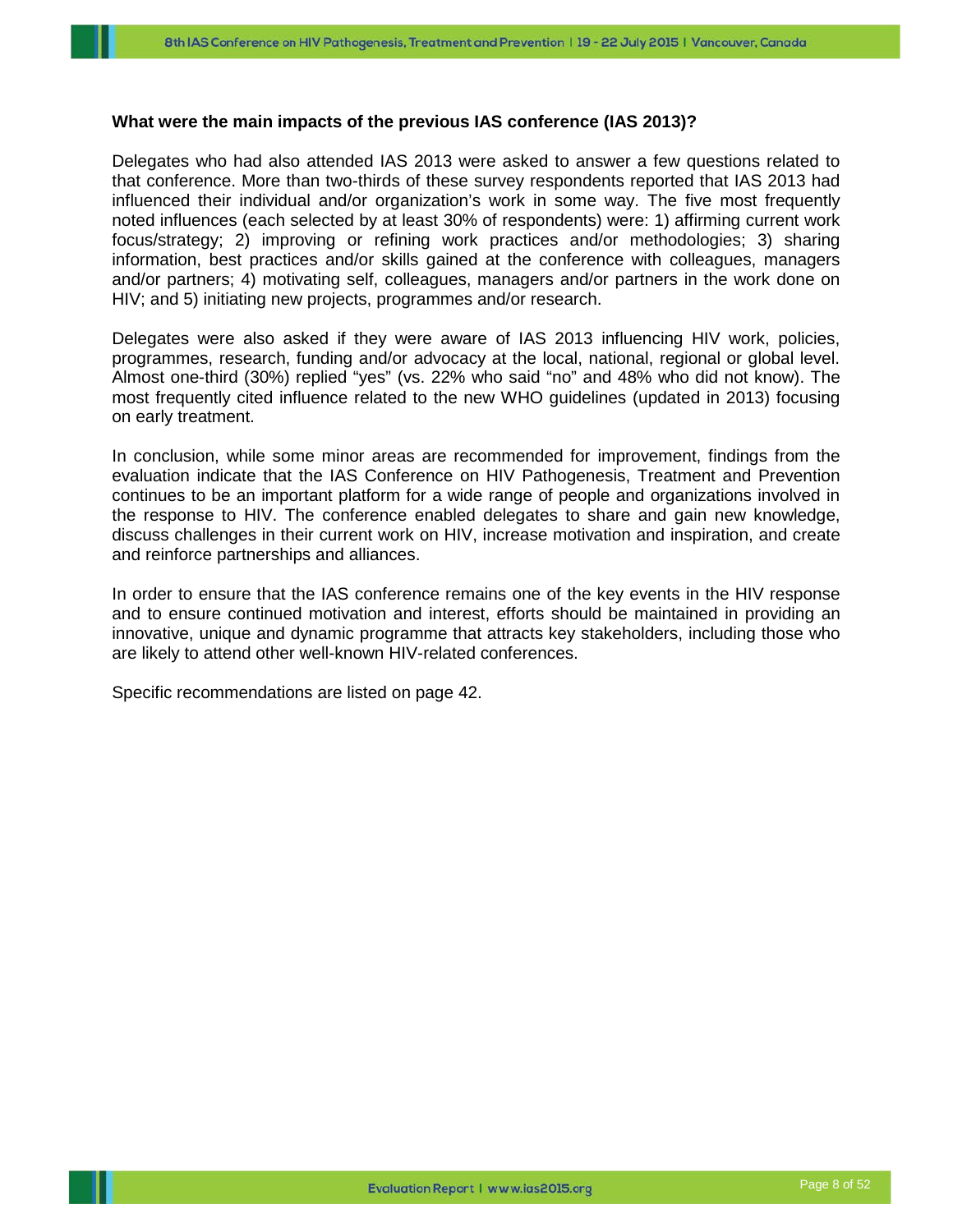## <span id="page-9-0"></span>**Evaluation context**

## <span id="page-9-1"></span>**Background and rationale**

The 8<sup>th</sup> IAS Conference on HIV Pathogenesis, Treatment and Prevention (IAS 2015) took place in Vancouver, Canada, from 19 to 22 July 2015. Held every two years, the conference is a unique opportunity for all those involved in the global response to HIV, including scientists, clinicians, public health experts, community leaders and media professionals, to meet and examine the latest scientific developments in HIV-related research, and explore how such developments can be realistically applied in implementation programmes.

The IAS 2015 conference objectives were defined as follows:

- 1 Focus on the latest HIV science and its applications for prevention, treatment and care worldwide
- 2 Provide new insights into HIV vulnerability and determinants of disease progression
- 3 Develop strategic discussions around the increasing challenges of TB, viral hepatitis and chronic co-morbidities
- 4 Continue to support research into treatment as prevention, the search for functional remission/cure and vaccine
- 5 Review implementation research that addresses barriers to scaling up and integrating research and prevention in resource-limited and policy-constrained settings
- 6 Highlight the situation of HIV in Canada and in the US.

In order to achieve these objectives, the conference programme featured daily abstract-driven sessions, classified into four tracks, and non-abstract driven sessions that included plenaries, bridging sessions, symposia, special sessions, a rapporteur summary session and a series of professional development workshops. The conference also featured an exhibition space, satellite sessions, community activities and independent affiliated events.

<span id="page-9-2"></span>IAS 2015 was the sixth conference of this series to be systematically evaluated. The objective of the evaluation was to identify strengths and weaknesses of the conference and to assess its immediate impacts (outcomes) on the HIV and AIDS response in order to improve planning and delivery of future similar conferences. **Results of the evaluation will be used by the organizers of the next Conference on HIV Pathogenesis, Treatment and Prevention (to be renamed the IAS Conference on HIV Science), which will be held in Paris, France, in July 2017, and by the various IAS 2017 committees during the planning and programmebuilding phase.** The IAS 2015 evaluation provides a consolidated overview of the conference and is also expected to be used as an accountability and learning tool by all conference participants, online followers, donors and sponsors.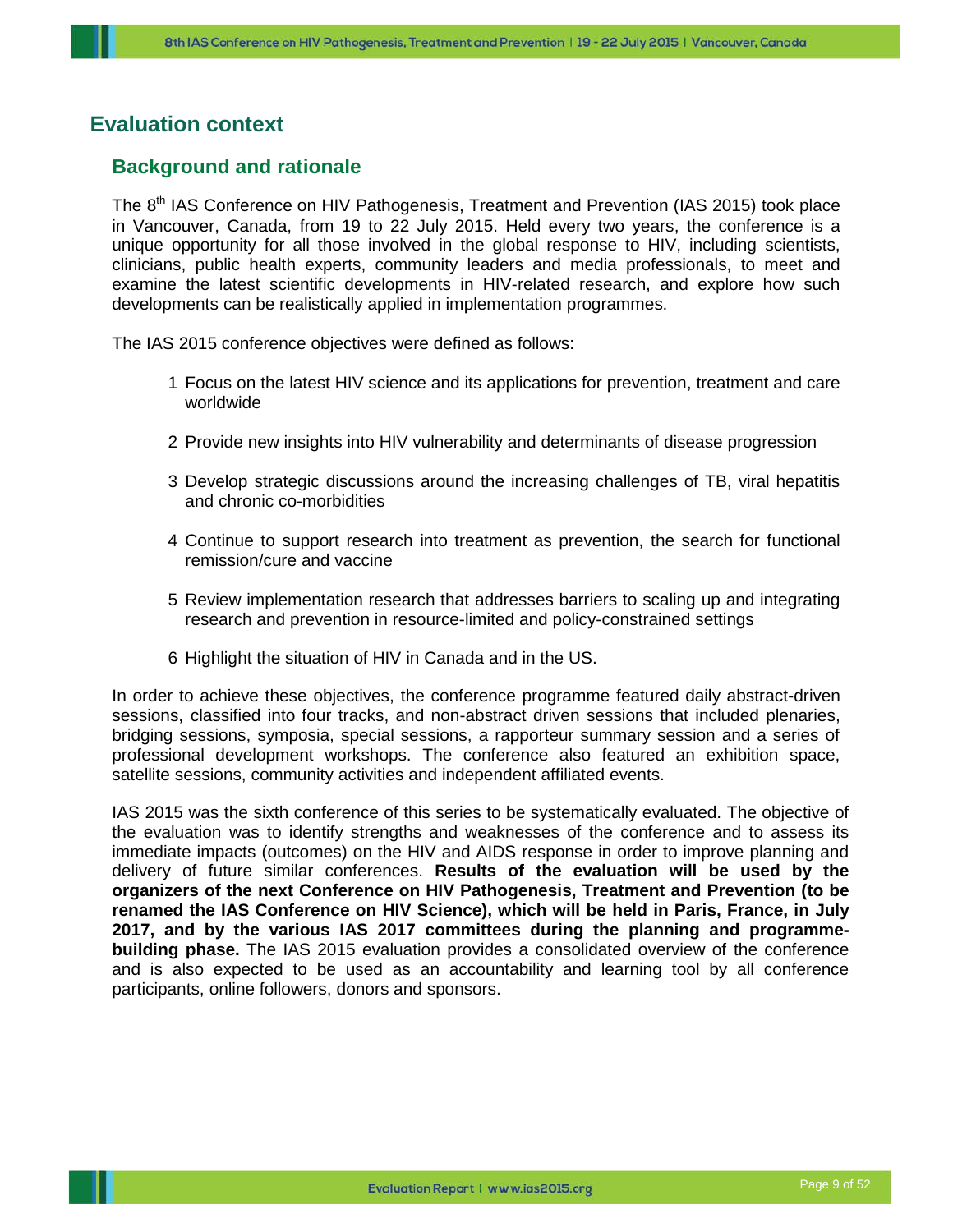## **Methodology**

#### <span id="page-10-0"></span>**Data collection**

The primary data collection instrument was an online survey<sup>[1](#page-10-2)</sup> sent to all delegates who were registered as individuals<sup>[2](#page-10-3)</sup> and with a valid email address one day after the conference had ended. The survey was available in English and contained 19 questions, including several openended questions to give respondents the opportunity to fully articulate their opinions, provide detailed feedback and provide suggestions for improvement.

Based on lessons learnt from previous conference evaluations, survey questions were mainly focused on: the conference programme (main track of interest, usefulness, quality); the main outcomes of the conference (main benefits gained, anticipated use of benefits); and delegates' motivation for attending this conference in particular. The survey also contained four questions on the impact of IAS 2013, which were put to respondents who reported that they had attended that conference.

Of the 4,200 survey invitation emails sent out on 23 July 2015, 50 were returned as undeliverable. After one reminder, a total of **826 surveys were completed**, resulting in a response rate of 20% (vs. 33% in 2013, 28% in 2011 and 34% in 2009).

In addition to the online survey, quantitative and qualitative data were collected through the following sources:

- IAS 2015 documentation, as well as previous conference evaluation reports
- Consultation with conference secretariat staff
- Statistical data relating to IAS 2015 registration, abstracts and programme
- Data from previous conferences to allow comparison over time.

#### <span id="page-10-1"></span>**Data analysis**

Data analysis was prepared and conducted using statistical analysis software that included frequencies and cross tabulations for closed questions. Total numbers vary in some instances because non-responses were excluded from valid data. Statistical comparisons, including the chi-square test, were employed in the analysis of the data, although for clarity, the details of these are not included in this report.

Where the term, "significant", is used in the report, differences have been found with a probability of, at most, 0.05. To allow comparison over time, monitoring data from previous conferences were also reviewed.

Data were disaggregated by gender, profession, region, age and other delegates' attributes, where deemed relevant.

The IAS 2015 Evaluation Coordinator conducted the analysis of qualitative responses manually (i.e., to open-ended questions).

<span id="page-10-2"></span> $1$  A copy of the delegate survey is available in Appendix 1.<br>
<sup>2</sup> As opposed to delegates registered as part of a group.

<span id="page-10-3"></span>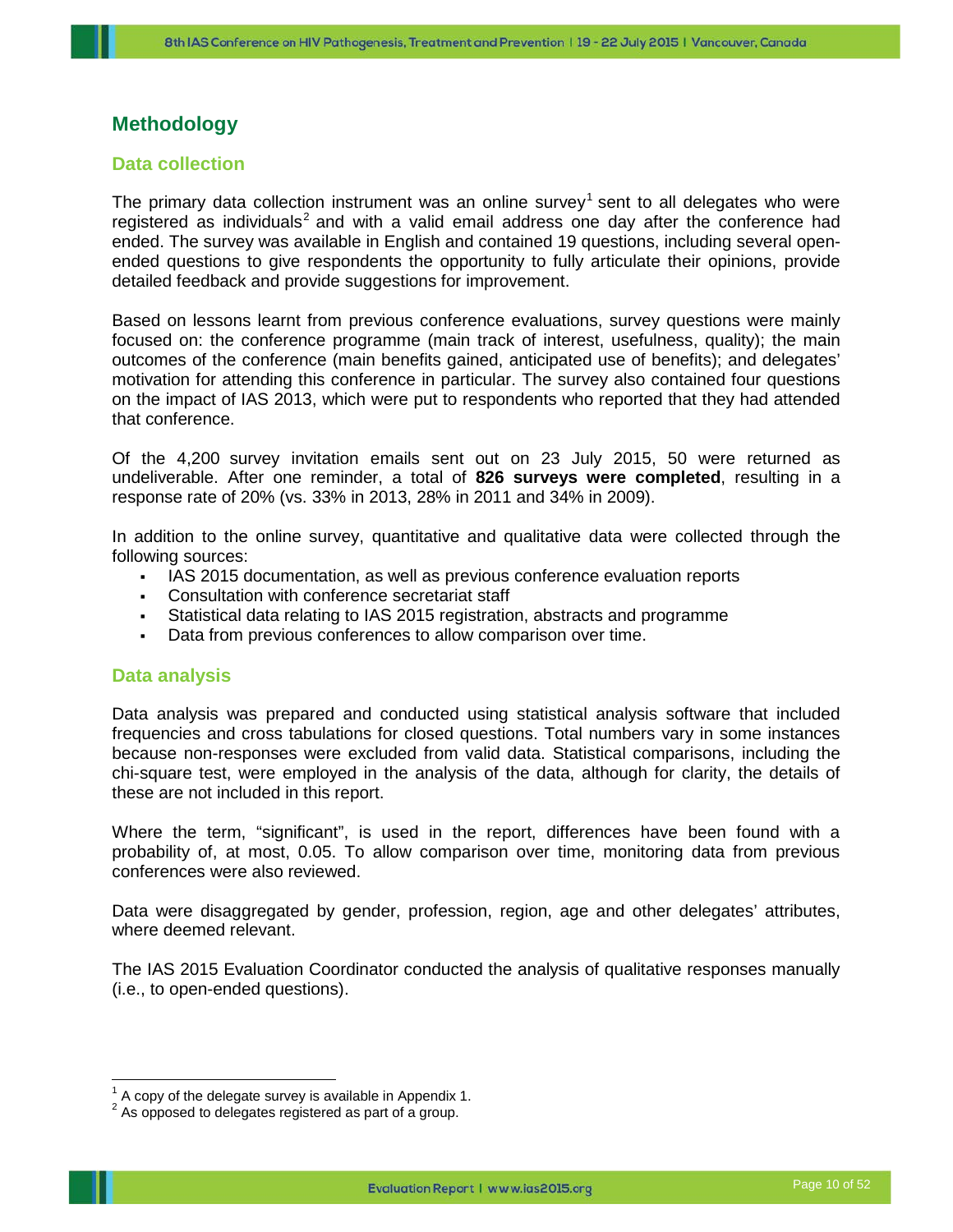## <span id="page-11-0"></span>**Promotion**

Evaluation promotion activities were conducted to inform delegates of the purpose of the evaluation and to encourage them to complete the post-conference delegate survey. These included advertisements on the conference website through the section, "conference practicalities". In addition, a dedicated slide was displayed between sessions during the conference.

The post-conference delegate survey was active for more than three weeks, and a reminder was sent out one week before the response deadline.

A financial incentive was also offered to delegates who completed the post-conference online survey, with a prize of US\$200 randomly allocated to three respondents.

## <span id="page-11-1"></span>**Limitations**

The views of delegates whose first language is not English or who do not have ready or reliable Internet access may be slightly under-represented due to the fact that the survey was offered only online and in English.

Some of the survey findings may be open to interpretation given the diversity of surveyed delegates with regards to language, HIV work experience, professional and personal background, and expectations of the conference. These variables should be taken into account when reading this report.

In addition, the scope and diversity of the conference programme did not allow the evaluation to cover all sessions and activities, mainly due to time and logistical constraints.

Finally, the fact that the survey was completed on a voluntary basis probably introduced some bias as most delegates who are not satisfied with a conference tend to ignore post-conference surveys and conference-related announcements.

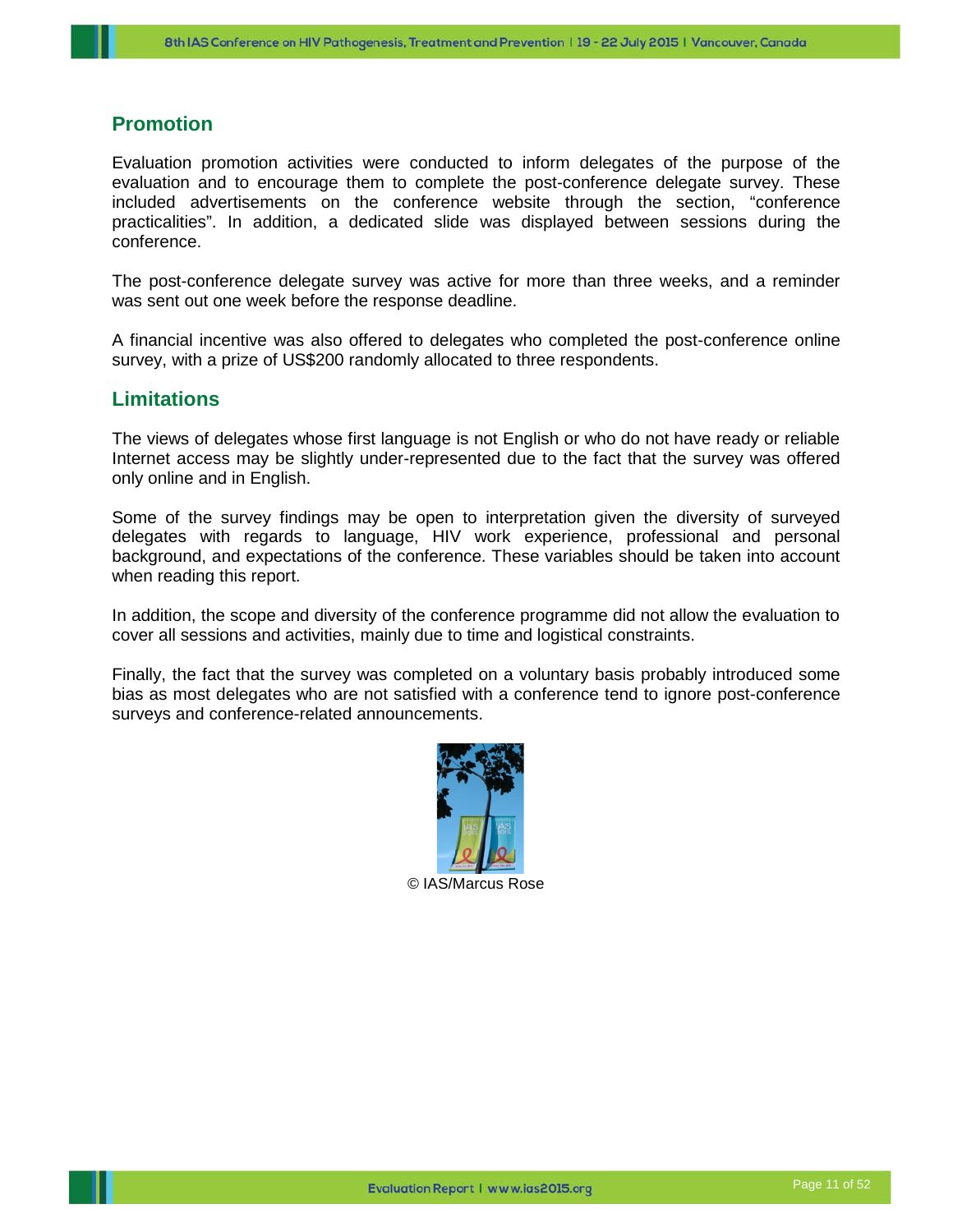## <span id="page-12-0"></span>**Profile of delegates and survey respondents**

IAS 2015 attracted 5,479 participants, 4,885 of whom were classified as delegates<sup>[3](#page-12-2)</sup>, a slight increase compared with IAS 2013 (5,167 participants). Other participants included staff (n=172), organizers (n=63), volunteers (n=250) and accompanying persons (n=109).

The delegate survey sample was representative overall of the delegate population with respect to gender, age, main region, profession and organization type, based on the data provided. It should be noted that the comparison of survey respondents with the delegate population can only be considered as indicative because demographic information was not available for all delegates and survey respondents. The number of people for which the information is available is provided in brackets in all figures in this section.

## <span id="page-12-1"></span>**Country/region**

Delegates represented a total of 113 countries**[4](#page-12-3)** (vs. 132 in 2013 and 127 in 2011). The 10 countries most represented were: the United States of America (n=1,349), Canada (n=696), Uganda (n=176), United Kingdom (n=173), South Africa (n=172), France (n=150), Australia  $(n=109)$ , Thailand  $(n=105)$ , Brazil  $(n=86)$  and Argentina  $(n=79)$ .



Figure 1. Number of delegates by country (n=4,[5](#page-12-4)14)<sup>5</sup>

<span id="page-12-2"></span><sup>&</sup>lt;sup>3</sup> This classification includes regular delegates, student/youth/post-docs, media representatives, scholarship recipients, exhibitors and satellite organizers.<br><sup>4</sup> Country refers to the country home address of the delegate.<br><sup>5</sup> The map was created with the software, Statplanet (http://www.statsilk.com/software/statplanet).

<span id="page-12-4"></span><span id="page-12-3"></span>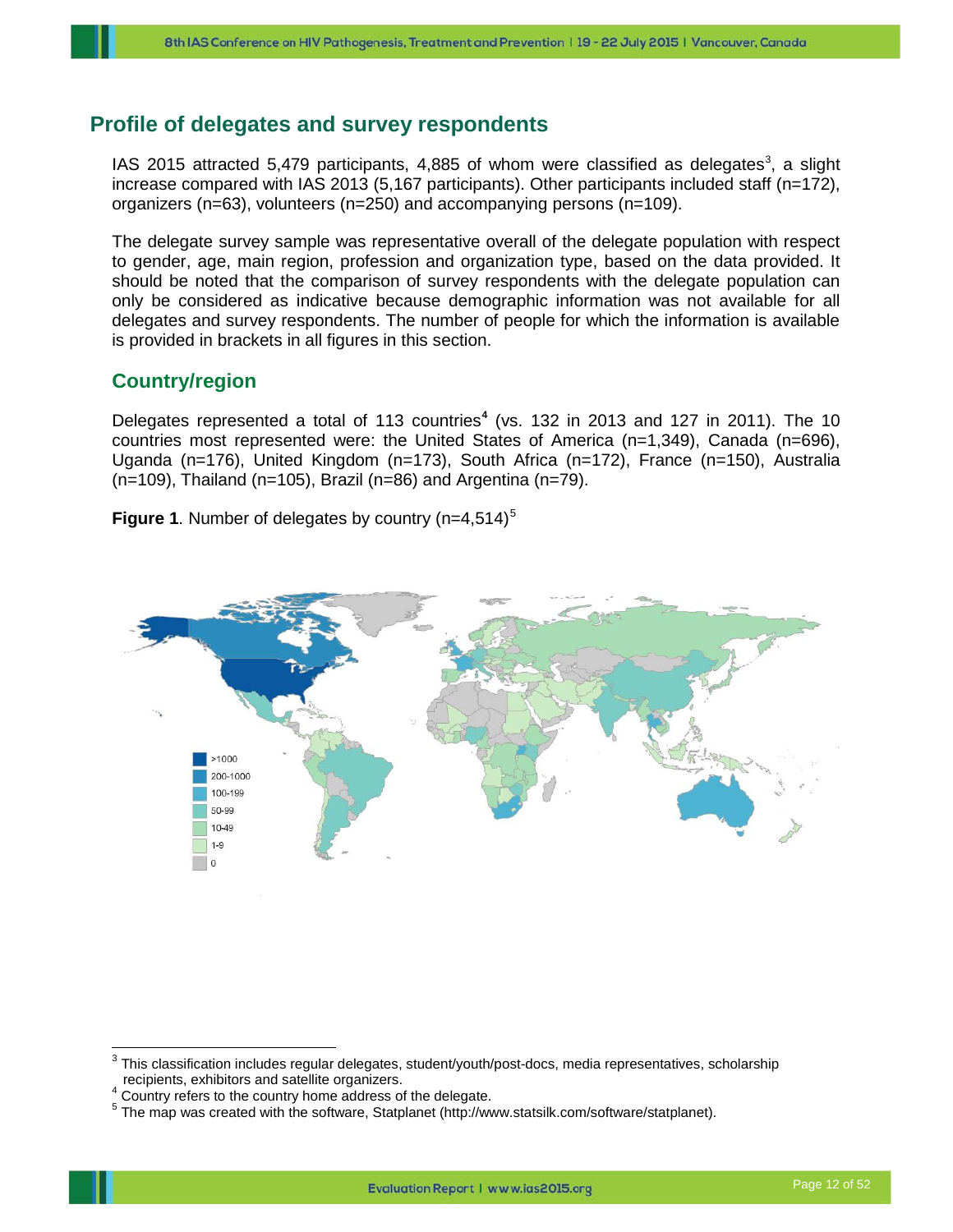The exact number of delegates by country is provided in Appendix 3.

As expected, the largest number of delegates lived in the conference host region, i.e., North America. As shown in Figure 2, the second and third most represented regions were sub-Saharan Africa and Western and Central Europe. Comparisons between delegates and survey respondents require caution since the respondent's region is based on the country of work rather than country of residence.



Figure 2. Breakdown of delegates and survey respondents by region<sup>[6](#page-13-1)</sup>

<span id="page-13-1"></span><span id="page-13-0"></span> $6$  The geographical regions are based on the Joint United Nations Programme on HIV/AIDS classification, available in Appendix 2*.*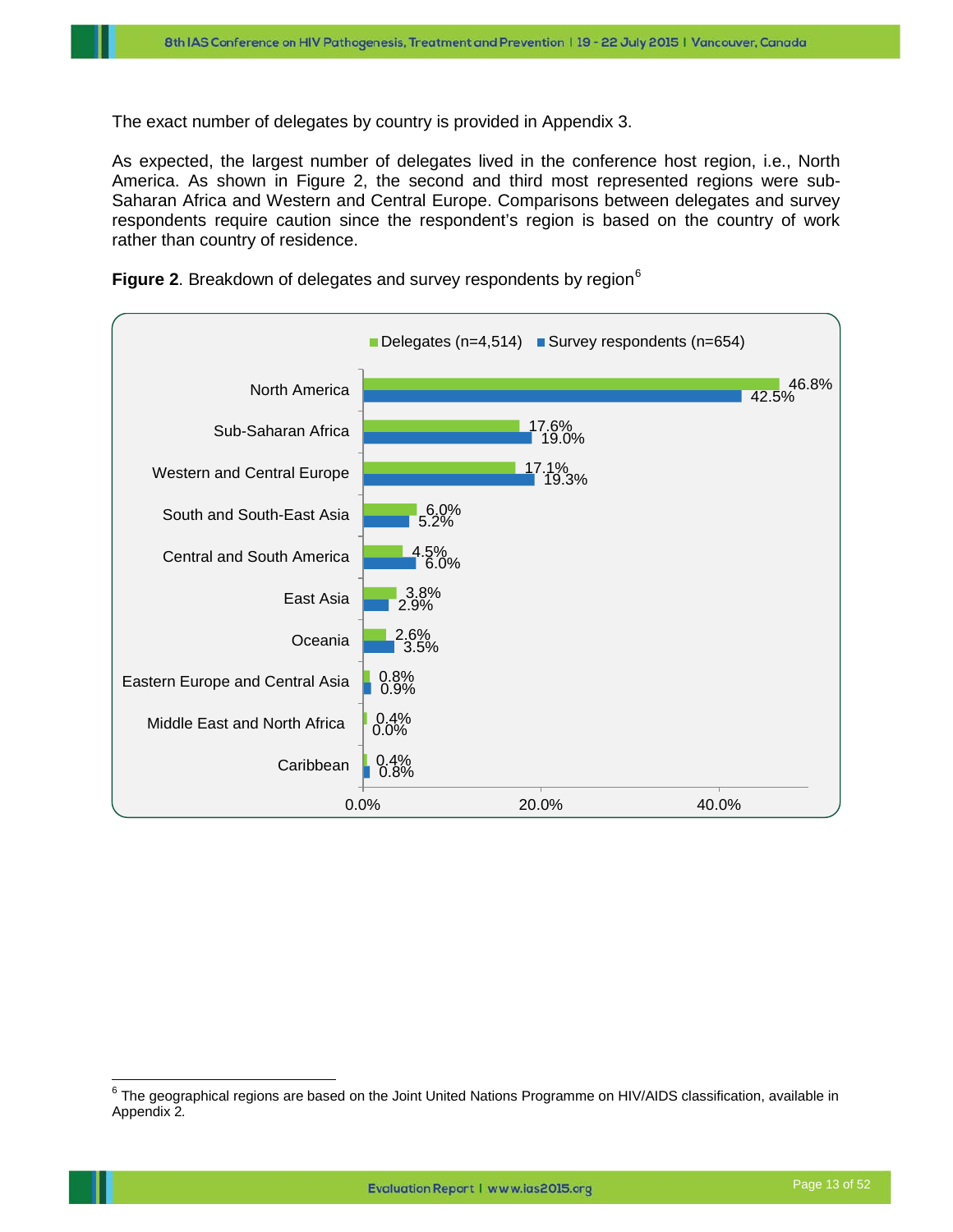## **Age**

As in 2013 and 2011, the majority of delegates and survey respondents were between 27 and 50 years of age, with almost one-third being older than 50 years and less than 10% being younger than 26 years (see Figure 3).



**Figure 3**. Age of delegates and survey respondents

## <span id="page-14-0"></span>**Gender**

As in 2011 and 2013, IAS 2015 attracted more males (55.4% vs. 44.5% females and 0.1% transgender). The proportion of males represented in the survey was also bigger (53% vs. 46.8% females and 0.2% transgender). These percentages exclude delegates who did not specify their gender (554 delegates in the registration database and 11 in the survey sample).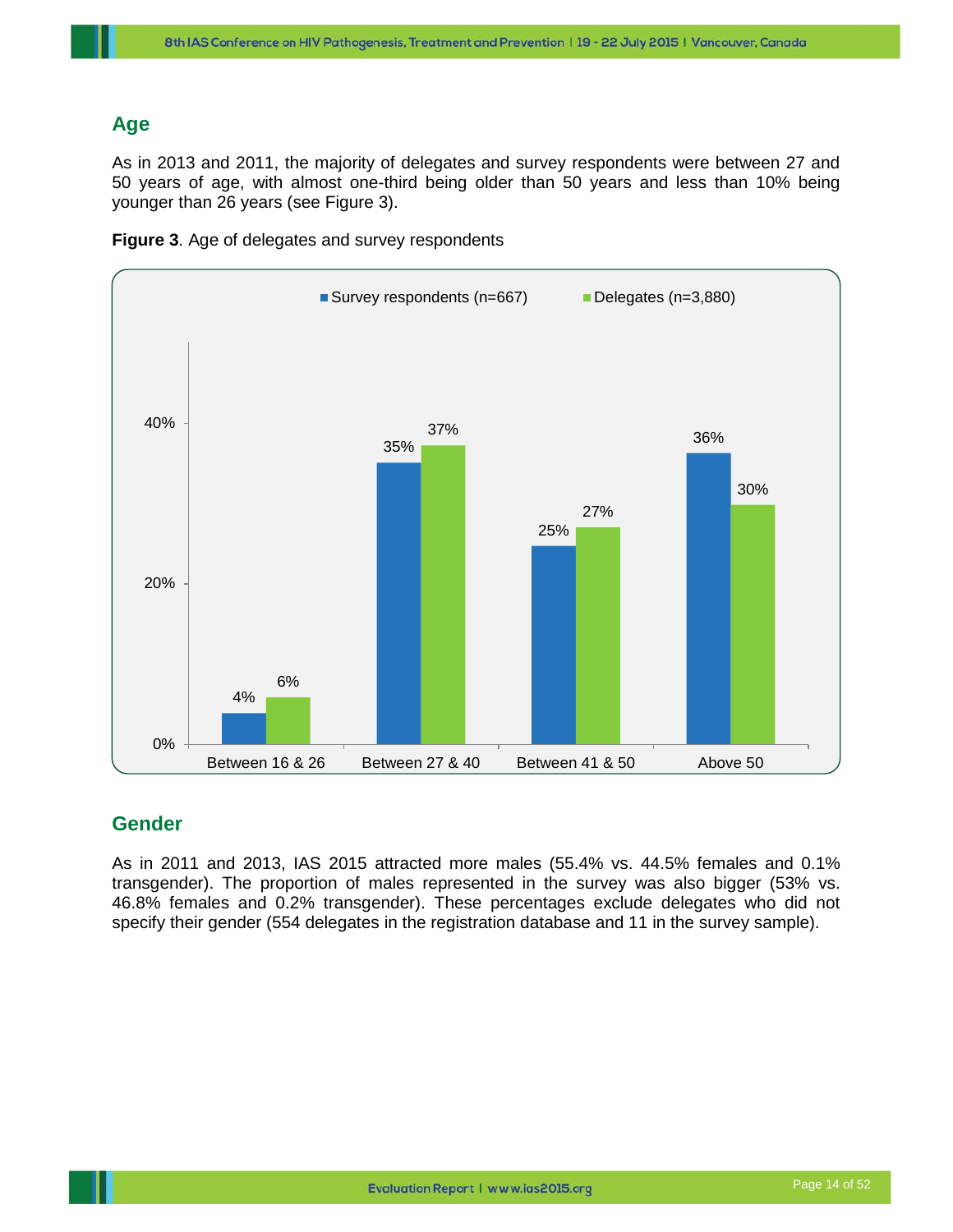## <span id="page-15-0"></span>**Main occupation and affiliation**

As in 2013 and 2011, health care workers/social service providers and researchers were the most represented professions among delegates (see Figure 4).



**Figure 4**. Main occupation/profession of delegates and survey respondents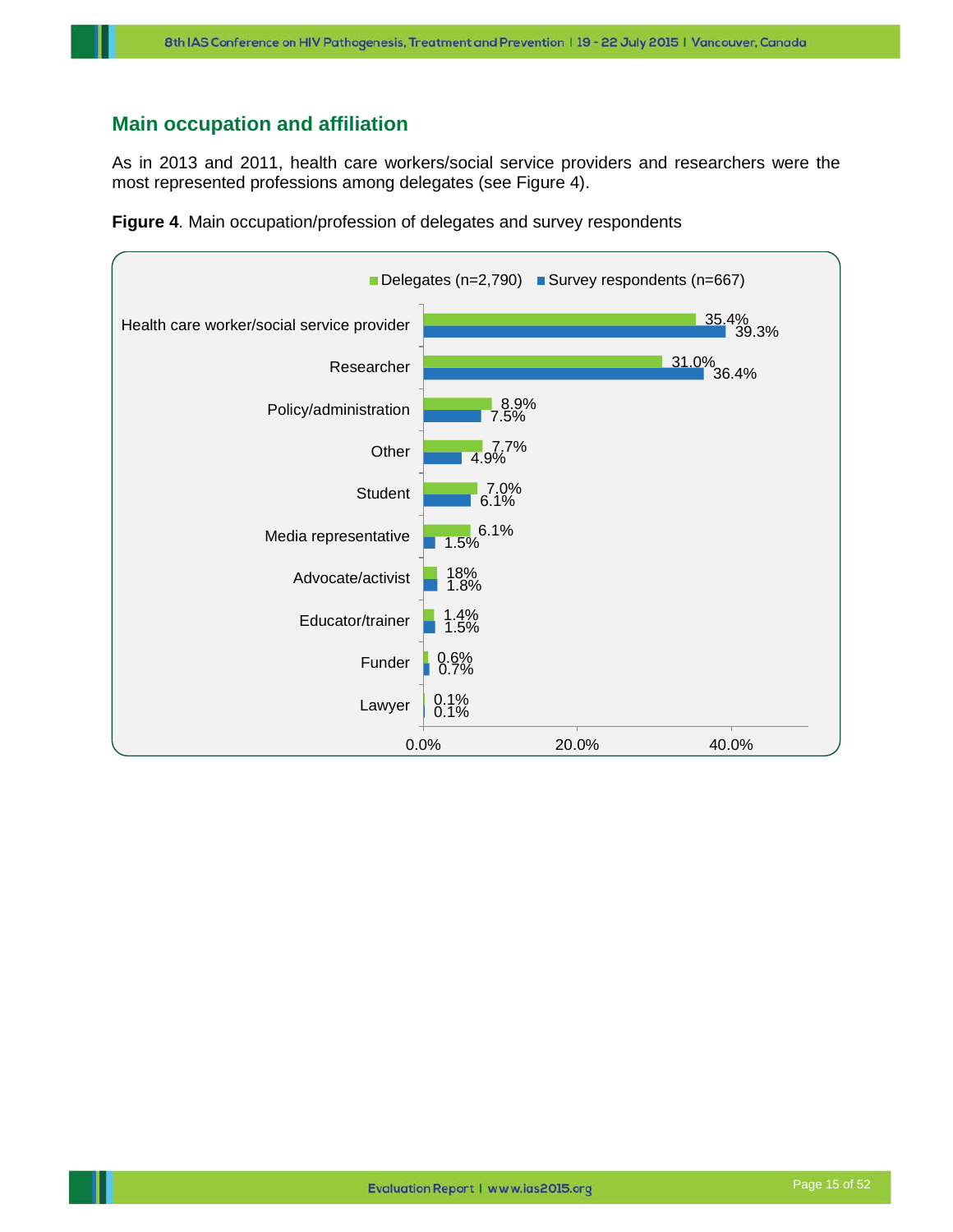As in 2013 and 2011, the majority of delegates reported being affiliated with and/or working in the academic sector, NGOs and hospitals/clinics (see Figure 5).





## <span id="page-16-0"></span>**Professional experience in HIV**

Of the 664 survey respondents who specified the number of years they had been working in the HIV field (full or part time), 8% had less than two years of experience, 15% between two and five years, 20% between six and 10 years, 14% between 11 and 15 years, and 42% of respondents had more than 15 years' experience.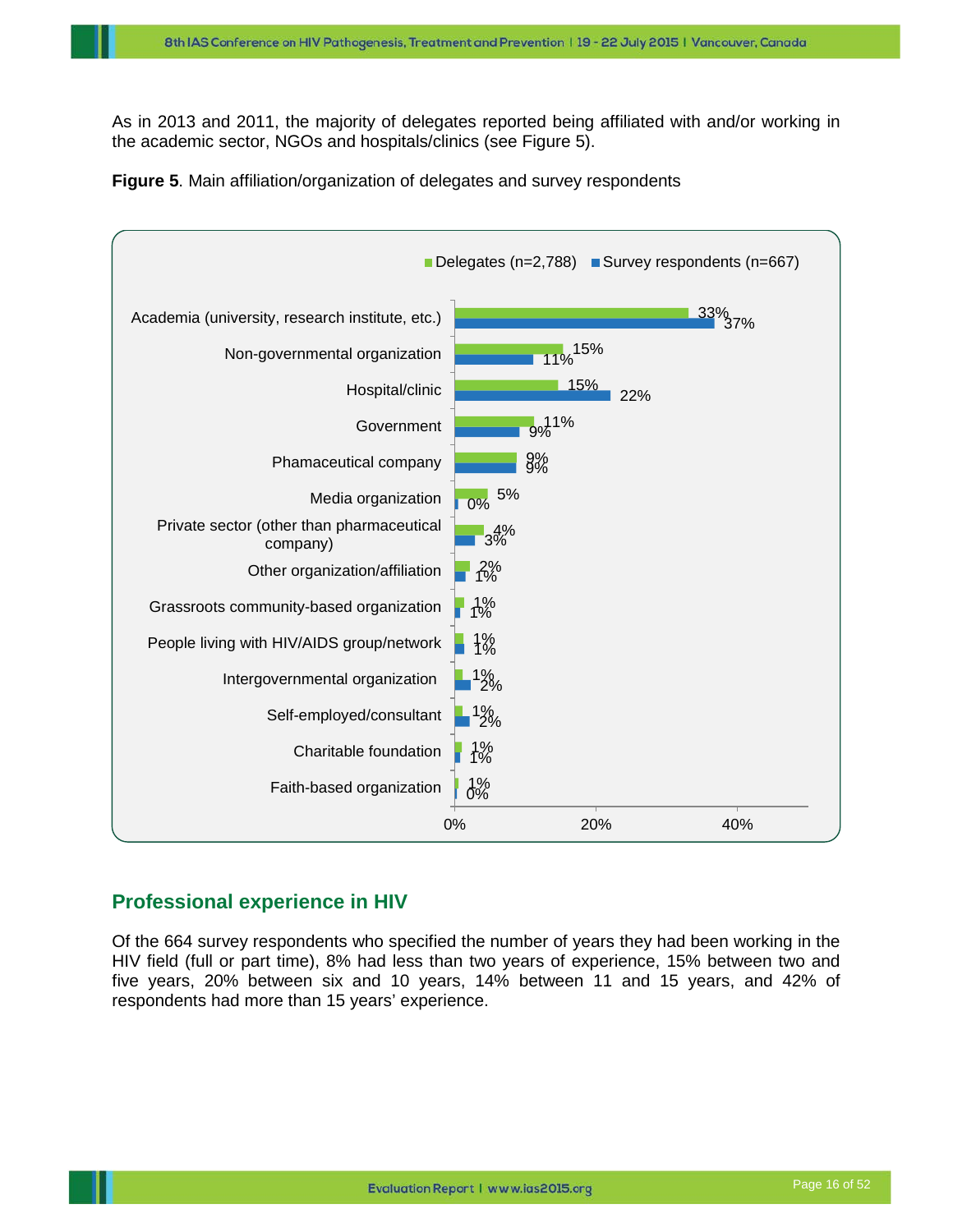#### <span id="page-17-0"></span>**Previous conference attendance**

As in 2009, 2011 and 2013, the majority of survey respondents were attending the IAS Conference on HIV Pathogenesis, Treatment and Prevention for the first time (56%).

Among surveyed delegates who had previously attended IAS conferences on HIV Pathogenesis, Treatment and Prevention, 4% had attended all past conferences (since 2001), 4% had attended six conferences, 9% had attended five conferences, 9% had attended four conferences, 13% had attended three conferences, 23% had attended two conferences, and 37% had attended only one conference. The survey also revealed that a higher percentage had attended IAS 2011 than IAS 2013 (see details in Figure 6).



#### **Figure 6**. Previous conferences attended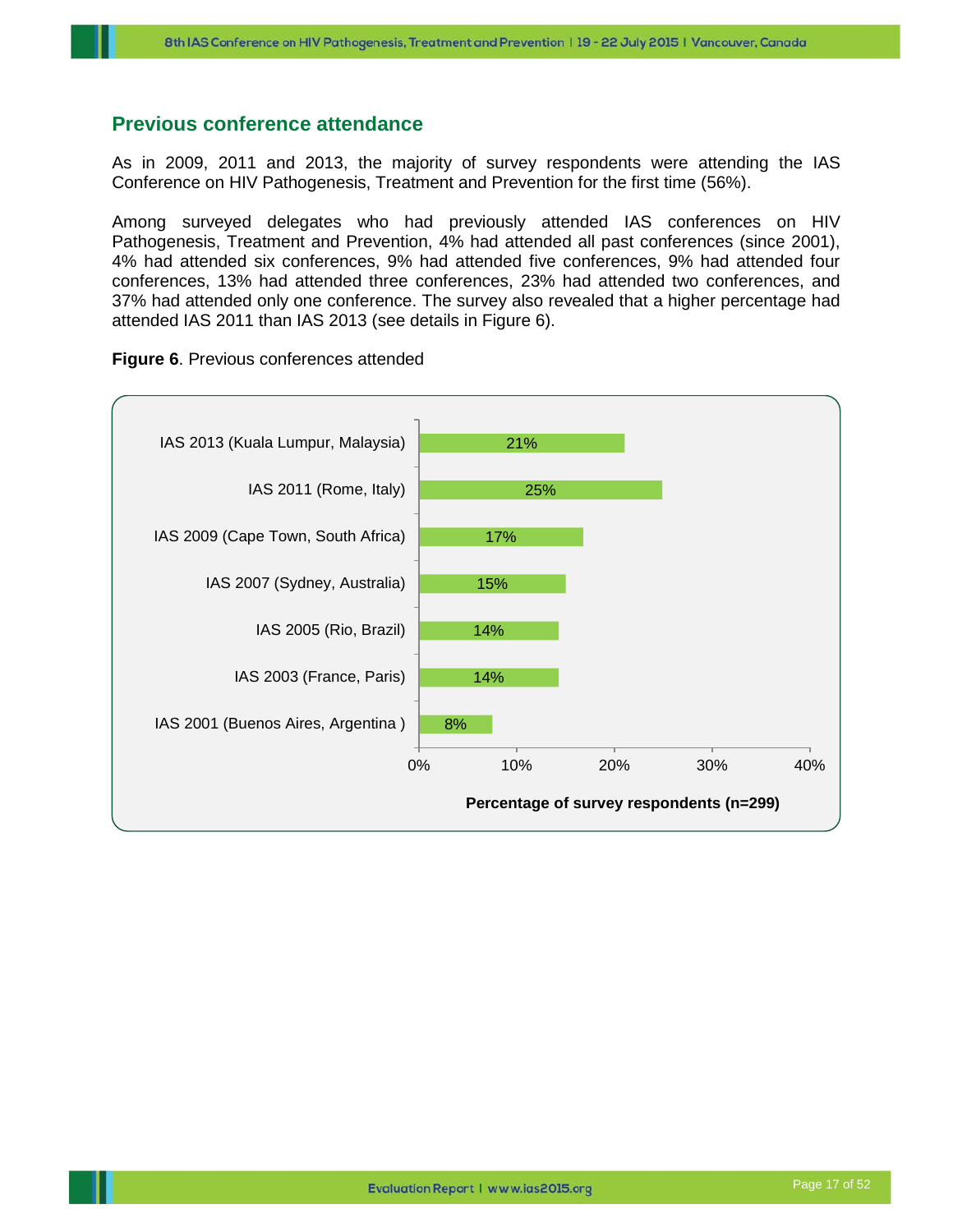## <span id="page-18-0"></span>**Key findings**

## <span id="page-18-1"></span>**What motivated delegates to attend IAS 2015?**

Delegates were asked what motivated them to attend this IAS conference. If they had attended other well-known scientific conferences on HIV, they were asked to explain the main differences they perceived with this conference "(what the IAS conference 'does better' or 'could do better')".

A total of 683 delegates gave examples that were classified into themes. As shown in Figure 7, delegates' main motivation for attending IAS 2015 was the opportunity to **acquire new scientific information/updates on HIV and AIDS** combined with the **diversity and quality of the programme** (50%).

**Delegates considered the focus of the programme to be the main added value of this conference compared with other well-known scientific conferences**. They appreciated the fact that, unlike CROI (the most frequently cited conference), which mainly focuses on basic and translational science, the IAS conference offers a good balance between basic, prevention, clinical and implementation science, and connects these areas, while also covering political and social aspects of the response to HIV and AIDS.

Some delegates also commented that this is the only international conference that provides the opportunity to hear from resource-limited countries about their difficulties in scaling up HIV prevention, treatment and care. Other main motivations classified under this broad theme included: the focus on science (unlike the International AIDS Conference, which includes nonscientific topics); the **high standard of speakers** (highly regarded researchers) and their presentations (evidence-based and supported with references to publications or guidelines); and the way the tracks are defined and organized (it was considered to be one of the strengths of this conference). Some delegates also specified the topics in the programme that mainly attracted them to IAS 2015, such as TasP, START, PrEP, WHO guidelines, UNAIDS 90:90:90 strategy, HIV cure, HIV vaccines, HCV co-infection and new ARVs.

Delegates were motivated by **opportunities for presenting their work/research and getting feedback from other attendees** (15%). This included: presenting an abstract (oral abstract sessions and/or poster discussions/presentations); giving a speech; organizing a session/satellite/event; and being a panel member or a rapporteur.

Additional motivations for attending IAS 2015 were: opportunities for **networking**, which includes strengthening partnerships and establishing new collaborations (10%); **participation in previous IAS conferences/regular attendance** (8%); the convenience of the **conference location** (7%); and the **international dimension/global perspective** (opportunities to hear practical experiences from a wide range of countries as opposed to national or regional conferences, 6%).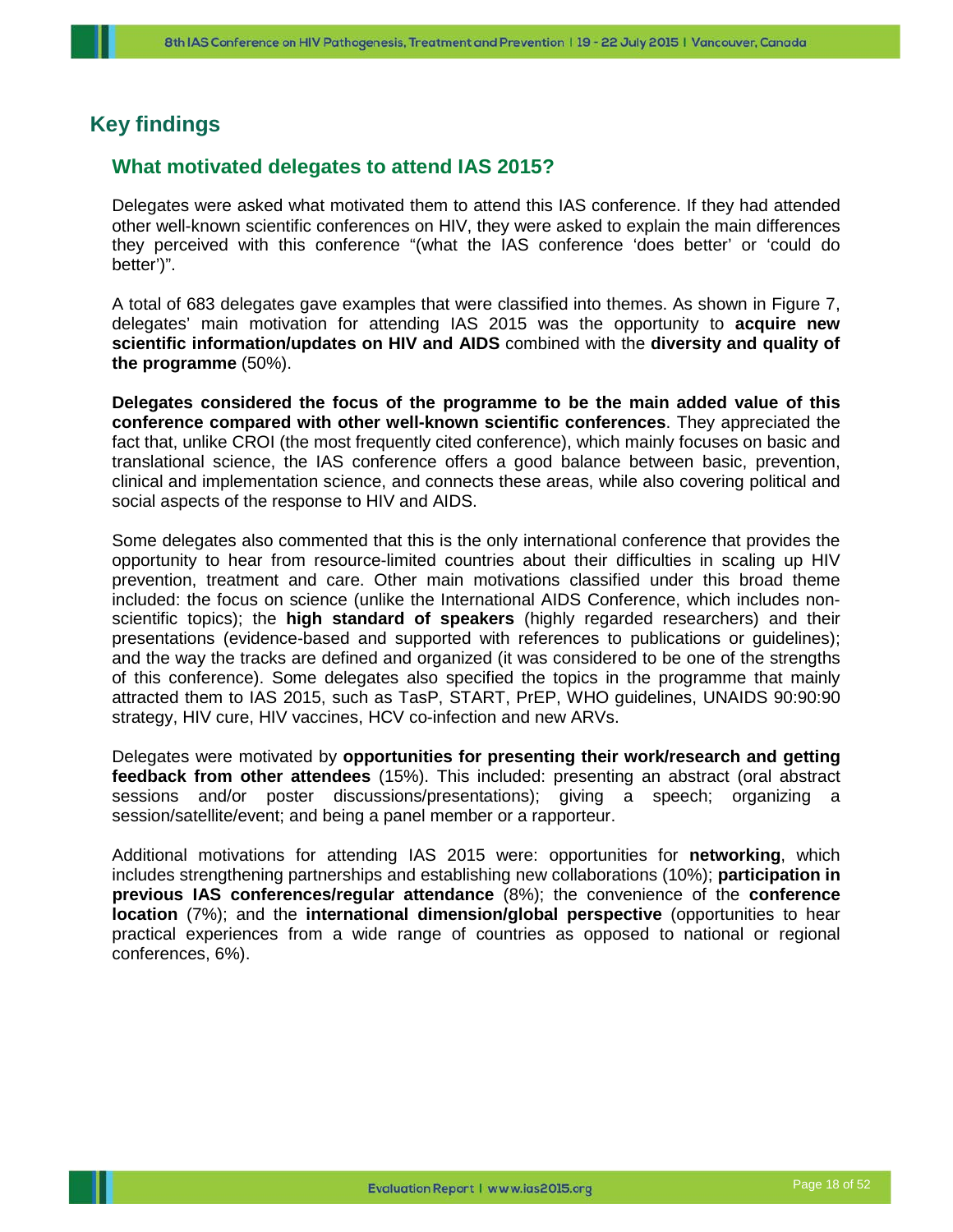



The respondents whose answer was classified into the theme, "other", (10%) cited such reasons as: getting inspiration and motivation; advocacy opportunities; required/essential for work; recommendation by a colleague/friend; attending AIDS 2014 or other HIV conferences where IAS 2015 was advertised; convenient schedule (including attending a meeting just before the conference in Vancouver); getting a sponsorship/funding to attend; and the size being more manageable and effective than the biennial International AIDS Conference.

<span id="page-19-0"></span> $7$  Some delegates made comments that were classified into more than one theme.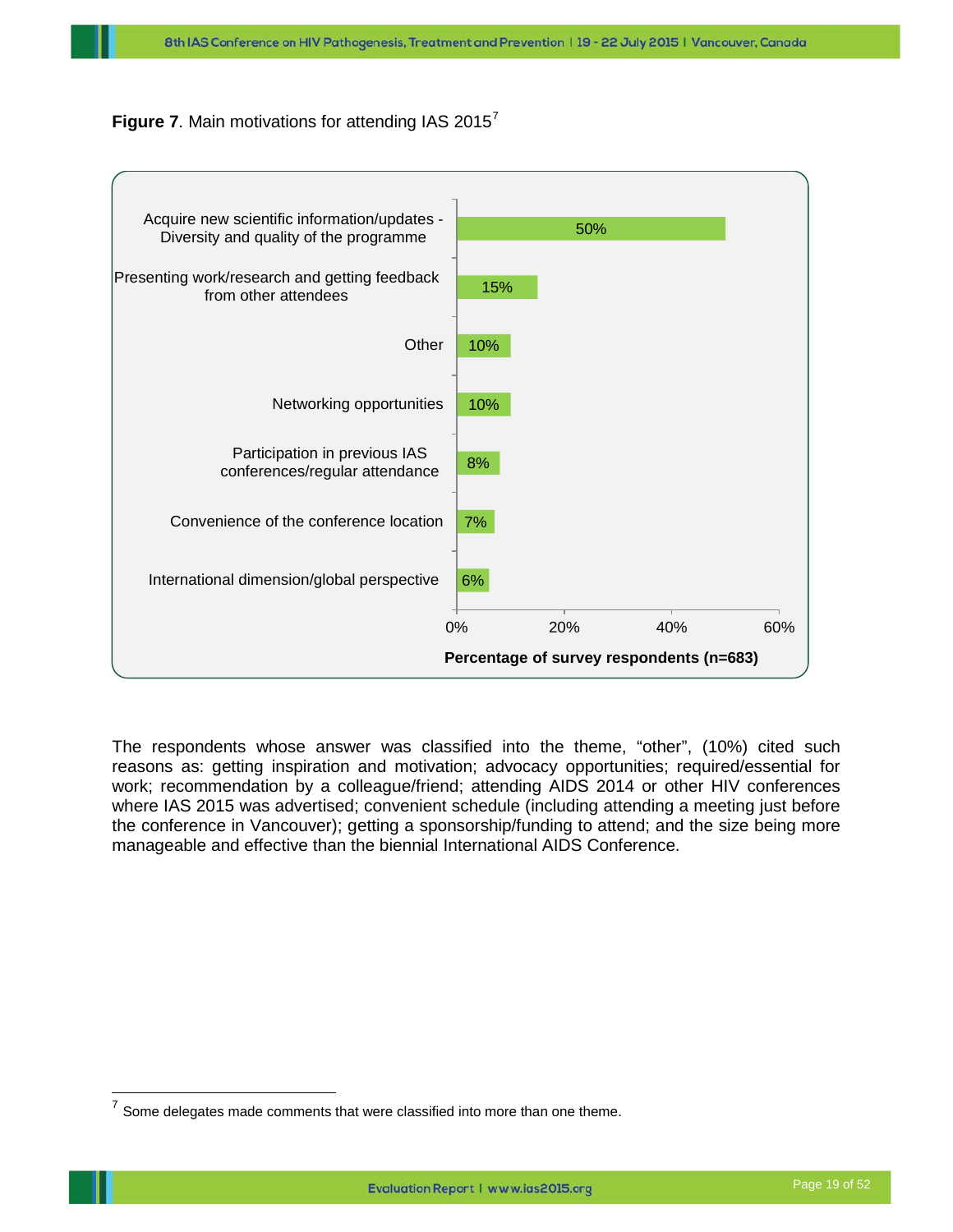## <span id="page-20-0"></span>**What did the conference programme offer?**

This section provides a description of the programme, abstract statistics and key findings of the delegate survey.

## <span id="page-20-1"></span>**Overview of the programme**

The following committees developed the IAS 2015 programme:

- The Conference Coordinating Committee (CCC)<sup>[8](#page-20-2)</sup>
- The Scientific Programme Committee
- **Four track committees:** 
	- Track A: Basic Science
	- Track B: Clinical Science
	- Track C: Prevention Science
	- Track D: Implementation Science

The IAS 2015 programme included a range of sessions and activities (see summary in Figure 8).

**Figure 8.** Overview of the IAS 2015 programme<sup>[9](#page-20-3)</sup>



<span id="page-20-2"></span> $8$  The CCC is the conference's highest governing body. It is comprised of an international group of experienced HIV professionals and researchers, including civil society representation. This committee has the mandate to oversee organization of the conference.

<span id="page-20-3"></span><sup>9</sup> A total of 1,052 abstracts were accepted for the poster exhibition. Of these, 938 abstract authors accepted an invitation to exhibit their posters; 854 people actually came to the conference and mounted their posters on site.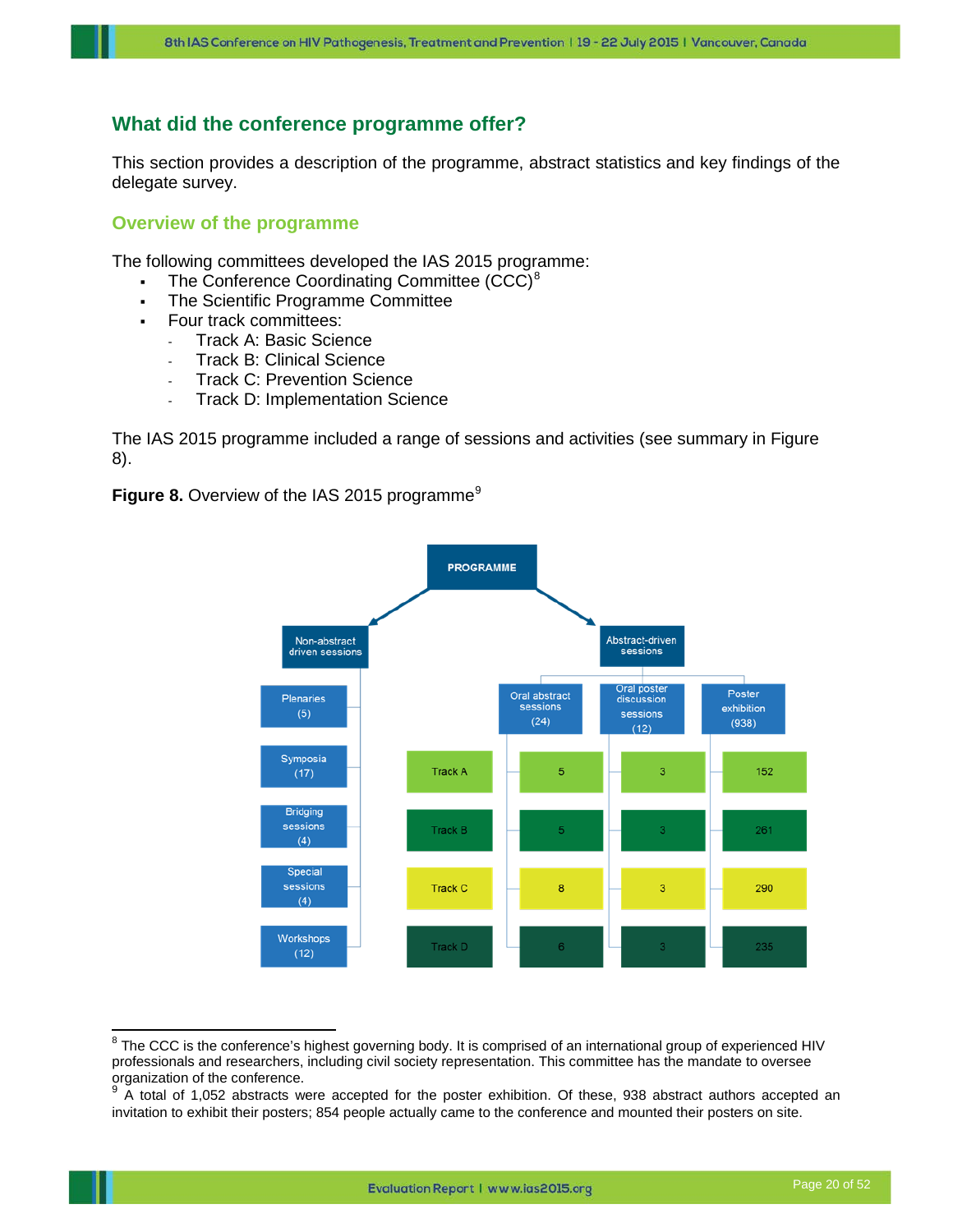IAS 2015 also featured an exhibition, where 50 organizations/companies had the opportunity to showcase their products, programmes and services to a targeted audience, 27 satellite sessions, one engagement tour and 14 affiliated independent events.



<span id="page-21-0"></span>Opening Session © IAS/Marcus Rose Left: R Lewis, J Lewis, The 30/30 Project Right: J Montaner, BC Centre for Excellence in HIV/AIDS, University of British Columbia

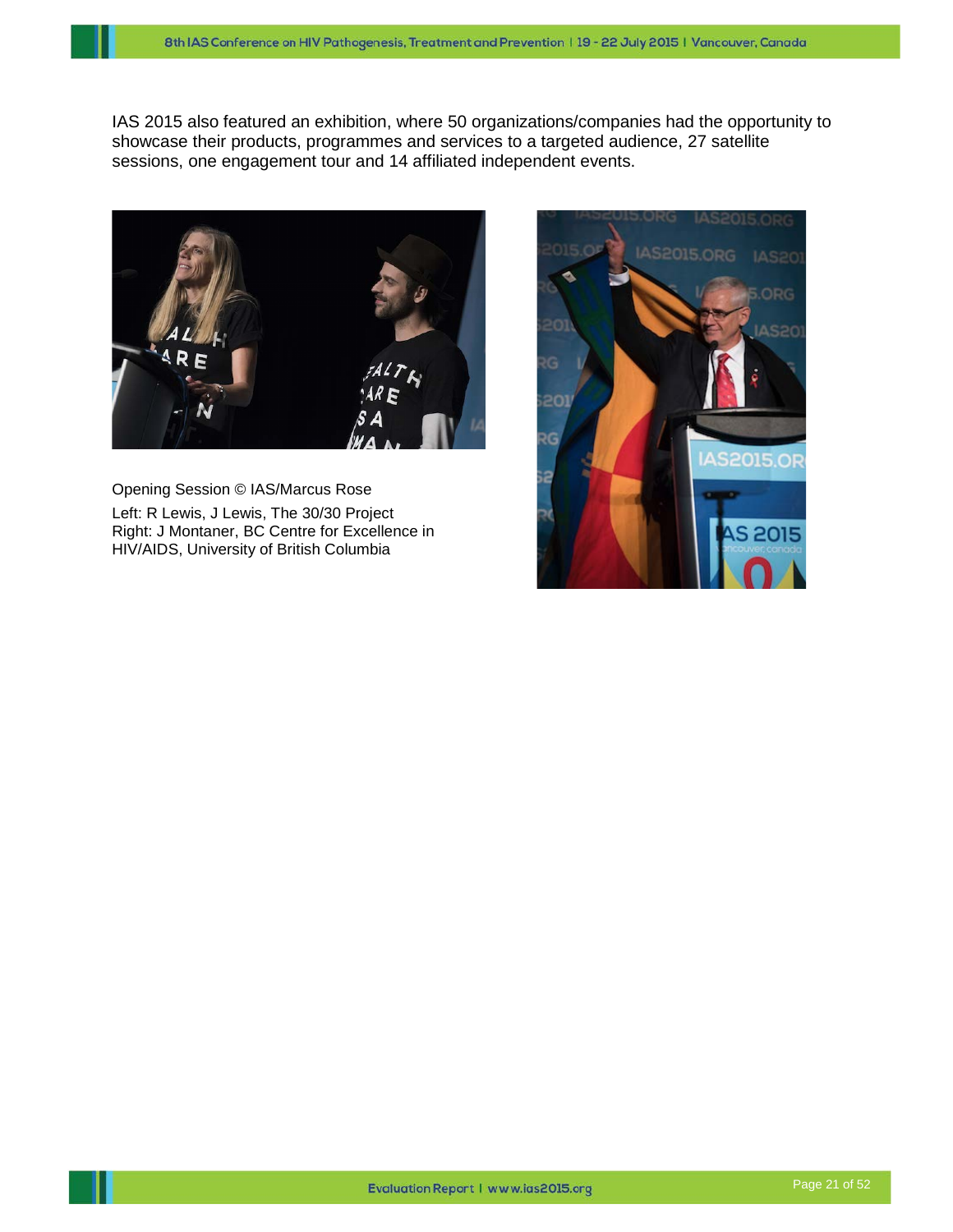## **Overview of abstracts**

IAS 2015 received **2,786 submissions**, 222 of which were late-breaker submissions. This represents an increase compared with IAS 2013 (2,310 abstract submissions). After an intensive review process, **1,285[10](#page-22-0) abstracts**, including 77 late breakers, **were accepted** for inclusion in the programme. IAS 2015 had the **highest-scoring submissions of any IAS conference**. The 46% acceptance rate reflects the number of high-quality submissions and the CCC's decision to include more posters in the poster exhibition.

A comparison of the total number of abstracts submitted and accepted (including both regular submissions and late breakers) from 2007 to 2015 is provided in Figure 9.





<span id="page-22-0"></span> $10$  This includes a total of 34 abstracts that were accepted for publication only.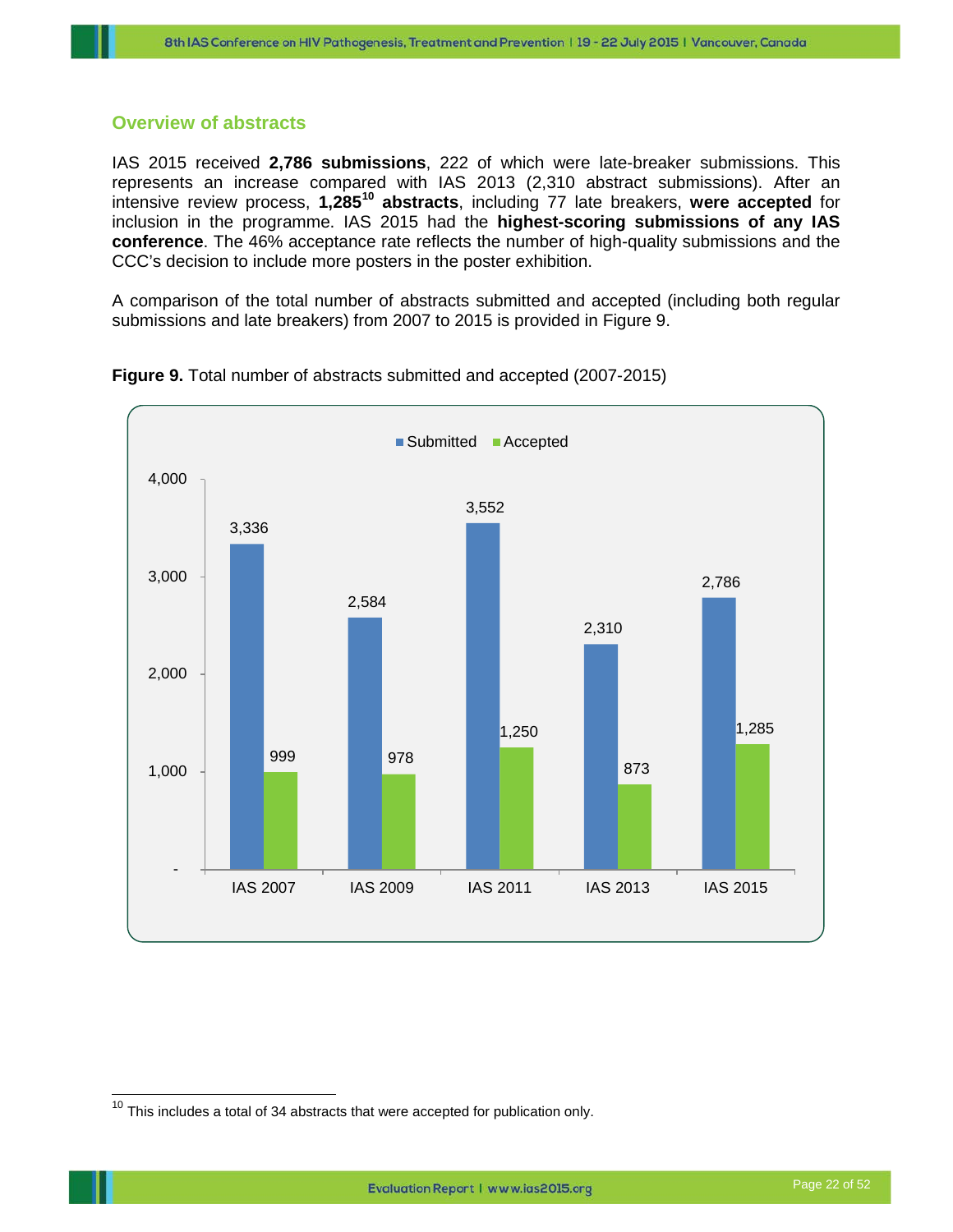As shown in Figure 10, being selected for an oral presentation demanded meeting tough standards, with only 10% of abstracts accepted for oral abstract sessions and 5% for poster discussion sessions.



**Figure 10.** Breakdown of abstracts accepted by track and presentation type<sup>[11](#page-23-0)</sup>

<span id="page-23-0"></span> $11$  Total does not add up to 100% as abstracts selected for publication only are not included in the graph.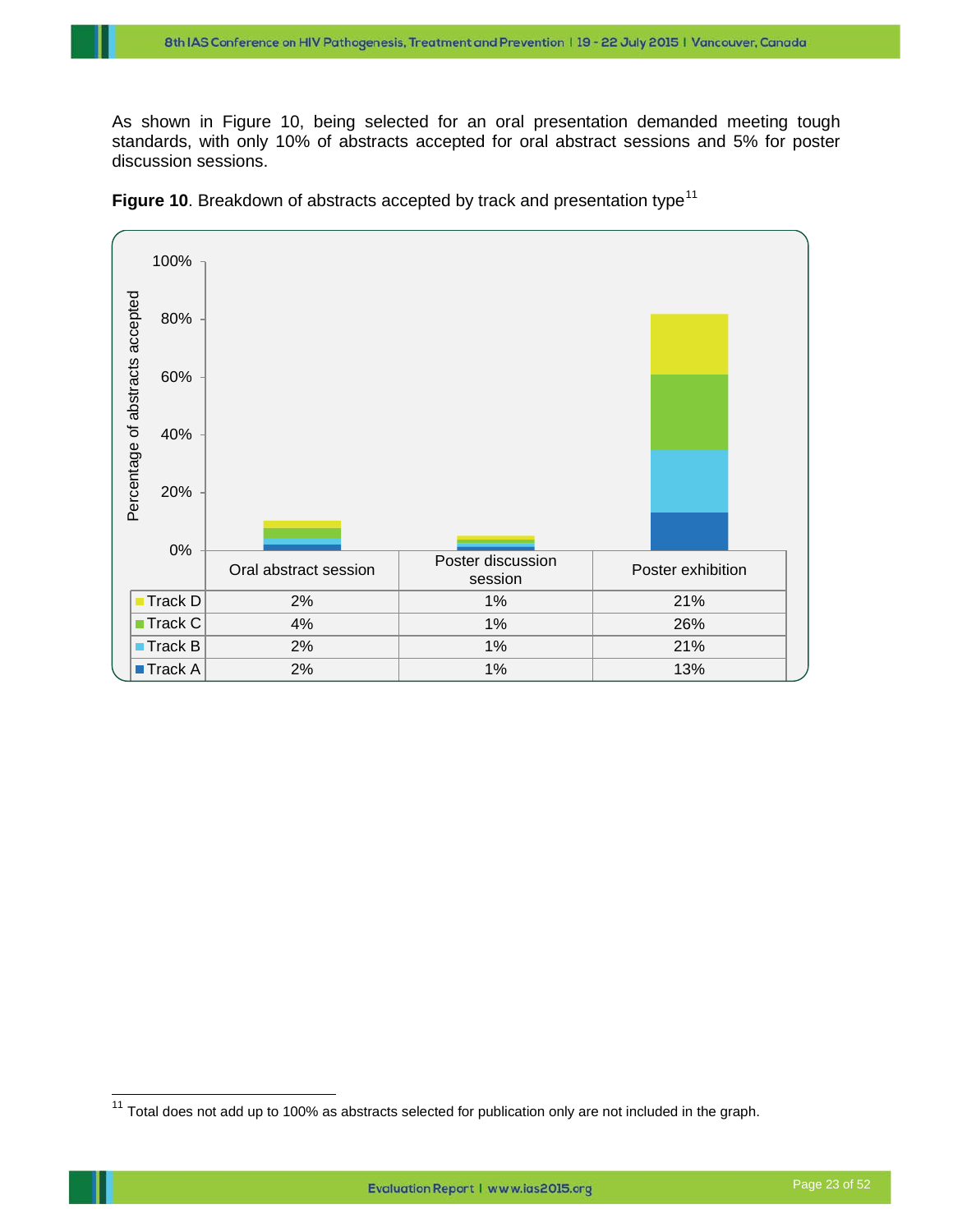As expected, the highest number of submissions came from North America, and surprisingly, almost an equal number of abstracts were submitted from sub-Saharan Africa (see details in Figure 11).



**Figure 11**. Total number of abstracts submitted and accepted by region

<span id="page-24-0"></span>Looking at gender balance, while the proportion of female and male authors who submitted an abstract was almost the same (50.2% were men, 49.6% were women and 0.3% were transgender), the number of abstracts submitted by women that were accepted was slightly higher (52.1% vs. 47.8% from men and 0.1% from transgender).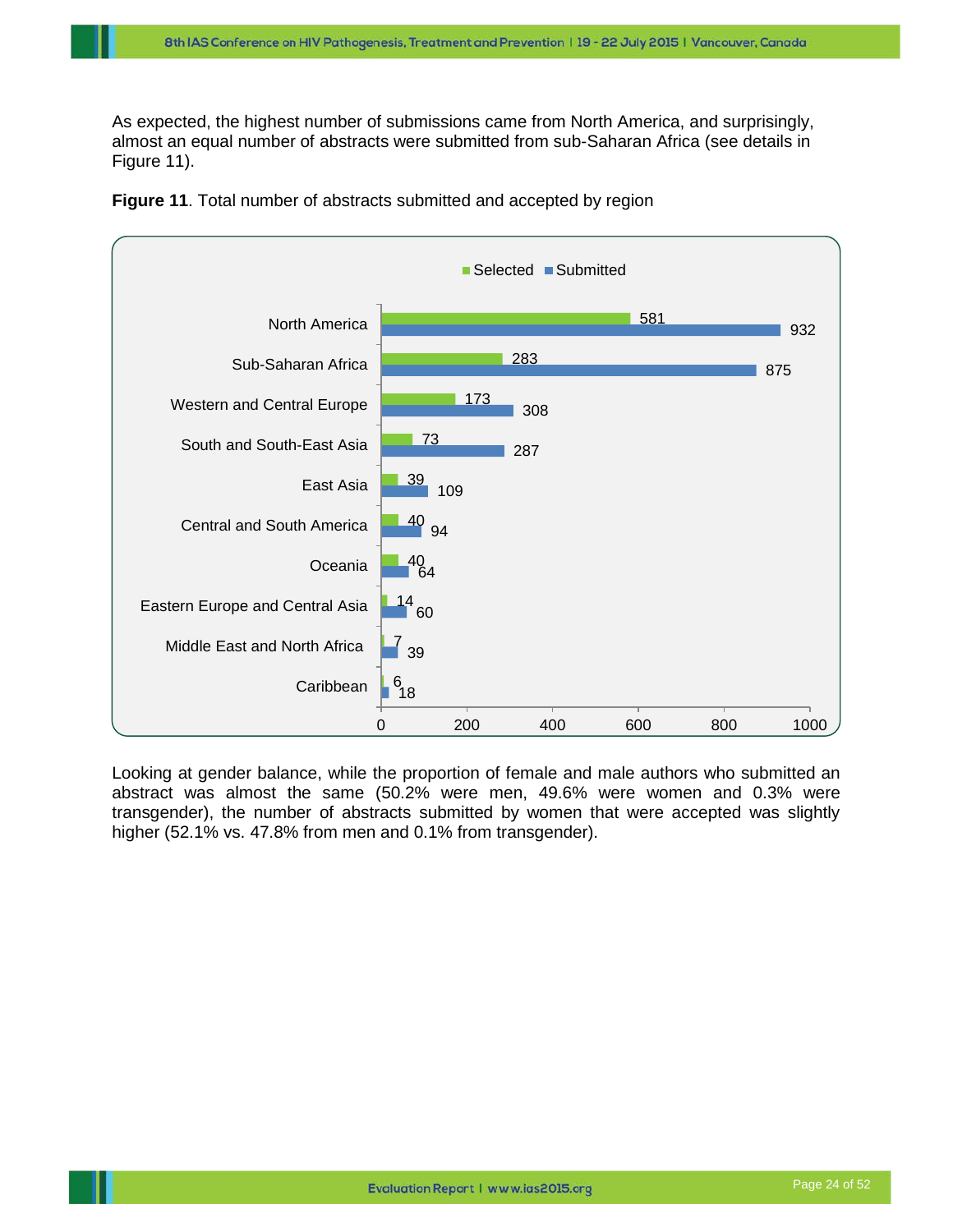## **Main tracks of interest**

Surveyed delegates were asked what their main scientific track of interest was at IAS 2015, i.e., the track in which they attended the most sessions. They could select up to two tracks. **Track B was of interest to the greatest number of delegates** (56%), followed by Track C (41%), Track D (29%) and Track A (23%, see Figure 12).





<span id="page-25-0"></span> $12$  Total exceeds 100% because respondents could select up to two tracks.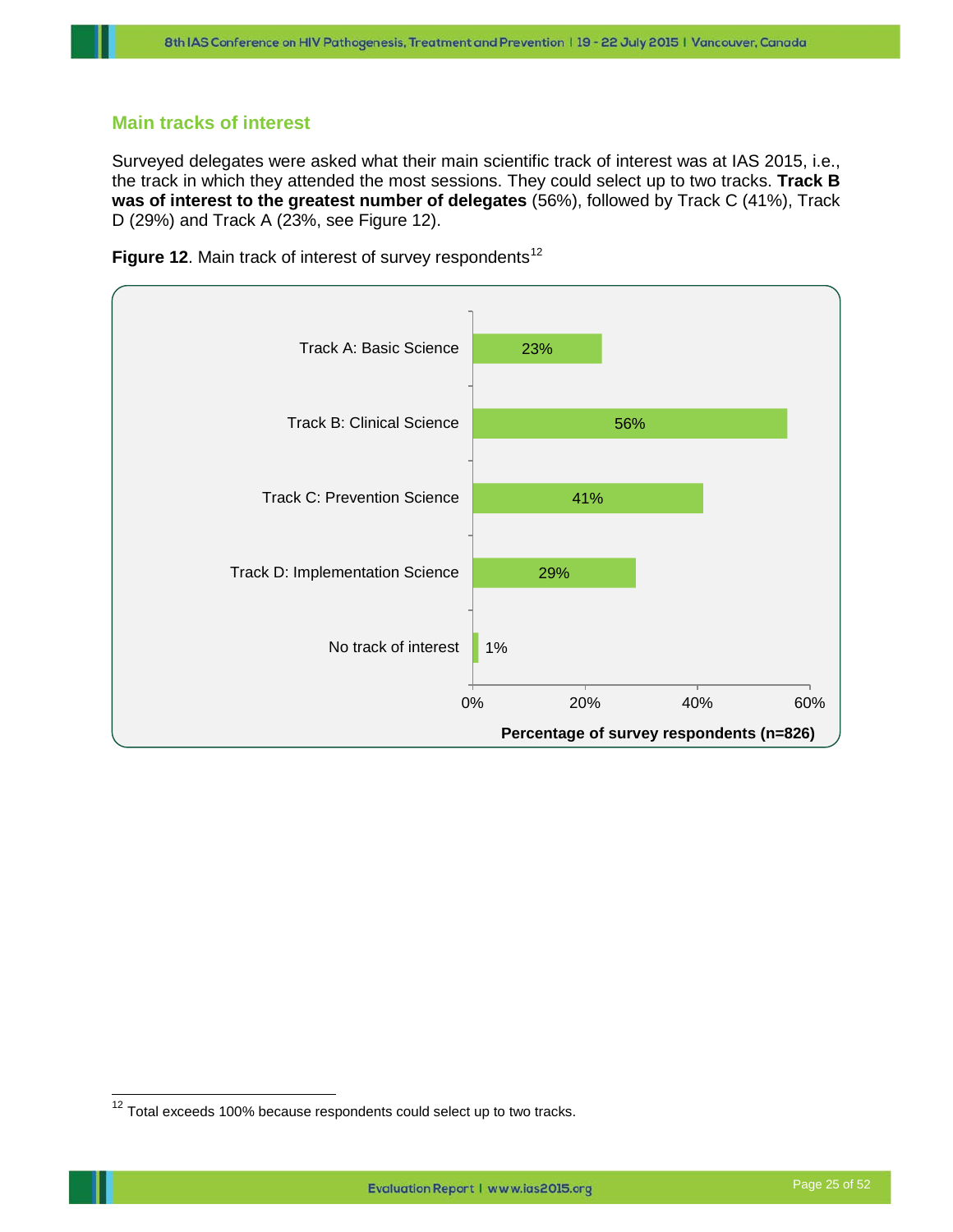Statistical analysis showed that there was a significant relationship between the profession/occupation of delegates and their main track of interest, with health care workers/social service providers most interested in Track B (82%) compared with delegates in other professions (see details in Figure 13).



Figure [13](#page-26-1). Main track of interest by surveyed delegates' professions<sup>13</sup>

<span id="page-26-1"></span><span id="page-26-0"></span> $13$  This chart only includes professions that were represented by at least 40 survey respondents.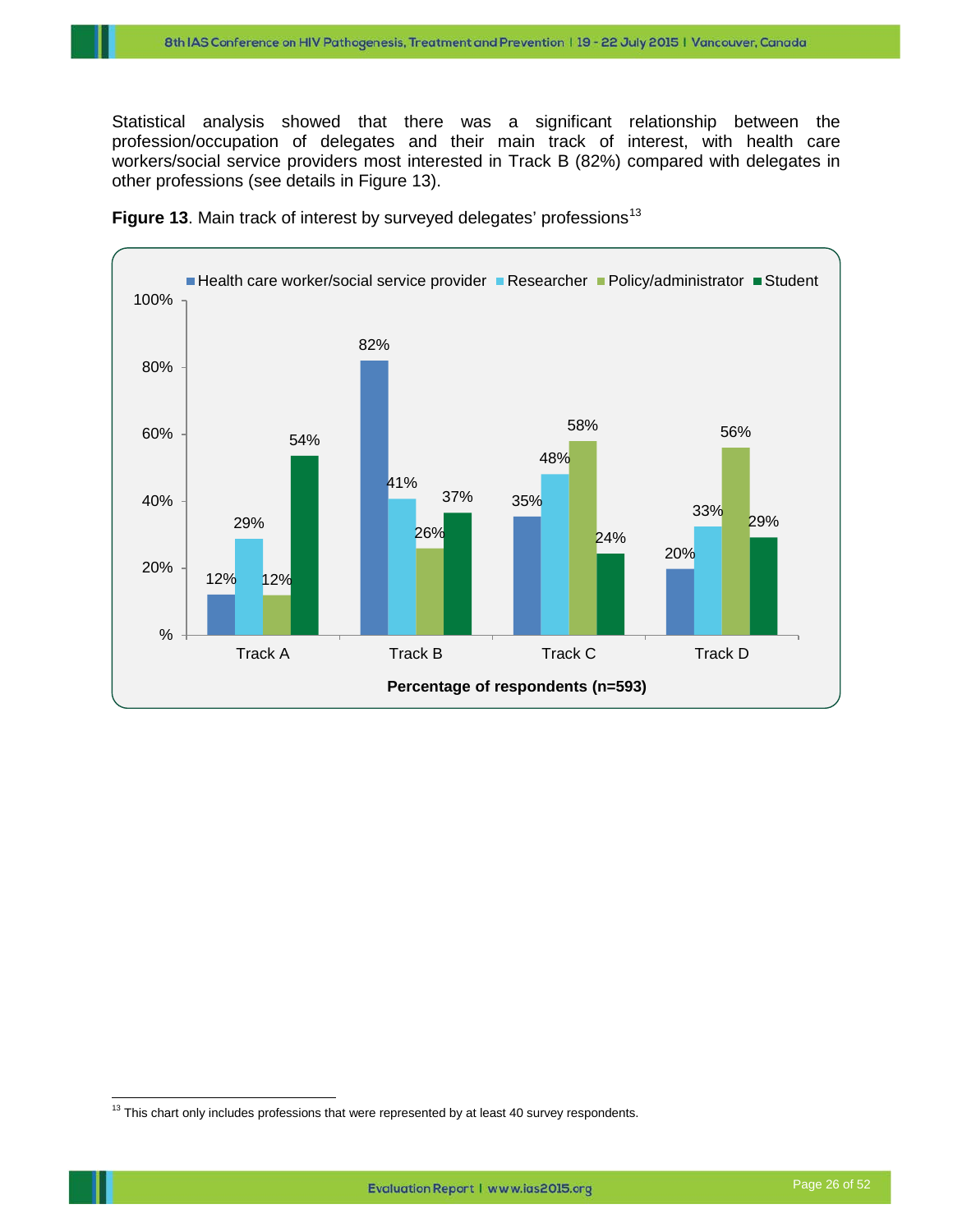## **Most useful activities and areas**

Surveyed delegates were asked to select, from a seven-choice list, up to two activities/areas of the conference they found the most useful for their work. As shown in Figure 14, **non-abstract driven sessions** (i.e., plenaries, special sessions, bridging sessions, symposia) **were considered to be the most useful** (66%), followed by abstract-driven sessions (55%).



**Figure 14**. Most useful activities and areas at IAS 2015

Only 12% of respondents thought the poster display area was useful. This may be explained by the lack of dedicated time to view posters and interact with their author/presenter (see comments on the poster exhibition in the section, *[What could be improved to help delegates](#page-36-0)  [gain more from attending the IAS conference?](#page-36-0)*)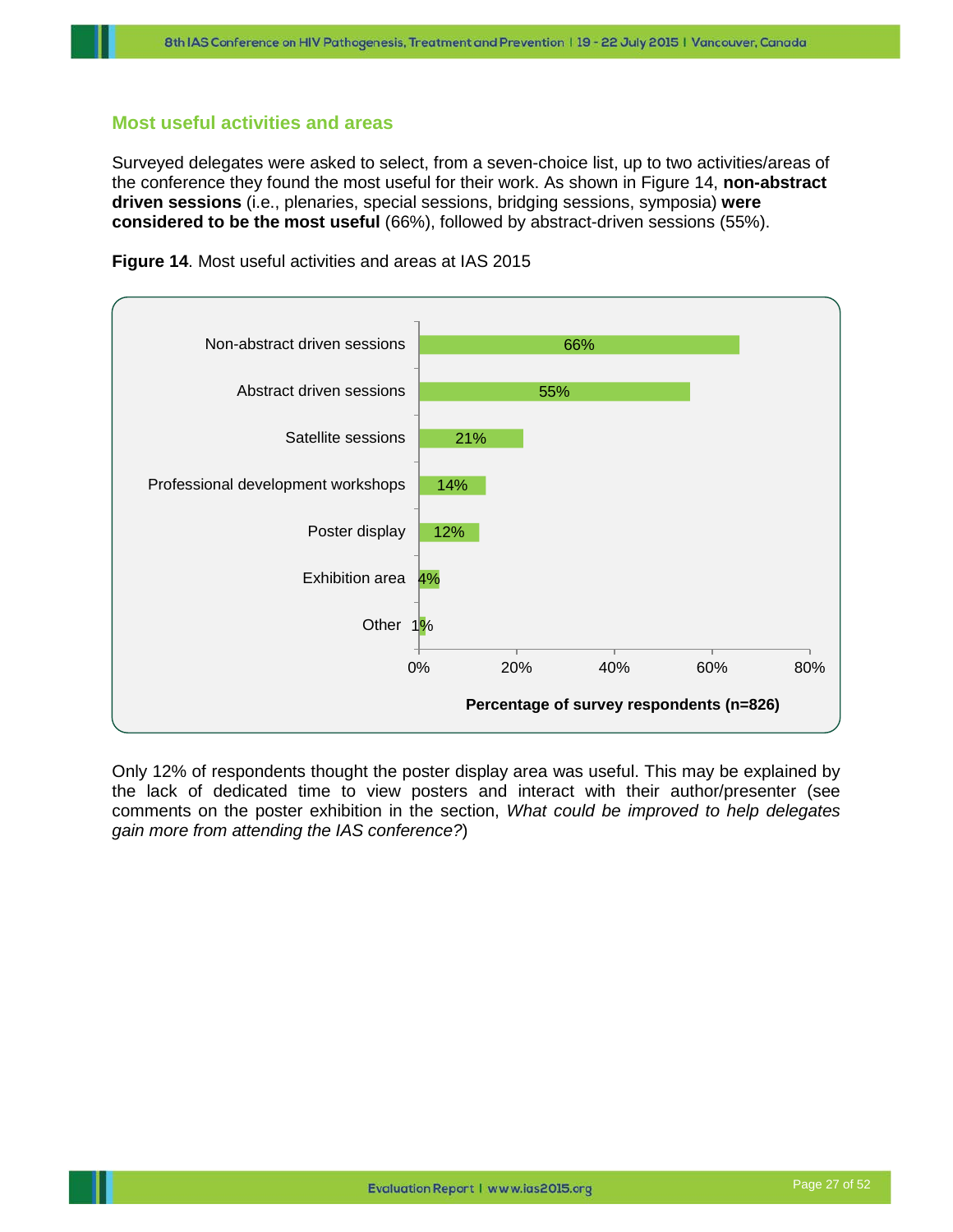

Oral Abstract Session Track D – 90-90-90: Delivering on the Targets © Steve Forrest/Workers' Photos/IAS



Plenary of Tuesday, 22 July © IAS/Marcus Rose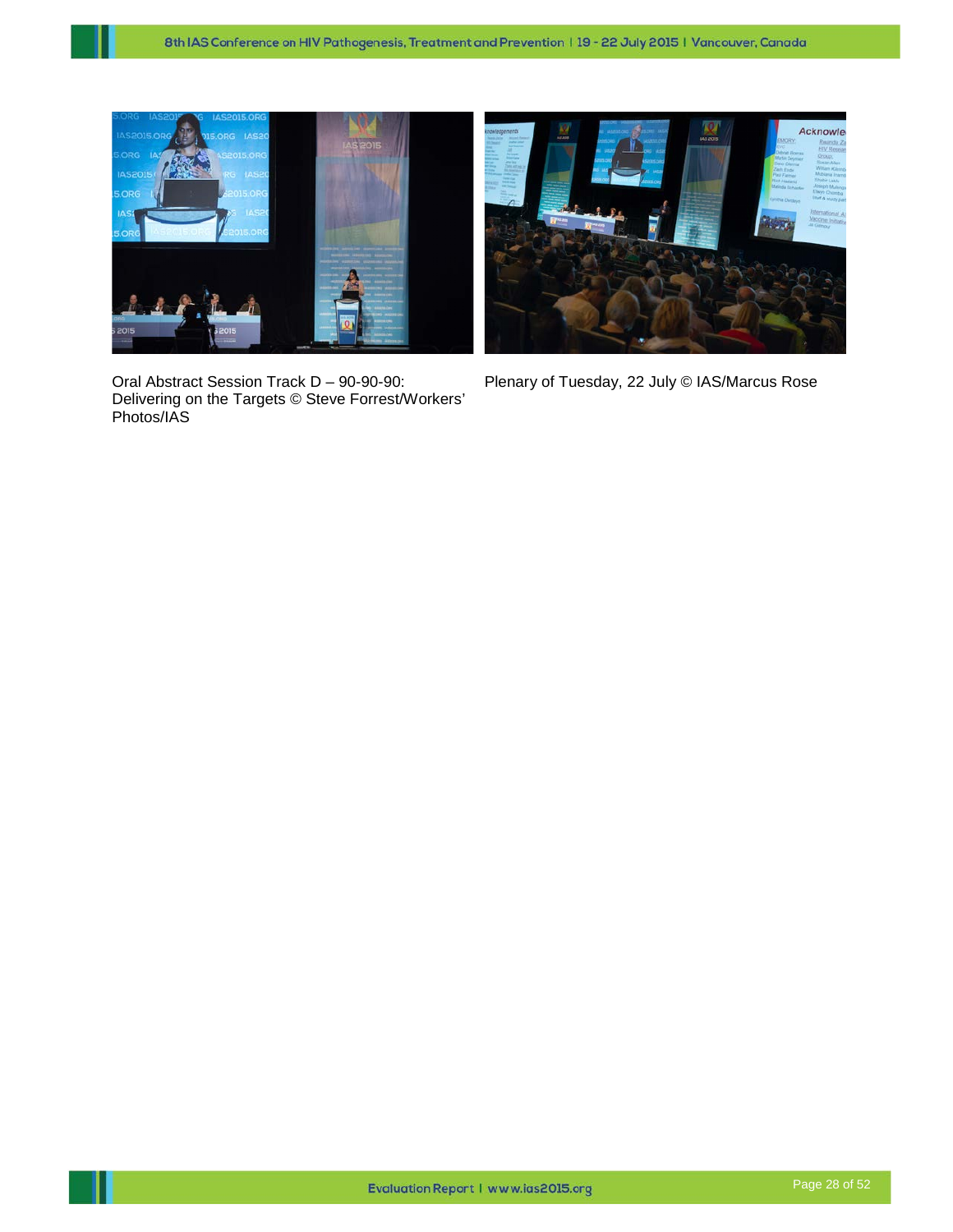## <span id="page-29-0"></span>**How successful was the conference in achieving its objectives?**

## <span id="page-29-1"></span>**Overall programme achievements**

Surveyed delegates were asked to indicate their level of agreement with the following statements aimed at assessing the extent to which the conference achieved its objectives.

The conference programme ...

- 1. Was relevant to today's challenges (of the response to HIV and AIDS)
- 2. Focused on the latest HIV science (i.e., results of the most recent research vs. repeated presentation of findings over time)
- 3. Explored how the latest scientific developments in HIV-related research can be realistically applied in implementation programmes
- 4. Reviewed implementation research that addresses barriers to scaling up and integrating research and prevention in resource-limited settings
- 5. Reviewed implementation research that addresses barriers to scaling up and integrating research and prevention in policy-constrained settings
- 6. Highlighted the situation of HIV in Canada and in the US.

As shown in Figure 15, **at least 80% of survey respondents "agreed" or "strongly agreed" with all statements**. They most agreed with the first and second statements: "the programme was relevant to today's challenges"; and "the programme focused on the latest HIV science". They least agreed with the fifth and sixth statements: "the programme reviewed implementation research that addresses barriers to scaling up and integrating research and prevention in policyconstrained settings"; and "the programme highlighted the situation of HIV in Canada and in the US".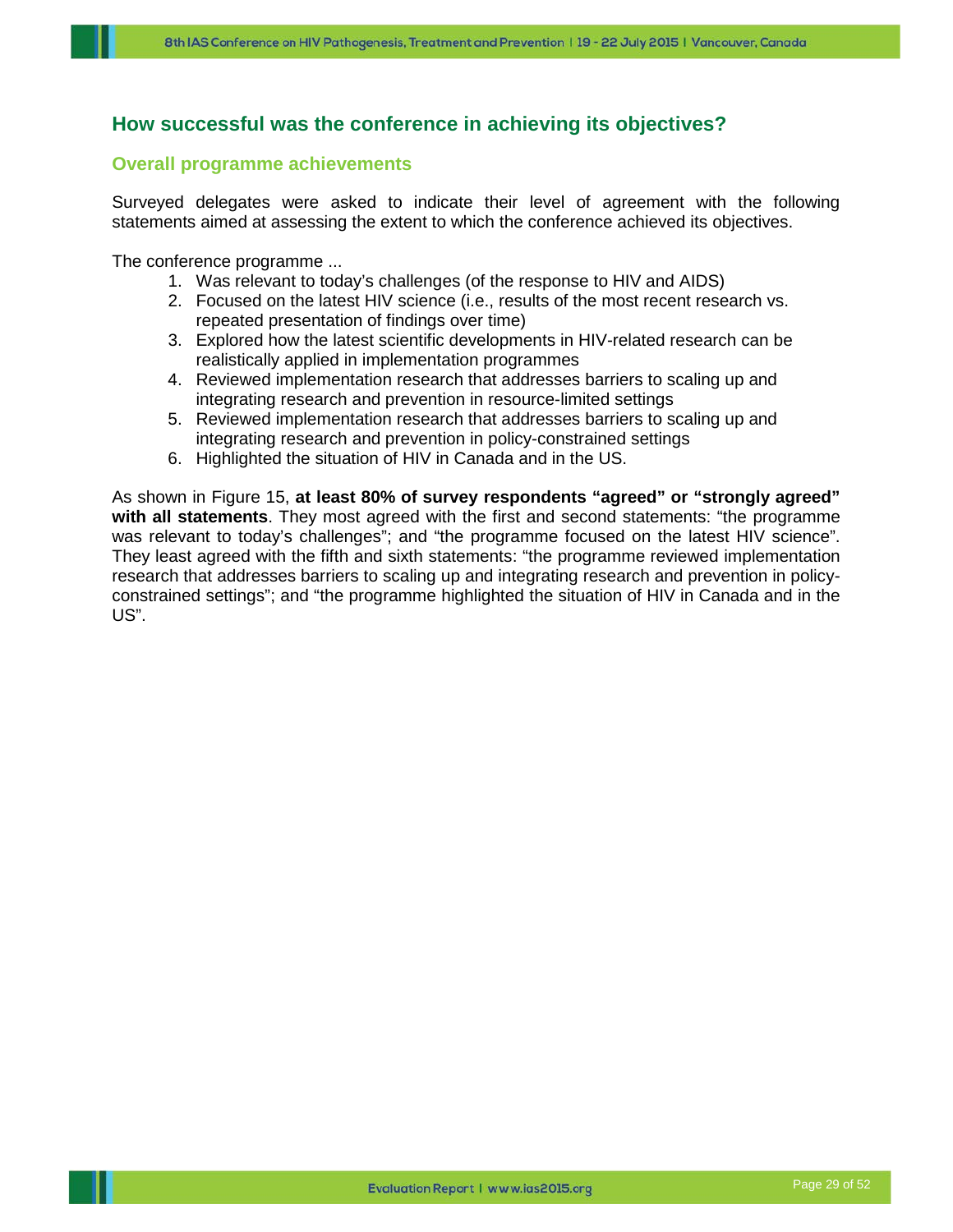

## **Figure 15.** Overall programme achievements<sup>[14](#page-30-0)</sup>

Surveyed delegates were also asked to indicate their level of agreement with the following statements.

- 1. The scientific programme provided comprehensive updates on ...
	- Biomedical prevention (e.g. TasP, PrEP, circumcision)
	- The search for an HIV vaccine and cure
- 2. The scientific programme fostered strategic discussions around the challenges of ...
	- HIV co-infections (e.g., viral hepatitis, TB)
	- Paediatrics and adolescent research
	- The specific needs of key populations

As shown in Figure 16 and 17, **more than 90% of survey respondents "agreed" or "strongly agreed" with all statements**.

<span id="page-30-0"></span><sup>&</sup>lt;sup>14</sup> This figure excludes respondents who selected the answer, "I don't know".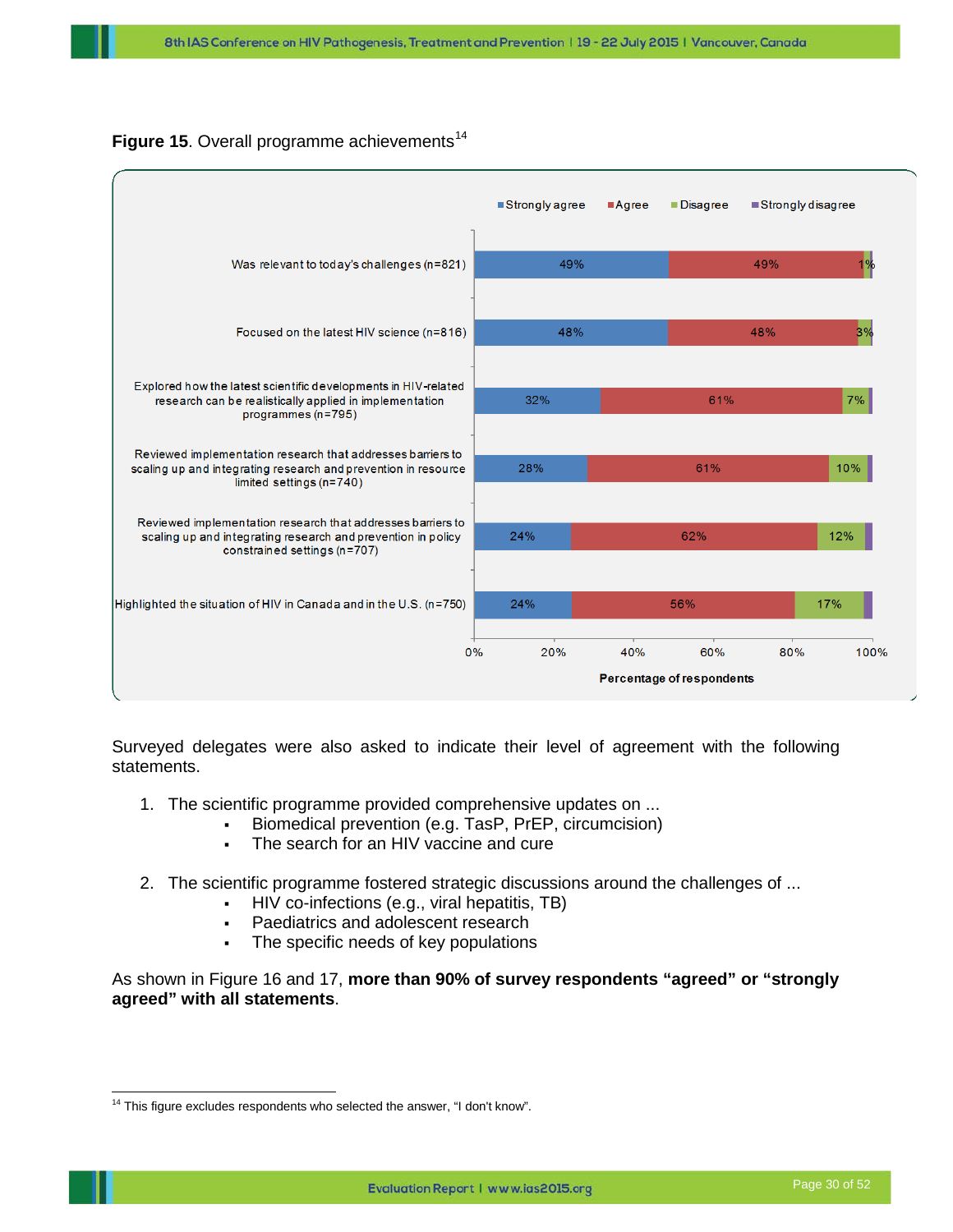**Figure 16**. Achievements of the programme regarding biomedical prevention, HIV vaccine and cure



**Figure 17**. Achievements of the programme regarding HIV co-infections, paediatrics and adolescent research, and the specific needs of key populations



<span id="page-31-0"></span>**It can be concluded from these percentages that the conference programme performed well in terms of reaching its objectives.**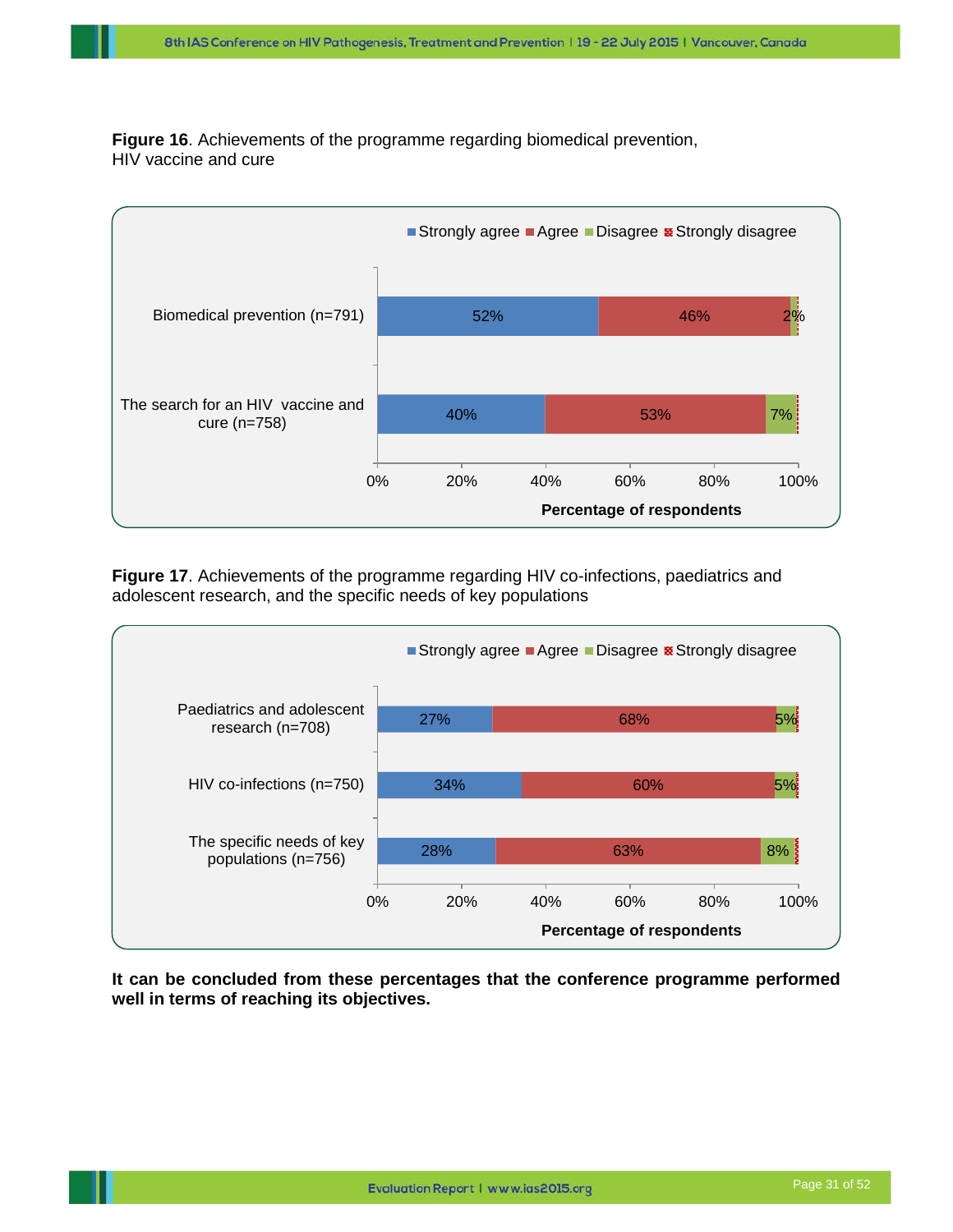## **Benefits gained by delegates from attending the conference**

**Surveyed delegates were asked if the conference contributed to strengthening their skills and/or expanding their knowledge. Out of 710 respondents, the vast majority answered "yes" (94%).** There was no statistically significant difference between survey respondents with respect to their profession, affiliation/organization, region of work, age and gender.

Survey respondents who answered "yes" were asked to give one example illustrating how the conference contributed to strengthening their skills and/or expanding their knowledge. Out of 666 examples, 600 were clear and relevant enough to be analysed by the evaluation consultant (see details that follow).

Most delegates commented that the conference was a great opportunity to: gain new and updated knowledge on a variety of topics; understand better results from recent trials; present research and receive feedback from peers; increase the breadth of knowledge on different HIVrelated topics that delegates otherwise would have been unaware of; gain insight from a global perspective; and learn about new techniques and tools that will inform practice and research.

With respect to the key topics of interest listed by survey respondents, the top 12 (i.e., most often cited) were:

- PrEP and other prevention technologies and strategies, including mobile technologies
- Implementation of the UNAIDS 90-90-90 strategy
- Data from HPTN 052 strengthening the issue of TasP and data from START showing benefits of early and universal treatment
- Data on new ARVs and drug regimens
- HIV cure (insight into the latest developments and directions for cure research, better understanding on HIV reservoir and latency)
- New WHO HIV testing guidelines and HIV self-testing
- New therapies for HIV-HCV co-infection
- Progress on HIV vaccine trials/research
- PMTCT, including barriers and facilitators of Option B+ implementation in developing countries
- HIV early diagnosis and treatment of children
- HIV and adolescents
- Harm reduction and treatment as prevention in injecting drug users.

Survey respondents also mentioned some workshops that they had found useful for their professional development. The two most frequently cited were the NIH Grantsmanship workshop and the abstract/manuscript writing workshops.

Key data and messages presented at the conference on these topics are not specified in this report: they can be found in the IAS 2015 conference summary report and on the website of the IAS 20[15](#page-32-0) official online partners for scientific reporting and analysis, namely NAM<sup>15</sup> and CCO<sup>16</sup>.

Other benefits included (better) understanding of the following research areas: gaps and barriers to implementing programmes; links between HIV and the care and treatment of other diseases; the policy context (e.g., IAS 2015 provided the opportunity to engage with opinion

<span id="page-32-1"></span><span id="page-32-0"></span><sup>&</sup>lt;sup>15</sup> [http://www.aidsmap.com](http://www.aidsmap.com/)<br><sup>16</sup> http://www.clinicaloptions.c<u>om/HIV/Conference%20Coverage.aspx</u>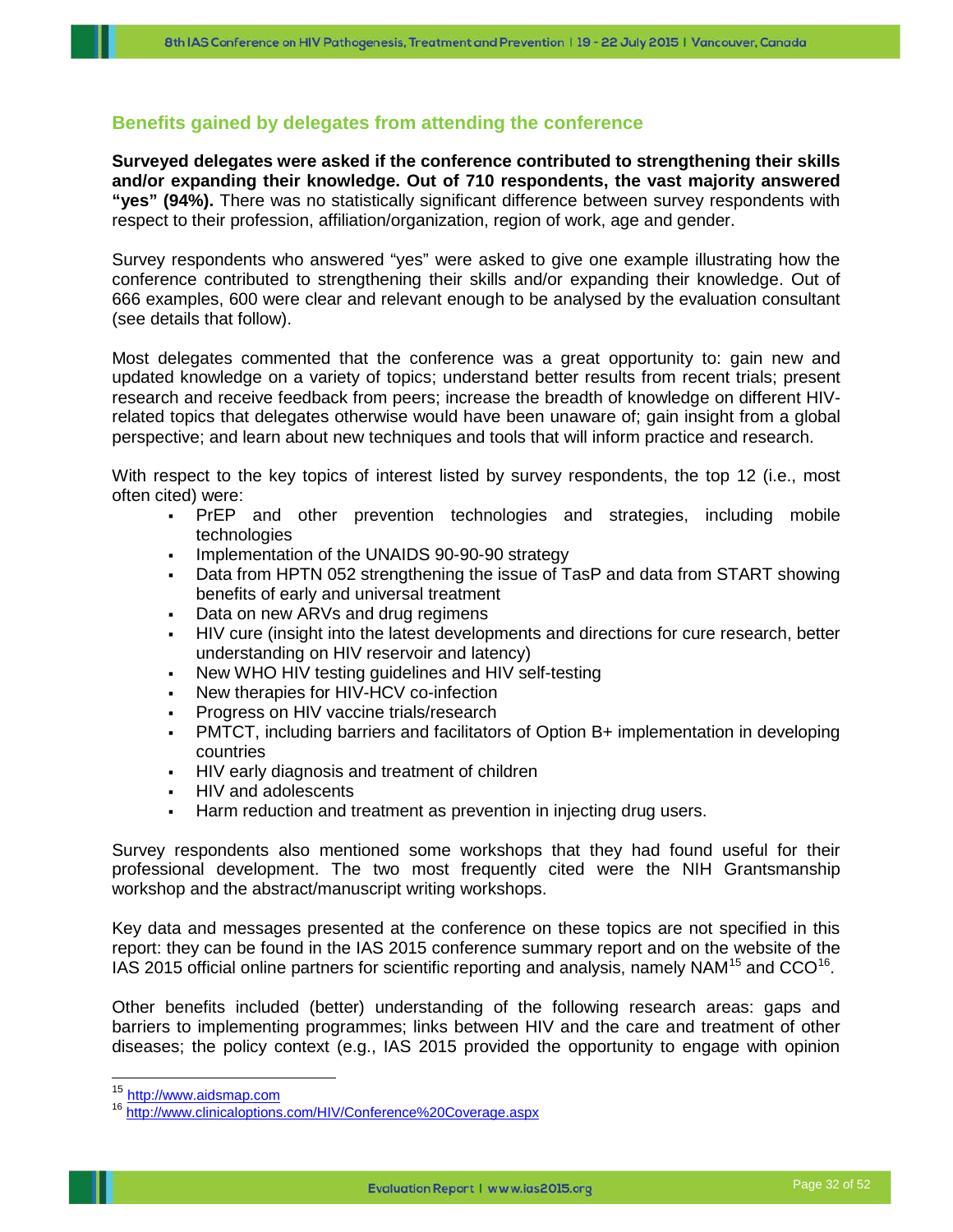leaders and to learn about the directions and critical projects that they are focusing on first hand); and economic perspectives (e.g., it was beneficial to understand different factors influencing the shortages of drug supply and future demands for different molecules).

In addition to strengthening of knowledge/skills, delegates reported that the conference provided them with the following benefits: networking for establishing new collaborations and strengthening existing ones; getting inspiration and motivation for new and existing projects and research; increasing their confidence; raising their awareness and broadening their views on different critical issues; and obtaining new evidence to support advocacy efforts.

**These findings suggest that the conference has met delegates' expectations because they are consistent with their motivations for attending IAS 2015** (see the section, *[What](#page-18-1)  [motivated delegates to attend IAS 2015?\)](#page-18-1).*

Survey respondents who answered "no" to the question on whether the conference strengthened their skills and/or expanded their capacity were asked to suggest what could be done differently at the next conference. The summary of their suggestions is available in the section, *[What could be improved to help delegates gain more from attending the IAS](#page-36-0)  [conference?](#page-36-0)*



CIPHER Grantees with Linda-Gail Bekker © IAS/Marcus Rose

#### <span id="page-33-0"></span>**Anticipated use of benefits gained at the conference**

Surveyed delegates were asked to select, from a 15-point action list, how they would use the benefits they gained from the conference. As in 2011 and 2013, **the majority of respondents (87%) would share information with colleagues, peers and/or partner organizations** (e.g., through discussions, presentations, dissemination and/or translation of materials, and writing papers). The four following actions were also well ranked, with more than 40% of respondents selecting them:

- **Motivate colleagues, peers and/or partners (50%)**
- Influence work focus/approach of the respondent's organization (45%)
- Refine/improve existing work/research practice or methodology (43%)
- Build capacity within the respondent's organization/network (e.g., through training, development/update of guidelines, procedures, manuals, other materials) (42%).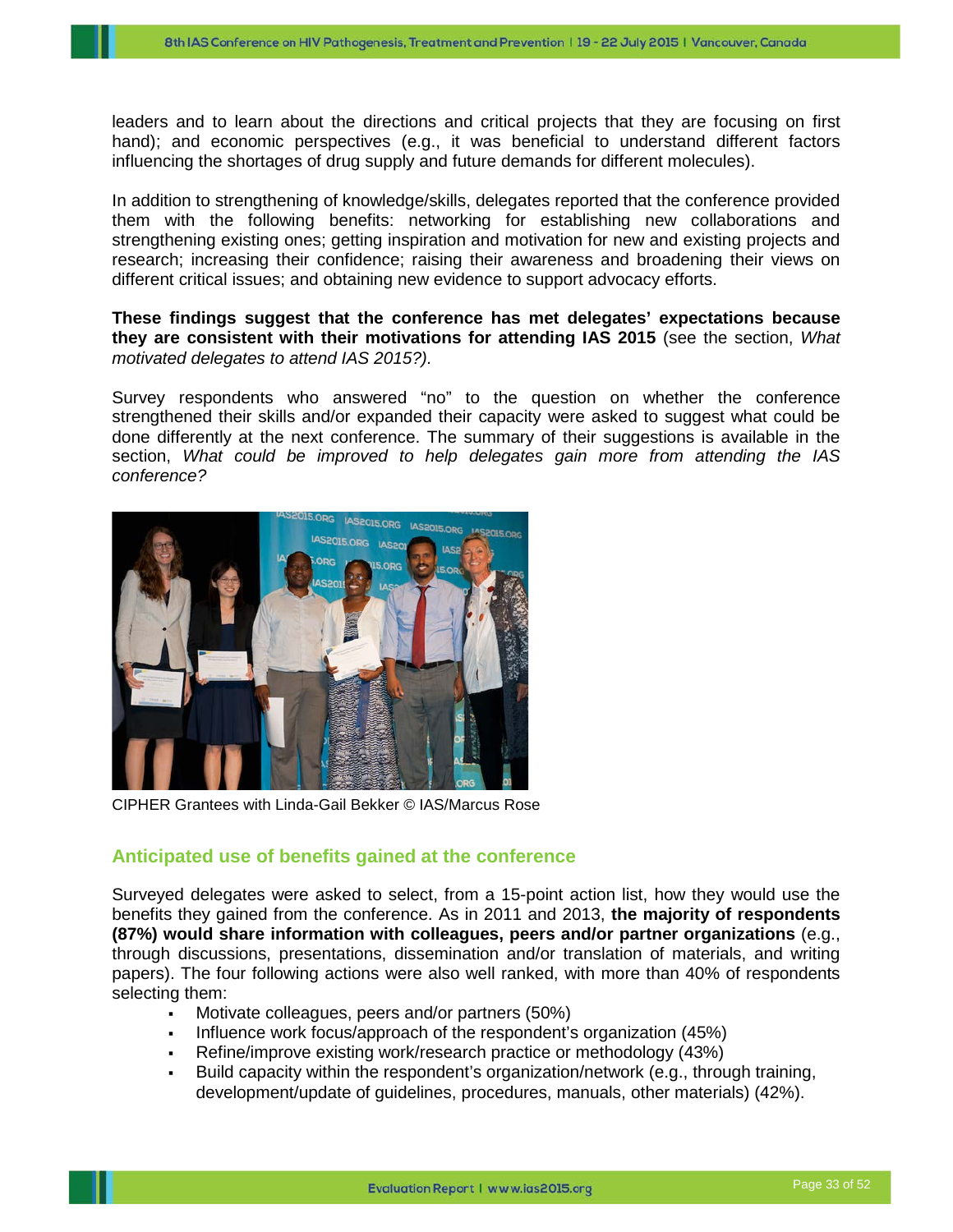#### **Figure 18**. Anticipated use of benefits gained at IAS 2015

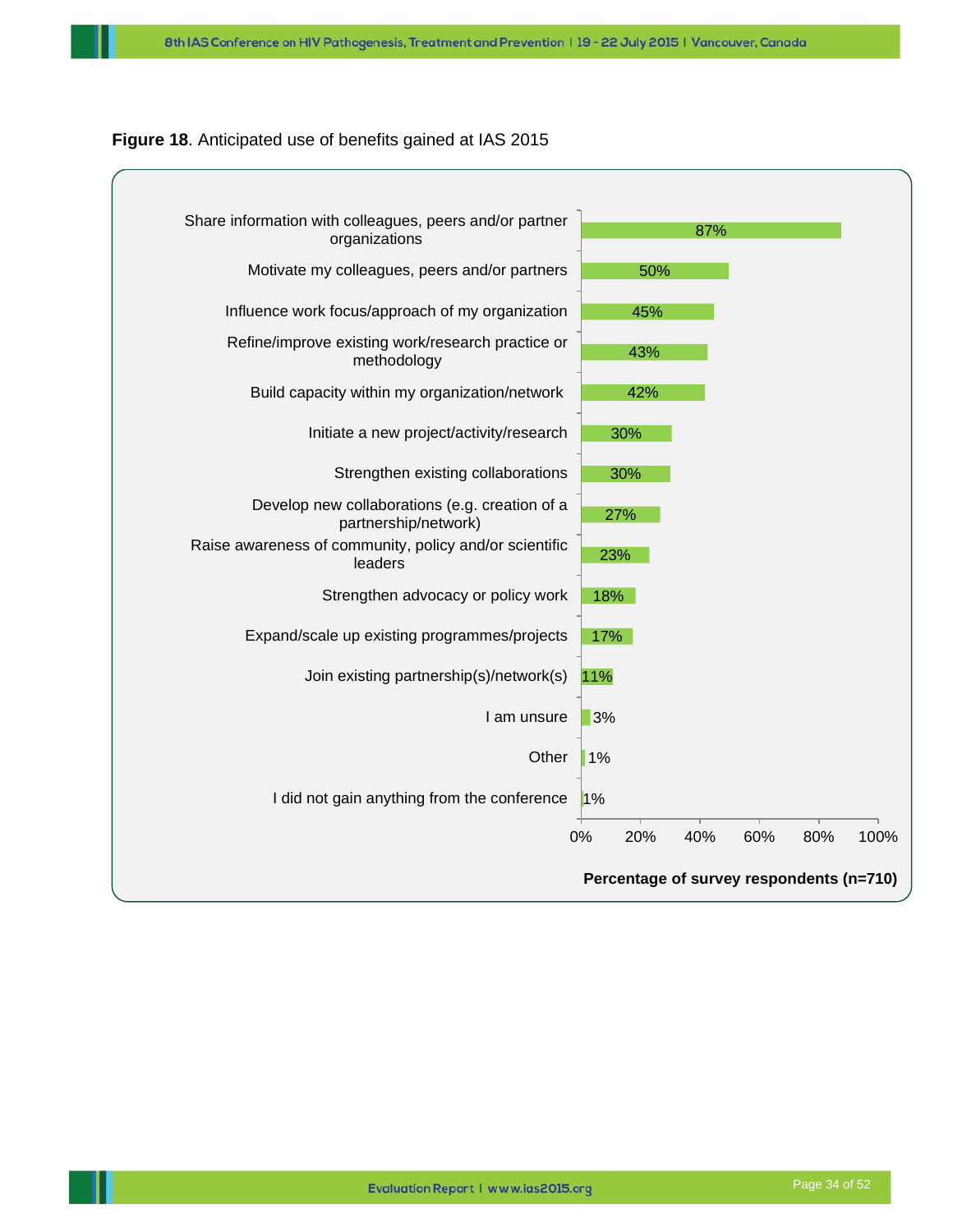The following quotes provide examples of projects, programmes, research and/or collaborations delegates planned to initiate or expand as a result of IAS 2015:

- "We will focus on the results of the START trial and the implications of this work, for instance, increase opportunities for testing; rapid referral to treatment and ensure that patients take and stay on treatment so that their viral load is as low as possible." (community-based researcher, NGO, Canada)
- "If we get funding that we have applied for, we will be contributing to an HCV trial." (community-based researcher, academia, USA)
- "I will seek to implement PrEP in high risk groups and will also accelerate the implementation of the WHO guidelines – aiming to treat more PLHIV." (physician, government, Barbados)
- "We will start new research on the immediate initiation of ART or same day diagnosis and ART which was quite interesting. We are also planning a PrEP pilot project for MSM in Guatemala." (clinical scientist, hospital/clinic, Guatemala)
- "We will investigate the causes that motivate virological failure in patients who have access to ARV drugs." (physician, hospital/clinic, Argentina)
- "I will determine the effectiveness of dolutegravir in combination with standard [ARV] regimens among HIV-1 infected treatment naïve adults in a clinical setting in Tanzania." (clinical scientist, hospital/clinic, Tanzania)
- "We will strengthen partnership with Vodafone on primary outreach and patient testing." (physician, NGO, Lesotho)
- "We will conduct operational studies to evaluate and optimize early initiation of ART." (epidemiologist, NGO, Uganda)
- "We plan for a novel vaccine based on knowledge from others and ours." (researcher, pharmaceutical company, Belgium)
- "Modelling concerning immune activation and prevention or treatment of comorbidities associated with immune activation." (researcher, academia, France)
- "I will engage my organisation to initiate PrEP in India." (manager/director, NGO, India)
- "The new research project is 'Cohort Study of HIV, STI and preventive interventions among young men who have sex with men in Thailand'. Study behaviour of young MSM that relate to HIV positive/STI and provide the prevention interventions." (nurse, government, Thailand)
- "We will build up a more complete protocol in our hospital to take care of PLHIV. Also we will construct our own national guidelines of PrEP, which might include all of the prevention toolbox." (physician, hospital/clinic, Taiwan)
- "Incorporate HIV self-testing into community-based testing sites." (physician, academia, Australia)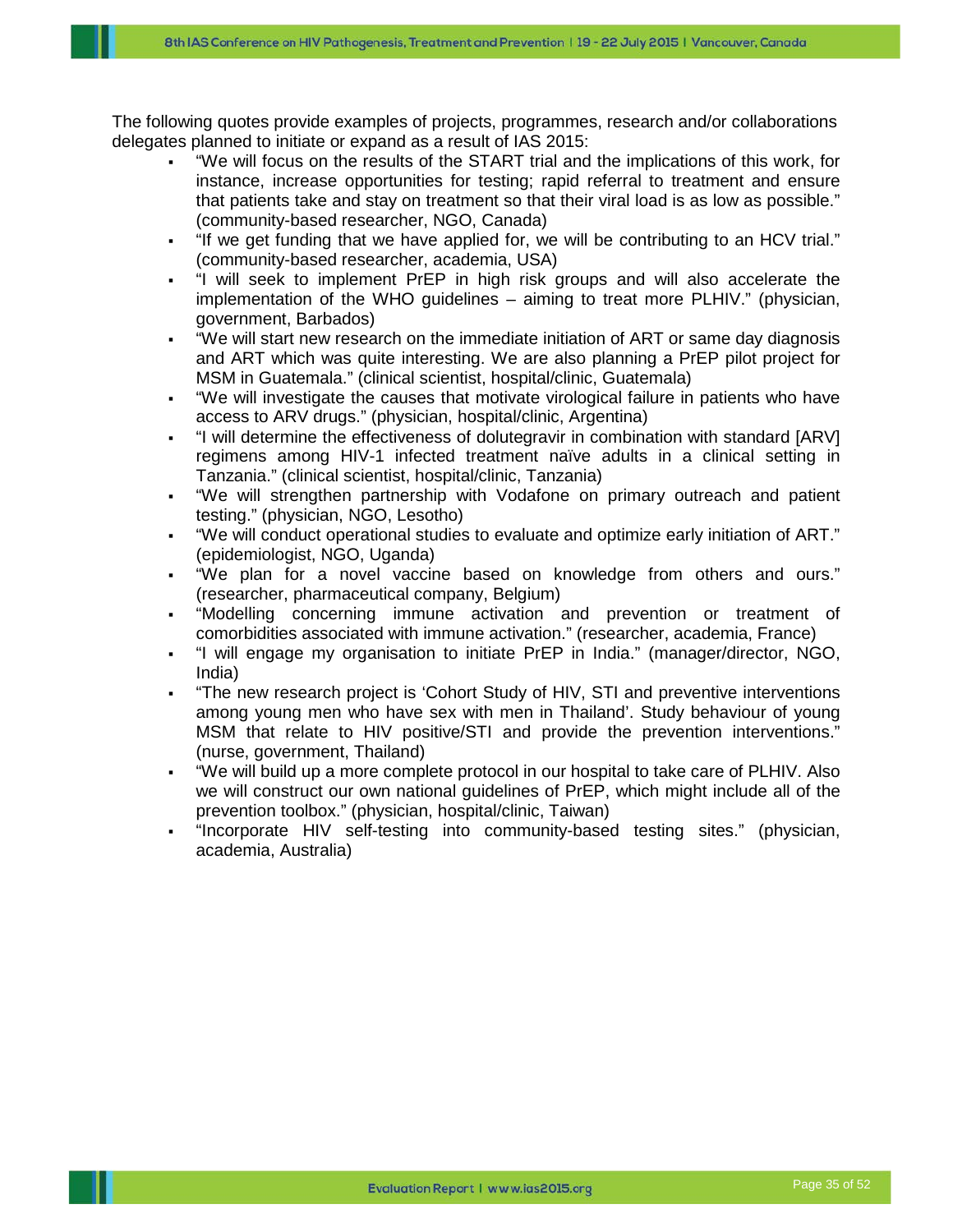## <span id="page-36-0"></span>**What could be improved to help delegates gain more from attending the IAS conference?**

This section is a summary of suggestions made by delegates to gain more from the conference and to improve the next IAS conference to enhance the impact of the conference on the response to HIV and AIDS. All suggestions were analysed and classified into the following themes.

## **Poster exhibition**

Most comments related to the lack of promotion and visibility of the poster exhibition and its low attendance. In order to increase the number of visits to the poster exhibition and interaction with poster presenters, delegates recommended that the programme include a dedicated poster time that does not conflict with lunch breaks and other sessions (as is done at CROI and the Keystone symposium). They suggested that the poster display area be located in a visible and easily accessible place (it was reported that other conferences better integrate posters throughout the conference venue so that delegates are required to pass by them). Some delegates also reported it was difficult to find poster numbers in the exhibition area.

#### **Programme**

- Content: Key topics that delegates would like to see better covered at IAS 2017 include the following: basic science not related to reservoir research; HIV and TB; management of comorbidities; pharmacology; adherence to ART; paediatrics and early infant diagnosis; and prevention strategies for and special needs of key populations. A few youth delegates also expressed their wish to see more young investigators present findings of their work, particularly those involved in research in resource-limited settings.
- Schedule: As with previous conferences, many delegates highlighted time conflicts between sessions that were of interest to them (e.g., there were sessions on TasP concurrent with sessions on PrEP, which created scheduling conflicts for those delegates interested in the general area of HIV prevention). They complained about the lack of time for lunch, networking/interaction opportunities and poster viewing. One delegate stressed that sessions in the same scientific track should not be held simultaneously, especially when they are not recorded.

#### **Speakers**

Delegates underscored the lack of diversity among speakers, highlighting that the conference was heavily dominated by scientists from North America and Europe. They were disappointed that there was not a stronger presence of scientists from developing countries in the abstractdriven sessions.

#### **Programme-at-a-Glance (PAG) application**

Delegates reported that the PAG application was not user-friendly. They provided the following examples:

- A list of available posters was not easily accessible and it was difficult to find poster numbers.
- Plenaries should have been easier to find (e.g., the plenaries were not shown when refining the search to morning sessions).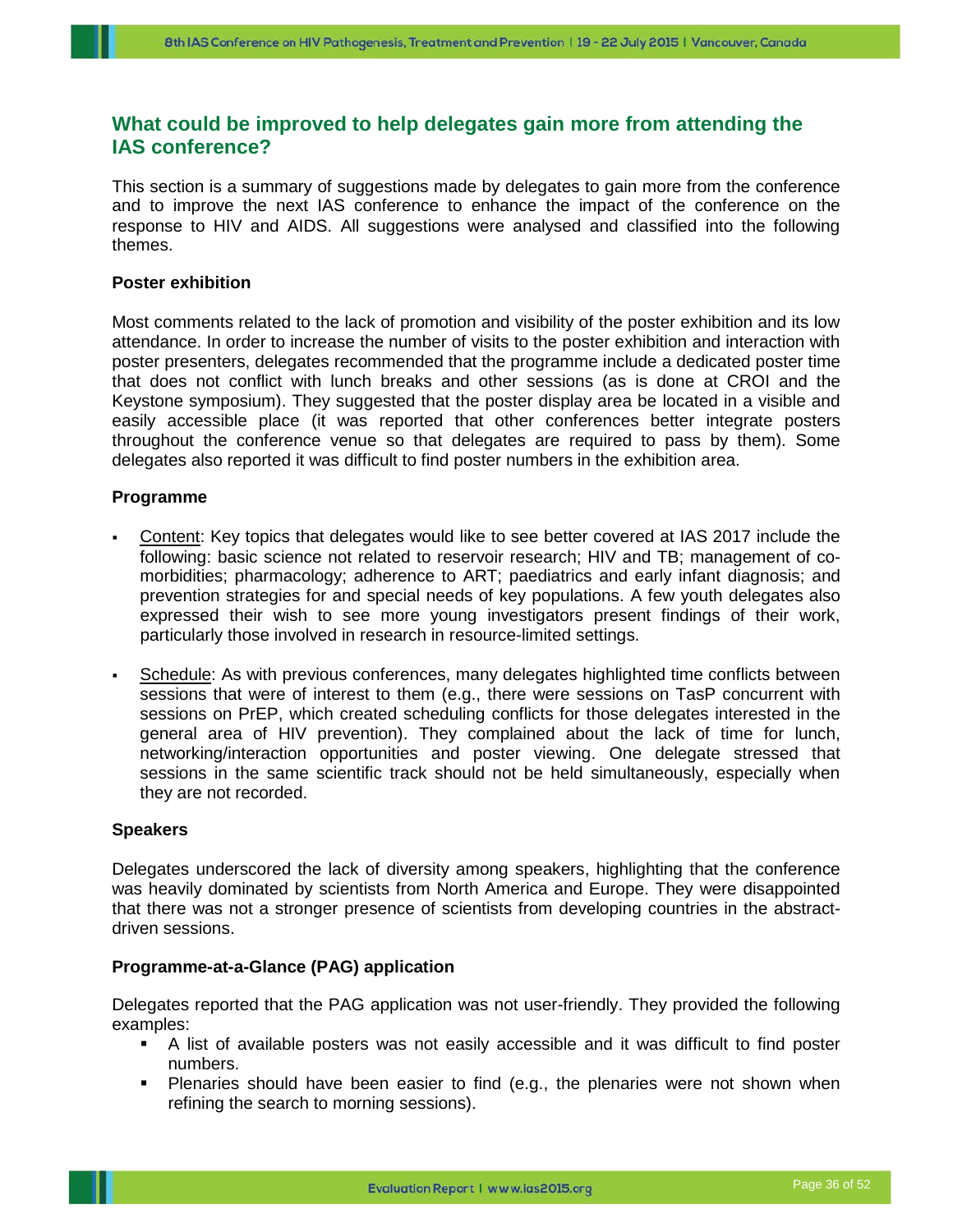It was not possible to take notes, to cut and paste a title or to search by an author's name. In addition, delegates reported discrepancies with the printed programme.

#### **Organization and logistics**

Many delegates commented that given the high registration fees, coffee should be provided for free as it is at other conferences, and that more affordable food options should be made available inside the conference venue. This would prevent delegates from arriving late at sessions or even skipping them, simply because they have to leave the venue to buy food or have lunch.

Other suggestions for improvement included the need to:

- Reduce the registration fees and to offer more scholarships (especially for youth delegates and those from developing countries)
- **IMPROVE FOOM allocation planning to better match the room size with the expected** attendance level (some key sessions were impossible to attend due to limited seating capacity)
- Reduce energy wasting with respect to air conditioning (some delegates reported that they had to leave sessions because the room was too cold).

It should be noted that most of these suggestions are similar to those expressed at previous conferences, which suggests that the conference organizers should invest more efforts in addressing them. However, it seems that many of these challenges are inherent to conferences of this size and nature.

#### <span id="page-37-0"></span>**What were the main impacts of the previous IAS conference (IAS 2013)?**

In order to assess the long-term impacts of an IAS conference on delegates' work and their organizations, as well as at the local, national, regional and global level, the IAS 2015 postconference survey contained a series of questions dedicated to delegates who had attended IAS 2013. The 7<sup>th</sup> IAS Conference on HIV Pathogenesis, Treatment and Prevention (IAS 2013) was held in Kuala Lumpur, Malaysia, in 2013. Comparisons with the IAS 2011 and IAS 2009 impact assessments are provided in this section where applicable.

**A total of 143 surveyed delegates indicated that they had attended IAS 2013** (i.e., 21% of delegates who replied to the question about previous IAS conferences attended).

Delegates were asked if they had kept contact with people they had met for the first time at IAS 2013. Of the 139 respondents, 55% replied "yes" (vs. 66% of IAS 2011 delegates and 73% of IAS 2009 delegates).

**When asked if IAS 2013 had influenced their individual and/or organizations' work in any way, 70% of surveyed delegates replied "yes"** (vs. 84% of IAS 2011 delegates). Respondents who reported that this had been the case were asked to select, from an 11-item list, the types of influences that the conference had on their individual and/or organization's work and/or concrete actions taken as a result of attending IAS 2013.

As shown in Figure 19, the five most frequently noted influences (each selected by at least 30% of survey respondents) were: 1) affirming current work focus/strategy (the conference provided evidence that the delegate or his/her organization was doing the right thing and in the right way); 2) improving or refining work practices and/or methodologies; 3) sharing information, best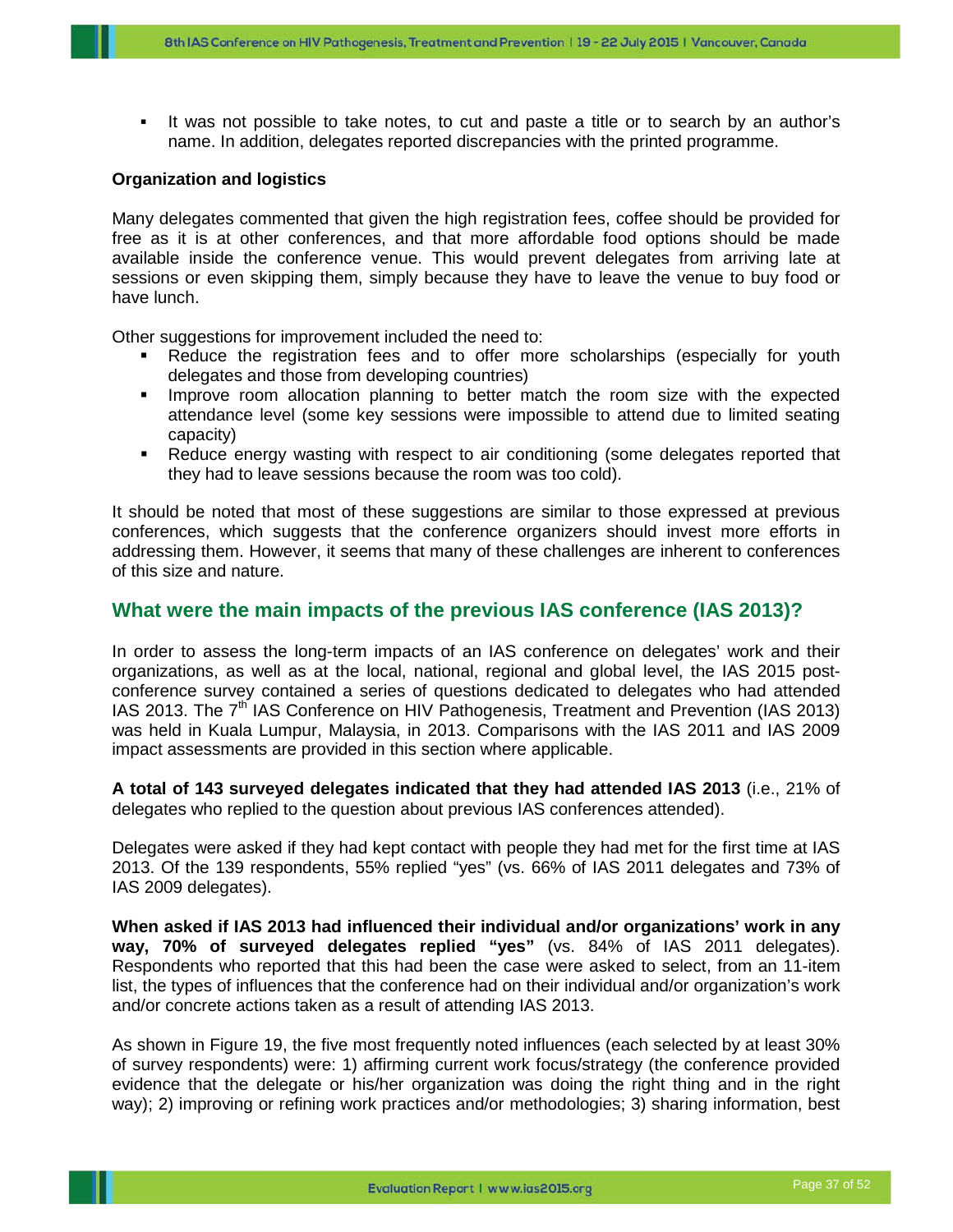practices and/or skills gained at the conference with colleagues, managers and/or partners; 4) motivating self, colleagues, managers and/or partners in the work done on HIV; and 5) initiating new projects, programmes and/or research.

These influences were also among the top five selected by delegates who participated in the IAS 2011 impact assessment.





The following quotes provide examples of projects, programmes, research and/or collaborations initiated or expanded as a result of IAS 2013:

- "Studies on new drugs aiming at HIV cure and collaboration with Dr Guido Silvestri in the study of interferon-mediated mechanisms in dendritic cells." (biology and pathogenesis researcher, academia, Spain)
- "New database of patients in my country, in collaboration with European colleagues." (physician, hospital/clinic, Israel)
- $\blacksquare$  "Initiated change in policy to Option B+ and developed a transition plan to Option B+ for my country." (manager/director, government, Zimbabwe)
- "Partnerships with direct supply chains were cemented and the vertical integration between organisations increased to get the end product to the users." (manager/director, NGO, South Africa)
- "A rapid testing project … I met an HIV test company that is now providing kits." (physician, academia, Argentina)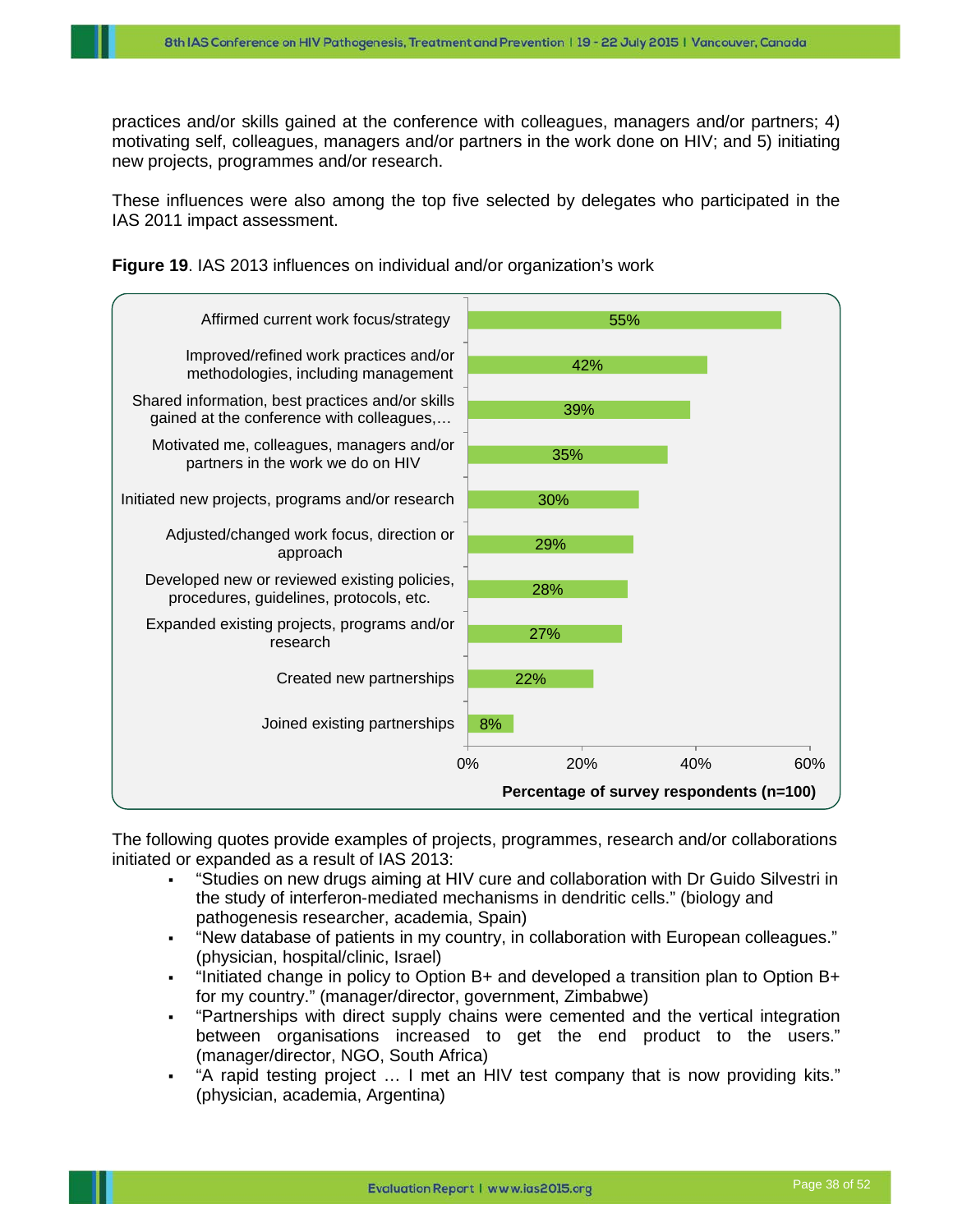"We pursued new work in HIV incidence determination with South Africa colleagues met at Kuala Lumpur." (researcher, NGO, USA)

Delegates were also asked if they were aware of IAS 2013 influencing HIV work, policies, programmes, research, funding and/or advocacy at the local, national, regional or global level. Almost one-third (30%) replied "yes" (vs. 57% of IAS 2011 delegates and 28% of IAS 2009 delegates); 22% replied "no" (vs. 17% of IAS 2011 delegates and 15% of IAS 2009 delegates); and 48% did not know (vs. 27% of IAS 2011 delegates and 56% IAS 2009 delegates). Those who replied "yes" were then asked to provide an example. A total of 29 delegates did so and 14 delegates skipped the question.

The most frequently cited influence related to the new WHO guidelines (updated in 2013) focusing on early treatment; 10 delegates mentioned the guidelines, but did not provide further details on how they were concretely used and if they were effectively implemented. One delegate wrote that they have influenced Option B+ uptake and another reported that it led to the modification of China's guidelines in the following year.

Three delegates also mentioned the new data that were presented on HIV cure at IAS 2013. One of these reported that the IAS "Towards an HIV Cure" symposium had certainly influenced the NIH and the Obama administration focus on cure, resulting in new investments.

Other examples were generic, except the following one: "[IAS 2013] pushed for PrEP in New Zealand. The New Zealand Aids Foundation continued advocating condom use, for all, despite undetectable viral load status."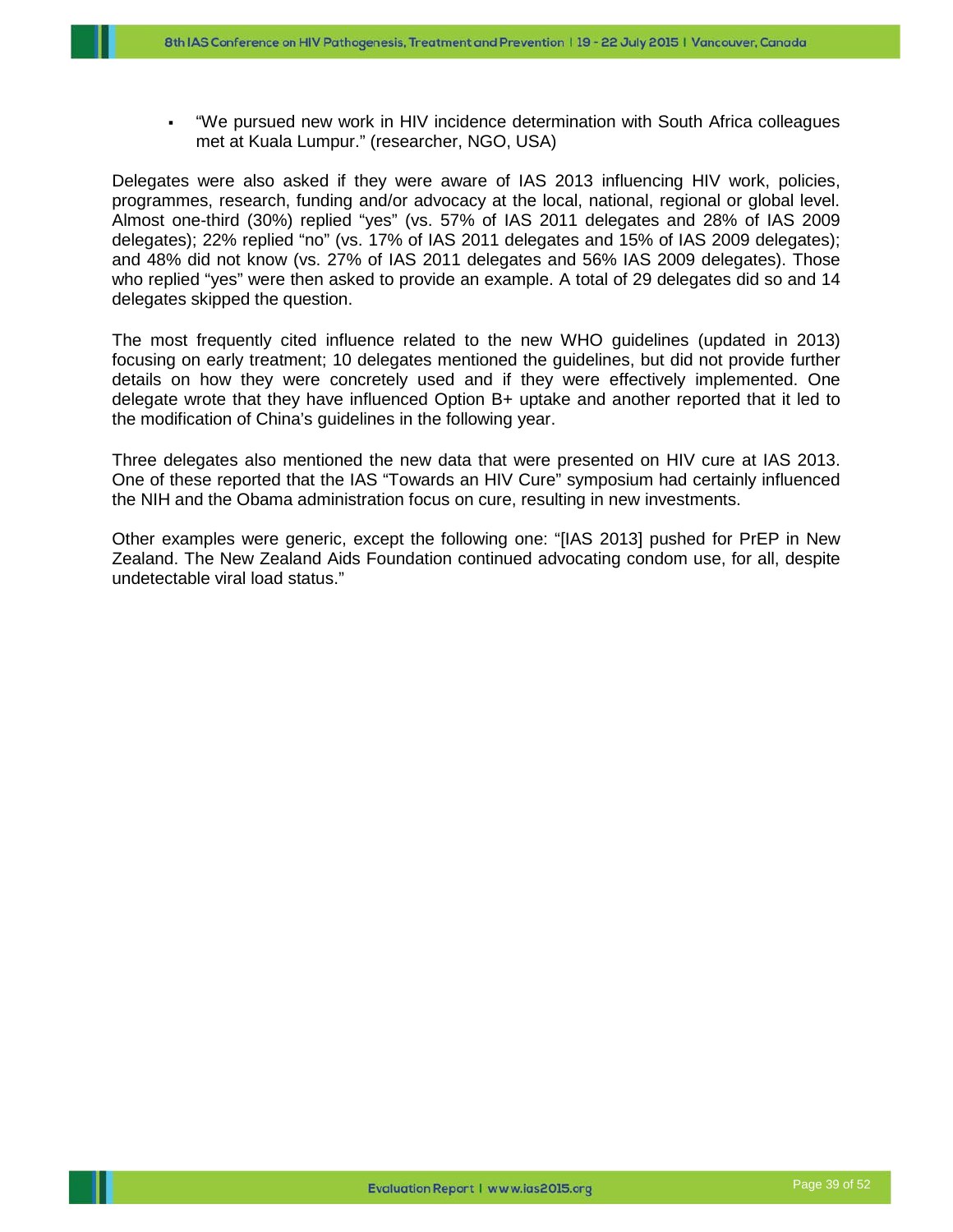## <span id="page-40-0"></span>**Conclusion**

The IAS Conference on HIV Pathogenesis, Treatment and Prevention continues to attract a range of scientific experts, health care workers/social service providers and other stakeholders engaged in the response to HIV and AIDS from around the world. The quality and diversity of the scientific programme (mix of basic, prevention, clinical and implementation science) is considered to be the main added value of the conference compared with other well-known scientific/health conferences. Other motivations to attend this conference include presenting work/research, receiving feedback from peers, and networking opportunities.

Feedback from surveyed delegates confirmed that the conference programme was relevant to today's challenges (of the response to HIV and AIDS) and focused on the latest HIV science, including biomedical prevention, the search for an HIV vaccine and cure, HIV co-infections, paediatrics and adolescent research, and the specific needs of key populations. It also showed that the conference was successful in exploring how the latest scientific developments in HIVrelated research can be realistically applied in implementation programmes and in reviewing implementation research that addresses barriers to scaling up and integrating research and prevention in resource-limited and policy-constrained settings.

Most surveyed delegates reported that IAS 2015 contributed to strengthening their skills and/or expanding their knowledge. Other benefits from attending the conference included: networking opportunities; getting inspiration and motivation for new and existing projects/research; increasing delegates' confidence; raising their awareness and broadening their views on different critical issues; and getting new evidence to support advocacy efforts. This suggests that the conference has met delegates' expectations because the benefits they gained are consistent with their motivations for attending IAS 2015.

The evaluation also demonstrated that the previous IAS Conference on HIV Pathogenesis, Treatment and Prevention (IAS 2013) had a positive impact on HIV work at different levels.



Rapporteur and Closing Session © Steve Forrest/Workers' Photos/IAS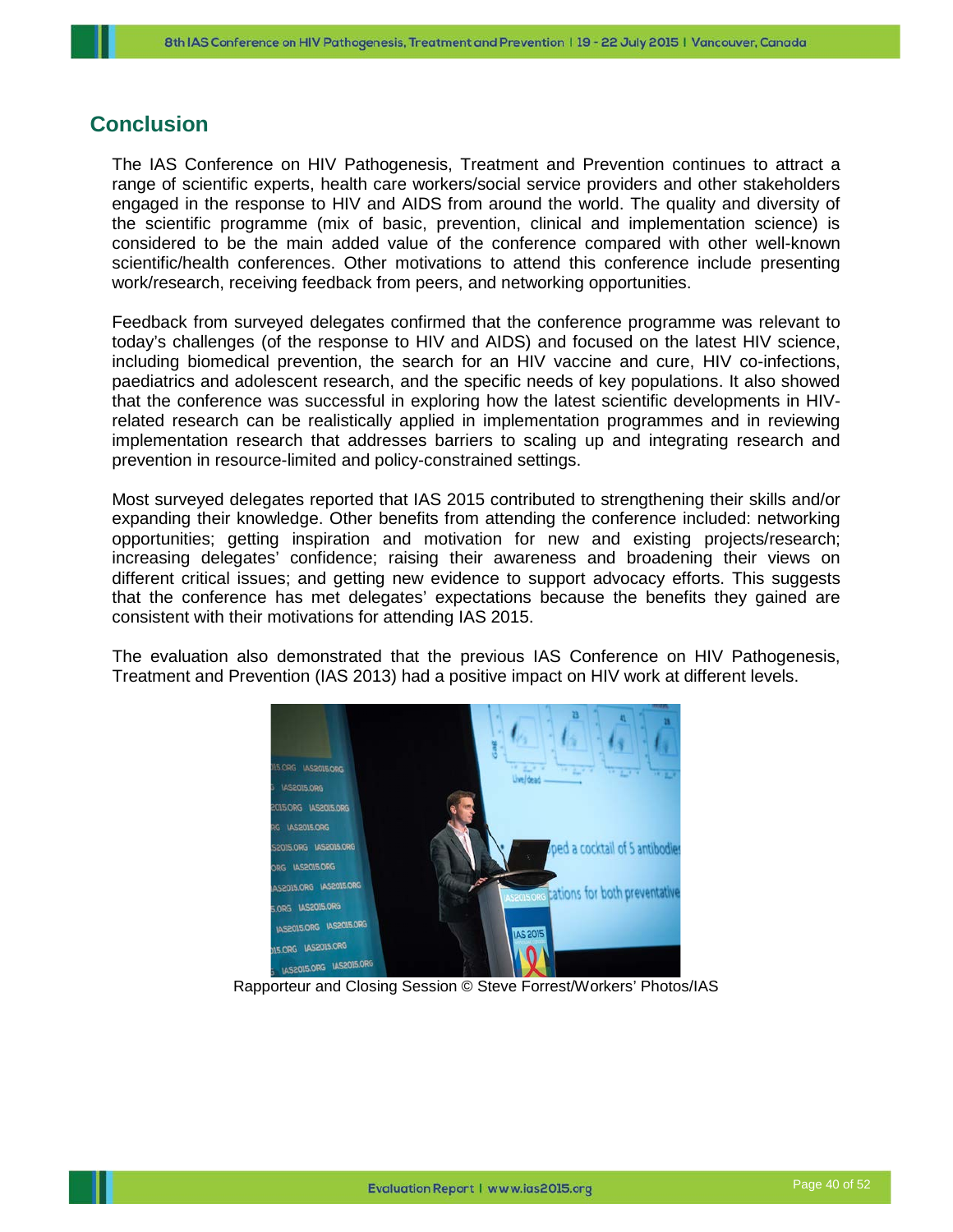Looking forward, the majority of surveyed delegates planned to share information with colleagues, peers and/or partner organizations. More than 40% anticipated that they would influence the work focus/approach of their organization, refine/improve existing work/research practices or methodology, and build capacity within their organization/network. This indicates that the important messages taken from IAS 2015 will reach far beyond delegates and that the conference is likely to have a real impact at different levels.

Most suggestions for improvement of future conferences are similar to those expressed at previous conferences, which suggests that the conference organizers should invest more efforts in addressing them. However, it seems that many of these challenges, such as time conflicts between sessions, are inherent to conferences of this size and nature.

In conclusion, the evaluation demonstrated that the IAS Conference on HIV Pathogenesis, Treatment and Prevention continues to be a key forum for thousands of researchers, health care workers/social service providers and other key stakeholders engaged in the response to HIV and AIDS. The conference provides delegates with an opportunity to share and gain new knowledge, to discuss challenges in their current work on HIV, and to create and reinforce partnerships and collaborations.

In order to maintain the high profile of the conference and robust levels of attendance in a competitive environment, organizers of the IAS Conference on HIV Pathogenesis, Treatment and Prevention should continue to be innovative compared to other well-known HIV-related conferences. In addition, the conference organizers will have to strengthen existing mechanisms to select the best science, focusing on high-quality, new and promising scientific research.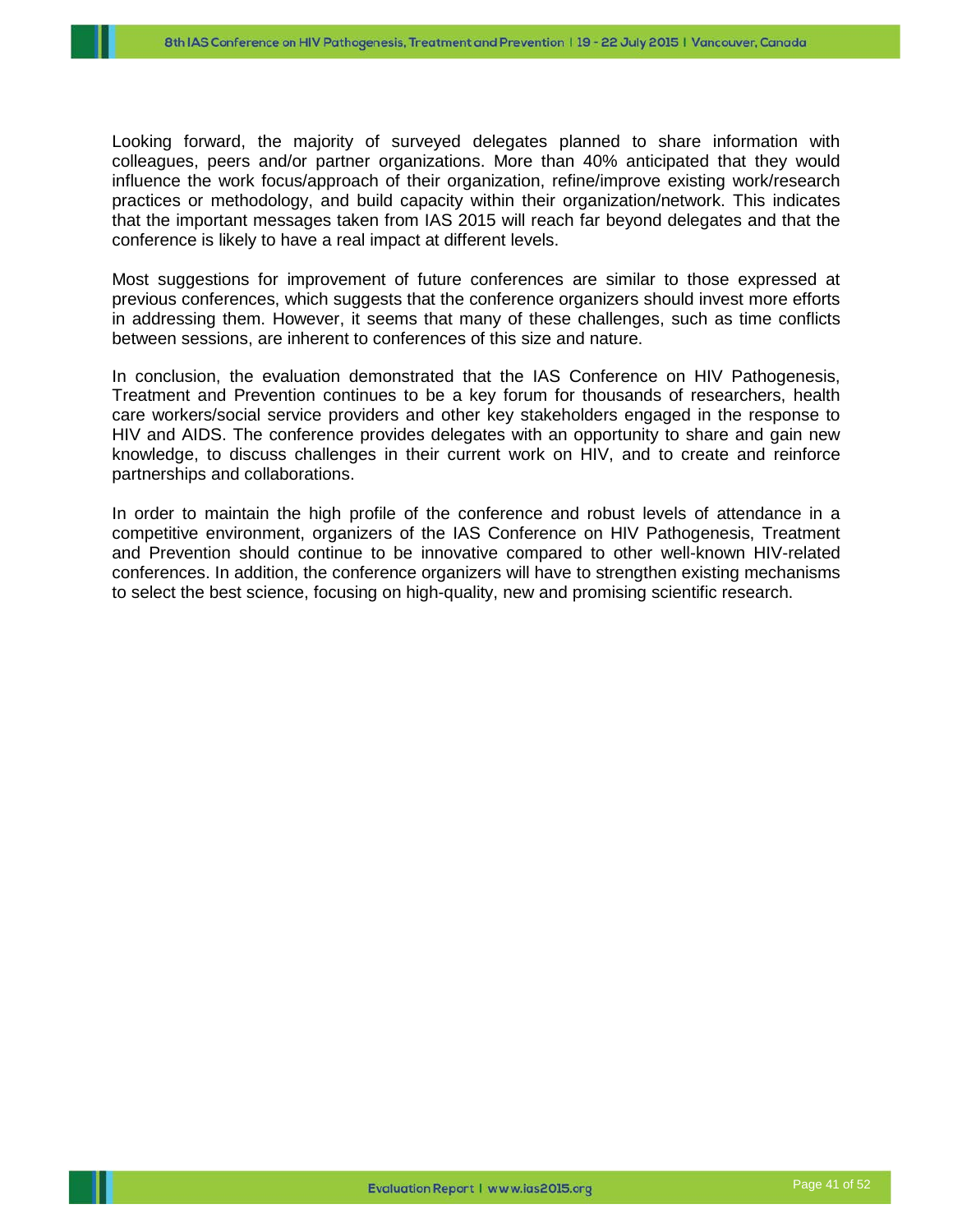## <span id="page-42-0"></span>**Recommendations**

Based on the key findings presented in this report, the following recommendations were formulated to enhance the impact of future similar conferences, starting with IAS 2017:

#### **Programme and speakers**

- Ensure that only high-quality and new scientific findings are presented at the conference.
- Make further efforts to improve age and regional diversity of speakers.
- Avoid schedule conflicts for sessions addressing similar topics or fields of research.

#### **Poster exhibition**

- Consider having a dedicated poster time that does not compete with other sessions and lunch times.
- Ensure the poster display area is strategically located within the conference venue and is well promoted.

#### **Logistics and organization**

- Develop an updated version of the PAG application to make it more user-friendly.
- Improve the allocation of rooms based on their size to avoid having empty rooms while others are overcrowded.
- Provide more affordable catering options inside the conference venue.
- Better inform participants before the conference on what they can expect and cannot expect during the conference (e.g., complimentary coffee/tea, water fountains, wireless local area network, possible discrepancies between the printed programme and the PAG application, certificate of attendance, and CME credits claim).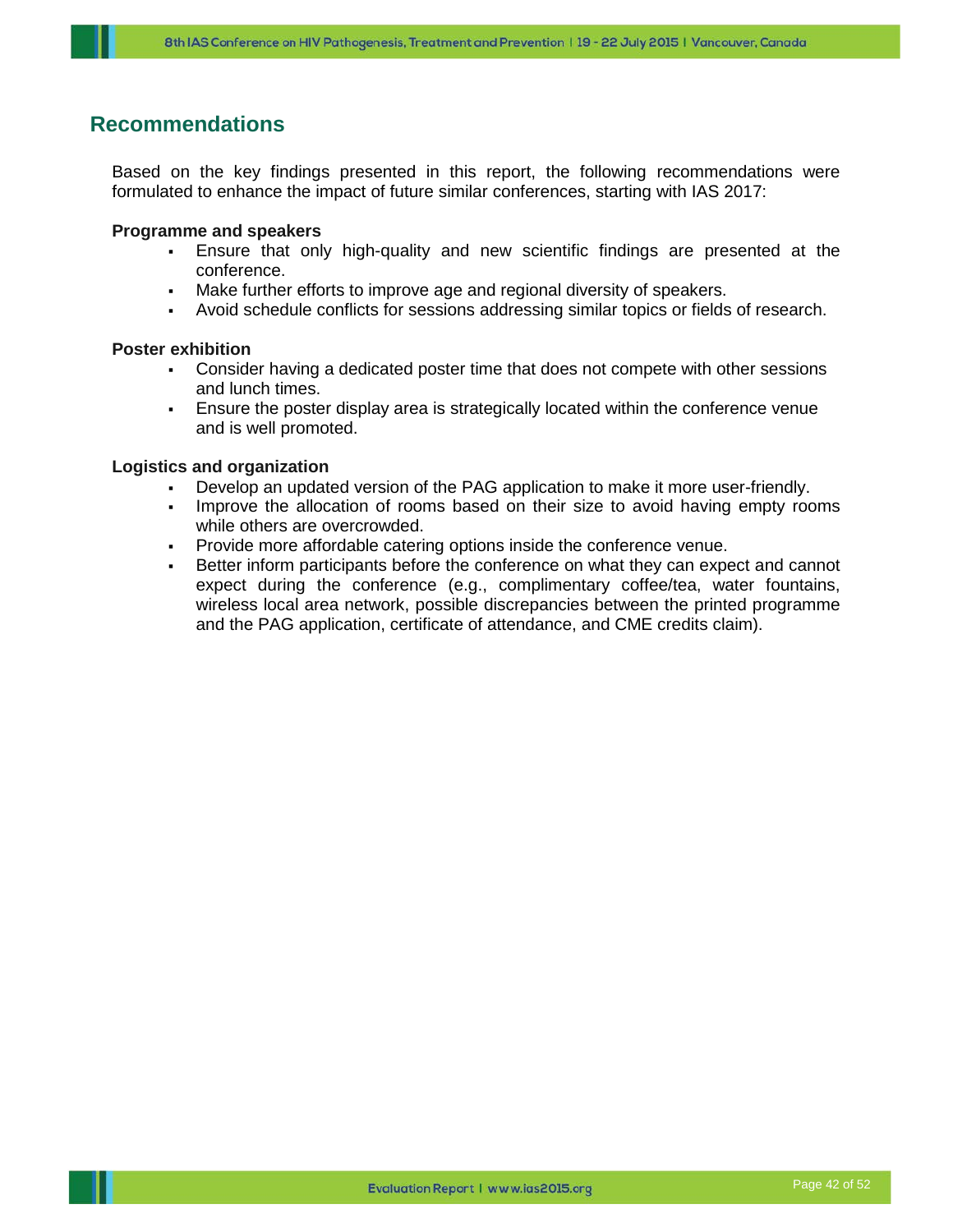## <span id="page-43-0"></span>**Appendix 1: Online delegate survey form**

*All questions marked with \* are compulsory*

#### **\*1. What was/were your main track(s) of interest (in other words, in which track(s) did you attend most sessions)?**

*Select up to 2 choices*

- □ Track A: Basic Science
- □ Track B: Clinical Science
- □ Track C: Prevention Science
- □ Track D: Implementation Science
- $\Box$  Not applicable (I am not interested in any of these tracks)

#### **\*2. Which activities/areas of the conference did you find the most useful for your work?** *Select up to 2 choices*

- □ Abstract-driven sessions
- $\Box$  Non-abstract driven sessions (plenaries, special sessions, bridging sessions, symposia sessions)
- □ Professional development workshops
- □ Satellite sessions
- □ Exhibition area
- □ Poster display
- □ Other ( please specify):…………………………

#### **3. Looking at the conference programme, to which extent do you agree with the following statements?**

#### **In general, the conference programme ...**

|     |                                                                                                                                                            | <b>Strongly</b><br>agree | Agree | <b>Disagree</b> | <b>Strongly</b><br>disagree | Don't<br>know |
|-----|------------------------------------------------------------------------------------------------------------------------------------------------------------|--------------------------|-------|-----------------|-----------------------------|---------------|
| 3.1 | Was relevant to today's<br>challenges (of the<br>response to HIV and<br>AIDS)                                                                              |                          |       |                 |                             |               |
| 3.2 | <b>Focused on the latest</b><br><b>HIV science (i.e. results</b><br>of the most recent<br>research vs. repeated<br>presentation of findings<br>over time)  |                          |       |                 |                             |               |
| 3.3 | <b>Explored how the latest</b><br>scientific developments<br>in HIV-related research<br>can be realistically<br>applied in<br>implementation<br>programmes |                          |       |                 |                             |               |
| 3.4 | <b>Reviewed</b><br>implementation research                                                                                                                 |                          |       |                 |                             |               |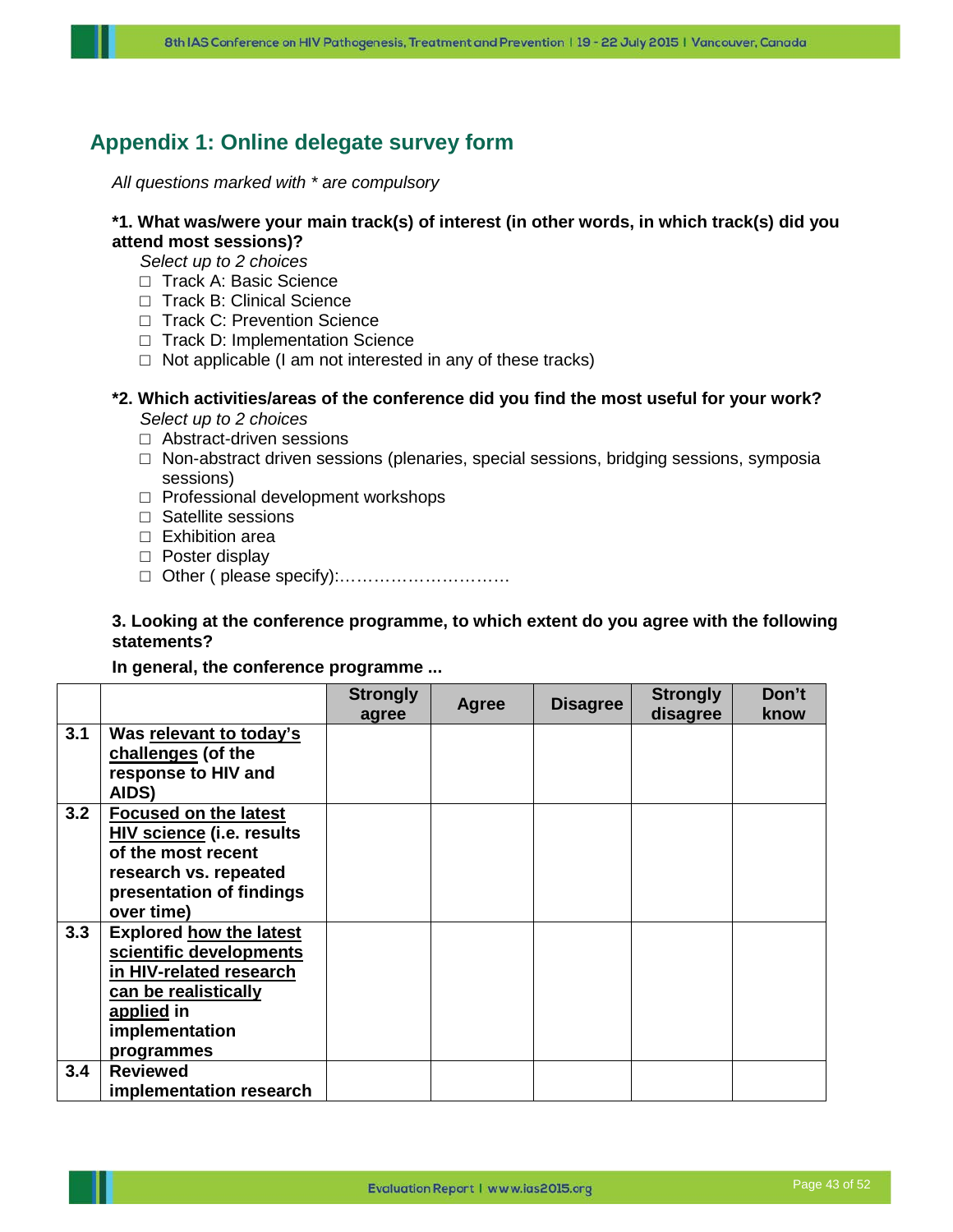|     | that addresses barriers          |  |  |  |
|-----|----------------------------------|--|--|--|
|     | to scaling up and                |  |  |  |
|     | integrating research and         |  |  |  |
|     | prevention in resource-          |  |  |  |
|     | limited settings                 |  |  |  |
| 3.5 | <b>Reviewed</b>                  |  |  |  |
|     | implementation research          |  |  |  |
|     | that addresses barriers          |  |  |  |
|     | to scaling up and                |  |  |  |
|     | integrating research and         |  |  |  |
|     | prevention in policy-            |  |  |  |
|     | constrained settings             |  |  |  |
| 3.6 | <b>Highlighted the situation</b> |  |  |  |
|     | of HIV in Canada and in          |  |  |  |
|     | the US.                          |  |  |  |

#### **4. The scientific programme provided comprehensive updates on ...**

|     |                                                                    | <b>Strongly</b><br>agree | Agree | <b>Disagree</b> | <b>Strongly</b><br>disagree | Don't<br>know |
|-----|--------------------------------------------------------------------|--------------------------|-------|-----------------|-----------------------------|---------------|
| 4.1 | <b>Biomedical prevention</b><br>(e.g. TasP, PrEP,<br>circumcision) |                          |       |                 |                             |               |
| 4.2 | The search for an HIV<br>vaccine and cure                          |                          |       |                 |                             |               |

#### **5. The scientific programme fostered strategic discussions around the challenges of ...**

|     |                                                 | <b>Strongly</b><br>agree | Agree | <b>Disagree</b> | <b>Strongly</b><br>disagree | Don't<br>know |
|-----|-------------------------------------------------|--------------------------|-------|-----------------|-----------------------------|---------------|
| 5.1 | HIV co-infections (e.g.<br>viral hepatitis, TB) |                          |       |                 |                             |               |
| 5.2 | <b>Paediatrics and</b><br>adolescent research   |                          |       |                 |                             |               |
| 5.3 | The specific needs of<br>key populations        |                          |       |                 |                             |               |

## **\*6. Thinking of the benefits you gained from attending IAS 2015, did the conference contribute to strengthening your skills and/or expanding your knowledge?**

- □ Yes
- □ No

Question displayed to respondents who selected "Yes": **6.1. Please use the text box below to give one example illustrating how the conference contributed to strengthening your skills and/or expanding your knowledge**.

Question displayed to respondents who selected "No": **6.2. What could be done differently at the next conference to strengthen your skills and/or expand your capacity?**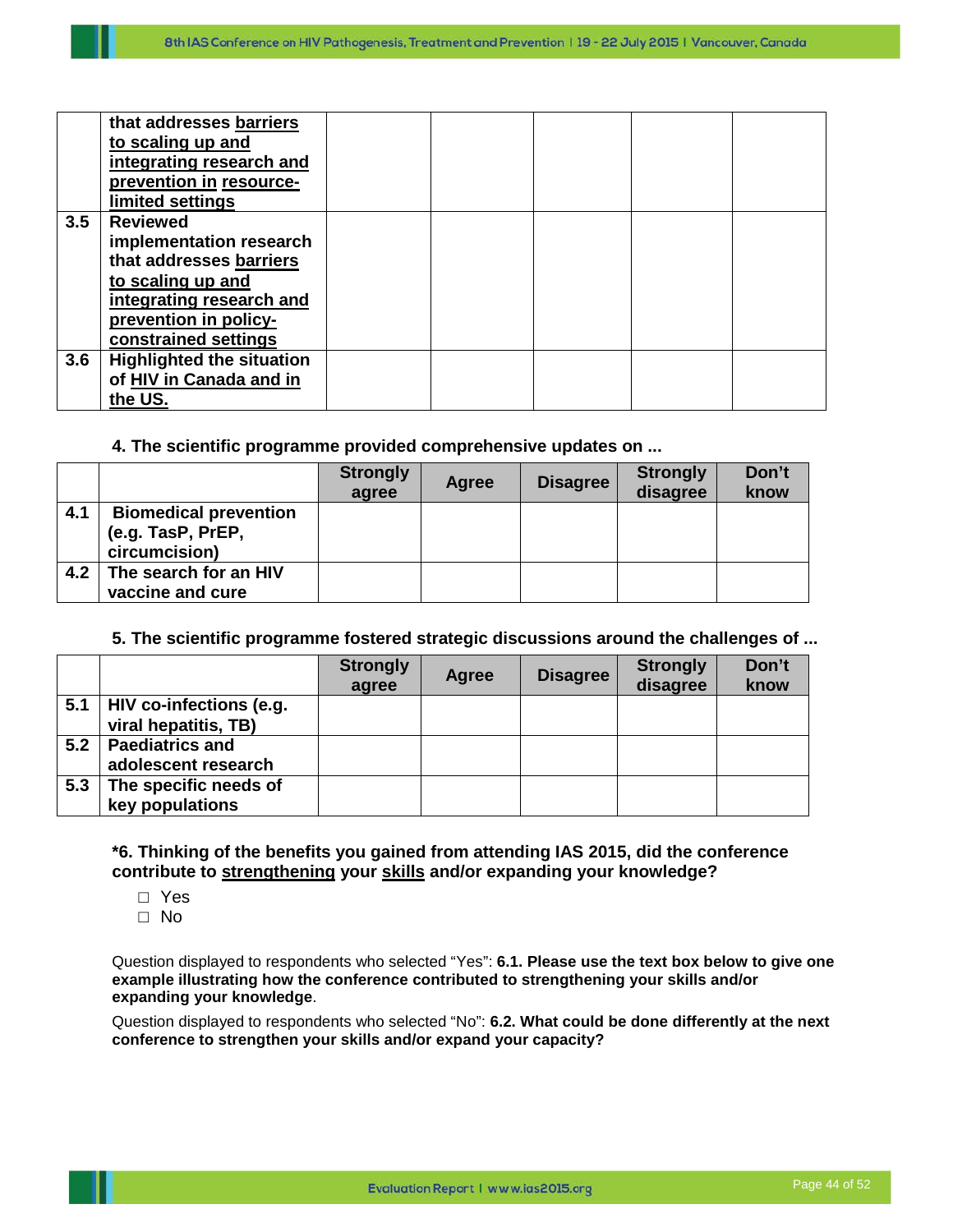#### **\*7. How will you use what you gained at the conference?\***

*Select all that apply*

- $\square$  Share information with colleagues, peers and/or partner organizations (e.g. through discussions, presentations, dissemination/translation of materials, writing papers, etc.)
- $\Box$  Build capacity within my organization/network (e.g. through training, development/update of guidelines, procedures, manuals, other materials, etc.)
- $\Box$  Motivate my colleagues, peers and/or partners
- $\Box$  Influence work focus/approach of my organization
- □ Refine/improve existing work/research practice or methodology
- □ Initiate a new project/activity/research (please specify):………………………………..
- □ Expand/scale up existing programmes/projects (please specify)………………………….
- □ Raise awareness of community, policy and/or scientific leaders
- $\square$  Strengthen advocacy or policy work
- $\Box$  Develop new collaborations (e.g. creation of a partnership/network please specify):...
- $\Box$  Strengthen existing collaborations
- $\Box$  Join existing partnership(s)/network(s)
- □ Other
- □ I am unsure
- $\Box$  I did not gain anything from the conference

**\*8. What motivated you to attend this IAS conference? If you have ever attended other well-known scientific conferences on HIV, please also include in your response the main differences you perceive between the IAS and these conferences** *(we are interested to know what the IAS conference "does better" or "could do better"***.)**

**9. Please insert in the text box below any suggestions you have to gain more from the IAS conference (in other words, what could be done to help delegates benefit more from the IAS conference) and enhance its impact on the response to HIV and AIDS.** 

#### **\*10. Which IAS Conference(s) did you attend before IAS 2015?**

*Select all that apply*

- □ IAS 2001 (Buenos Aires, Argentina)
- $\Box$  IAS 2003 (France, Paris)
- $\Box$  IAS 2005 (Rio, Brazil)
- □ IAS 2007 (Sydney, Australia)
- □ IAS 2009 (Cape Town, South Africa)
- $\Box$  IAS 2011 (Rome, Italy)
- □ IAS 2013 (Kuala Lumpur, Malaysia)
- $\Box$  None of the above

Questions highlighted in grey were only displayed to respondents who selected IAS 2013 to Q10.

The following questions are focused on the last IAS conference, held in 2013 (Kuala Lumpur, Malaysia). Your responses will help us assess the long-term impact of this conference.

#### **11. Did you keep contact with anyone that you met for the first time at IAS 2013?**

- □ Yes
- □ No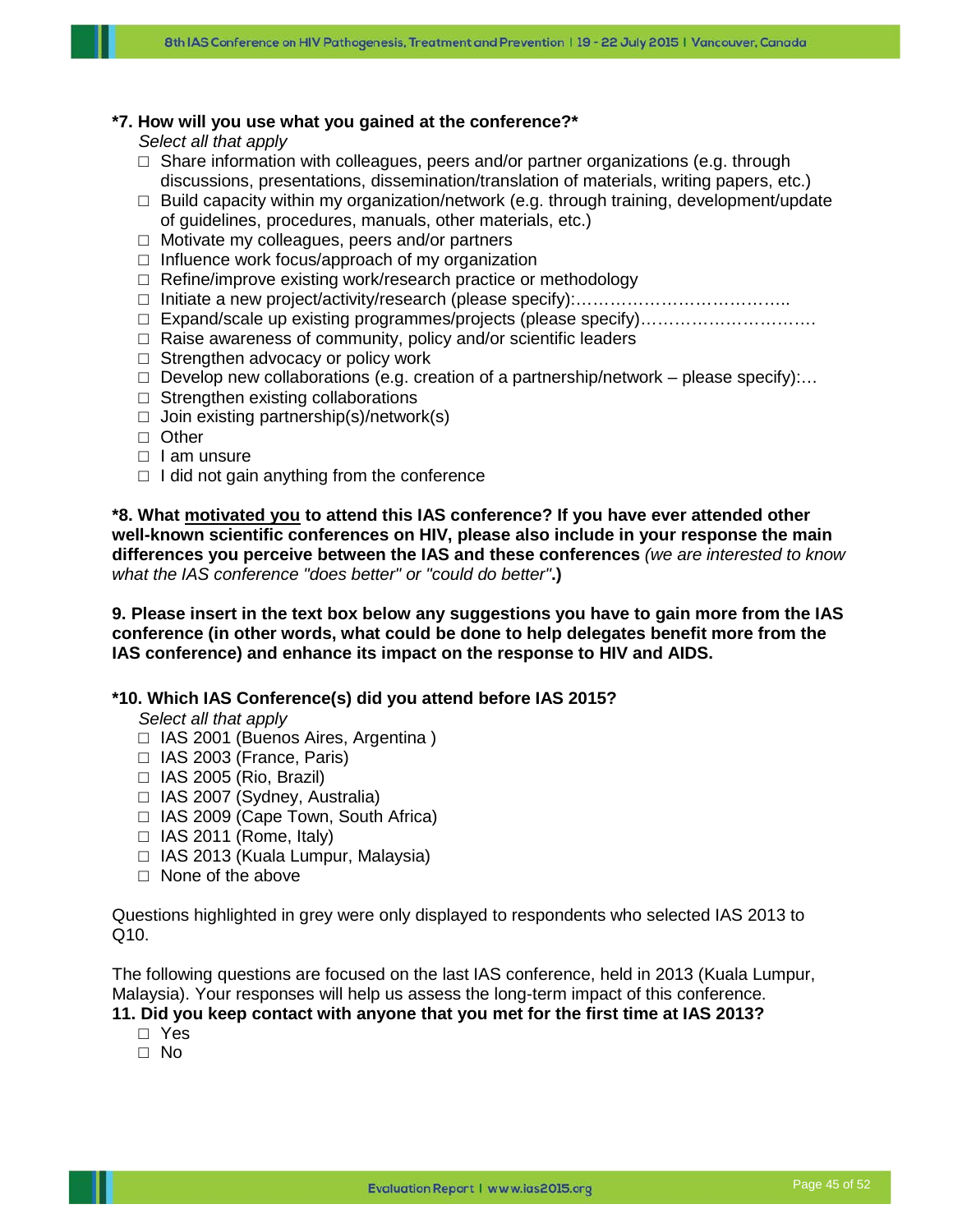**\*12. Did the conference influence your individual and/or organization's work in any way?** □ Yes

□ No (skip next question)

#### **\*12.1. Please select from the list below the types of influences the conference has had on your individual and/or organization's work and/or concrete actions taken as a result of attending IAS 2013.**

*Select all that apply*

- $\Box$  Affirmed current work focus/strategy (e.g. the conference provided evidence that I or my organization was doing the right thing and in the right way)
- □ Adjusted/changed work focus, direction or approach
- $\Box$  Improved/refined work practices and/or methodologies, including management
- □ Developed new or reviewed existing policies, procedures, guidelines, protocols, etc.
- □ Initiated new projects, programmes and/or research (please give an example)…………….
- $\Box$  Expanded existing projects, programmes and/or research (please give an example):……….
- □ Created new partnerships (please give an example):.......................
- □ Joined existing partnerships (please give an example):………………….
- $\Box$  Shared information, best practices and/or skills gained at the conference with colleagues, managers and/or partners (e.g. through meetings, workshops, seminars, production and/or dissemination of reports/papers, emails, online forum, Facebook, Twitter, blogs, etc.)
- □ Motivated me, colleagues, managers and/or partners in the work we do on HIV
- □ Other (please specify):……………………………………………..

#### **\*13. Are you aware of IAS 2013 influencing HIV work, policies, programmes, research, funding and/or advocacy at the local, national, regional or global level?**

- □ Yes (please give an example):.......................
- □ No
- □ Don't know

## *FINALLY, A FEW DETAILS ABOUT YOU…*

#### **\*14. What is your gender?**

- □ Female
- □ Male
- □ Transgender
- □ Do not want to disclose

#### **\*15. What is your age?**

- $\Box$  Between 16 and 26
- □ Between 27 and 40
- □ Between 41 and 50
- □ Above 50

#### **\*16. What is your main occupation/profession?** *[selection from list]*

If you don't find the appropriate occupation/profession in this list, please select the most relevant category appearing in bold and capital letters.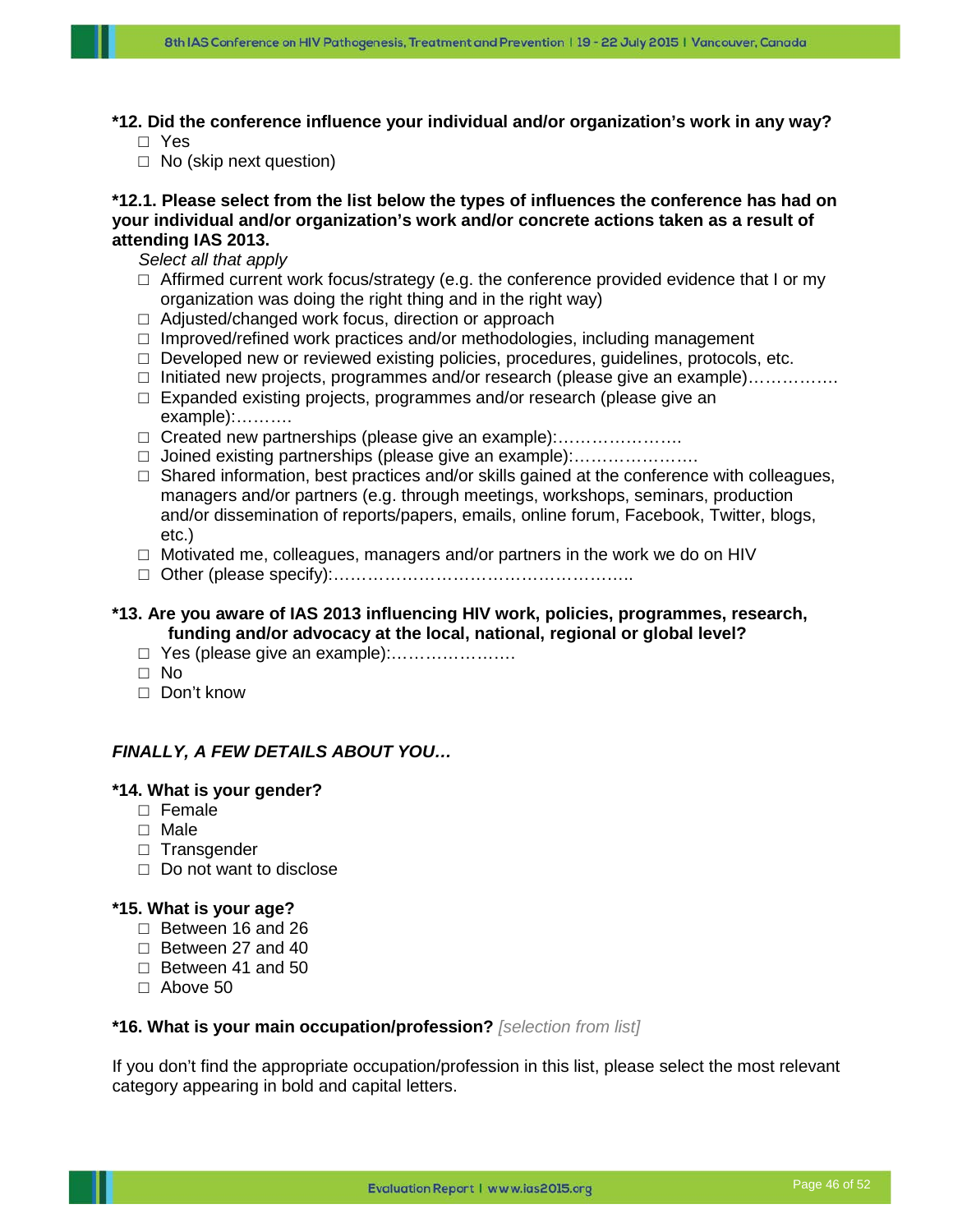#### **\*17. In which country do you mainly work?** *[selection from list]*

#### **\*18. With which type of organization or profession are you mainly affiliated?** *[selection from list]*

#### **19. For how many years have you worked in the HIV field (full or part time)?**

- □ Less than 2
- $\Box$  Between 2 and 5
- □ Between 6 and 10
- □ Between 11 and 15
- □ More than 15

You have reached the end of the survey. You will automatically be entered into a prize draw to win US\$200 for you, your organization or your nominated HIV and AIDS charity. Three respondents will be randomly selected and will be notified by email (prizes are not linked to survey answers)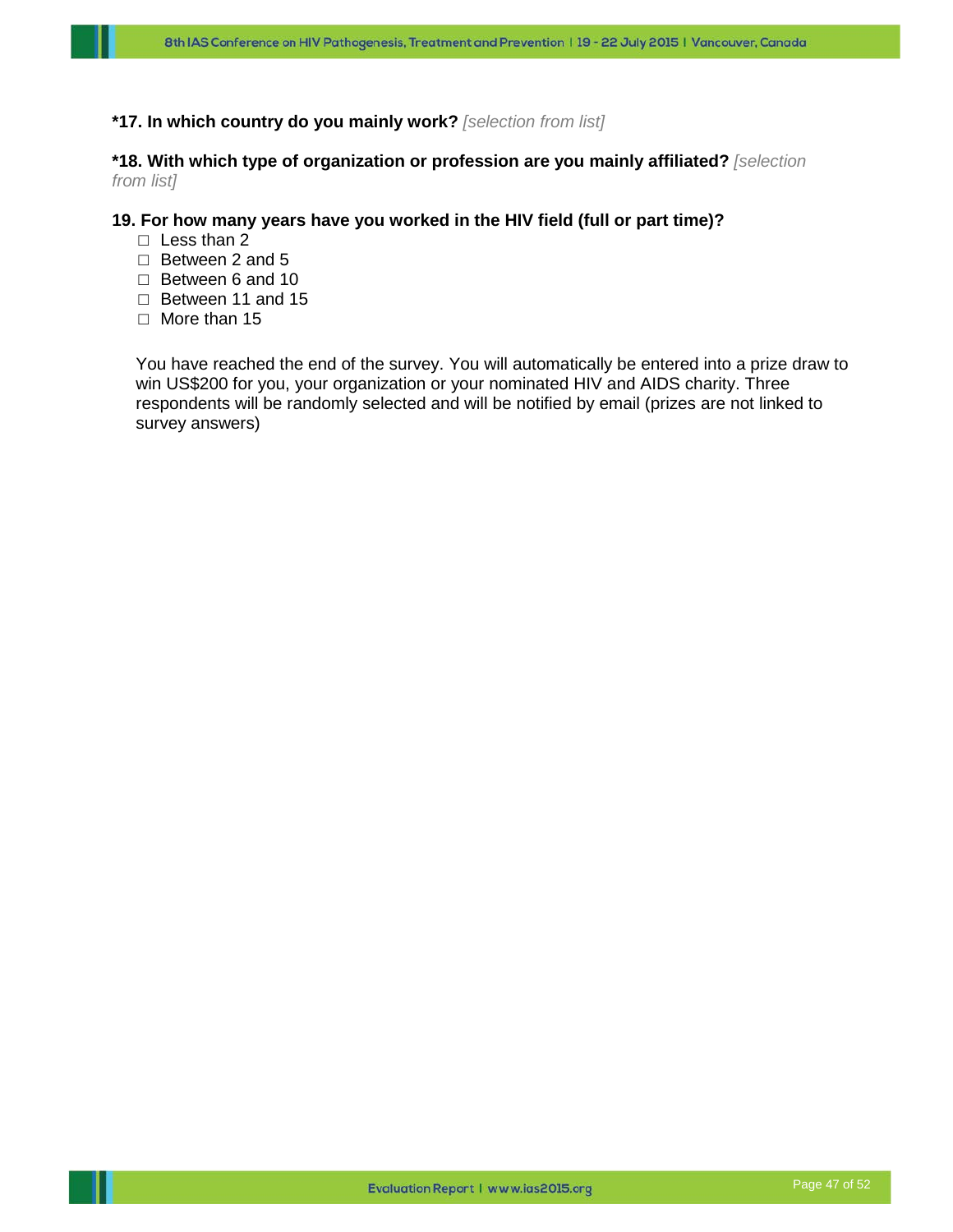# <span id="page-48-0"></span>**Appendix 2: List of countries and corresponding regions**

| <b>Sub-Saharan Africa</b>           | Kuwait<br>Lebanon                | Philippines<br>Singapore              |
|-------------------------------------|----------------------------------|---------------------------------------|
| Angola                              | Libya Arab Jamahiriya            | Sri Lanka                             |
| <b>Benin</b>                        | Morocco                          | <b>Thailand</b>                       |
| <b>Botswana</b>                     | Oman                             | Timor-Leste                           |
| <b>Burkina Faso</b>                 |                                  | Vietnam                               |
| <b>Burundi</b>                      | Palestinian Territory, Occupied  | Oceania                               |
| Cameroon                            | Qatar                            |                                       |
| Cape Verde                          | Saudi Arabia                     | American Samoa                        |
| Central African Republic            | Somalia                          | Australia<br>Cook Islands             |
| Chad                                | South Sudan                      |                                       |
| Comoros                             | Sudan                            | <b>Federated States of Micronesia</b> |
| Congo, the Republic of              | Syria Arab Republic              | Fiji                                  |
| Democratic Republic of Congo        | Tunisia                          | French Polynesia                      |
|                                     | <b>United Arab Emirates</b>      | Guam                                  |
| <b>Equatorial Guinea</b>            | Western Sahara                   | Kiribati                              |
| Eritrea                             | Yemen                            | Marshall islands                      |
| Ethiopia                            | <b>Eastern Europe and</b>        | Nauru                                 |
| Gabon                               | <b>Central Asia</b>              | New Caledonia                         |
| Gambia                              | Armenia                          | New Zealand                           |
| Ghana                               | Azerbaijan                       | <b>Niue</b>                           |
| Guinea                              | <b>Belarus</b>                   | Norfolk Islands                       |
| Guinea-Bissau                       | Georgia                          | Northern Mariana Islands              |
| <b>Ivory Coast</b>                  | Kazakhstan                       | Palau                                 |
| Kenya                               | Kyrgyzstan                       | Papua New Guinea                      |
| Lesotho                             | Moldova, Republic of             | Pitcairn                              |
| Liberia                             | <b>Russian Federation</b>        | Samoa                                 |
| Madagascar                          |                                  | Solomon Islands                       |
| Malawi                              | Tajikistan<br>Turkmenistan       | Tokelau                               |
| Mali                                |                                  |                                       |
|                                     |                                  |                                       |
| Mauritania                          | Ukraine                          | Tonga                                 |
| <b>Mauritius</b>                    | <b>Uzbekistan</b>                | Tuvalu                                |
| Mayotte                             | <b>East Asia</b>                 | Vanuatu                               |
| Mozambique                          | China                            | <b>Wallis and Futuna</b>              |
| Namibia                             |                                  | <b>Central and South America</b>      |
| Niger                               | Democratic People's Republic of  | Argentina                             |
| Nigeria                             | Korea                            | <b>Belize</b>                         |
| Rwanda                              | Hong Kong                        | <b>Bolivia</b>                        |
| Sao Tome and Principe               | Japan                            | Brazil                                |
| Senegal                             | Macao                            | Chile                                 |
| Seychelles                          | Mongolia                         | Colombia                              |
| Sierra Leone                        | Republic of Korea                | Costa Rica                            |
| South Africa                        | Taiwan, Province of China        | Ecuador                               |
| Swaziland                           | <b>South and South-East Asia</b> | El Salvador                           |
| Tanzania, United Republic of        |                                  | <b>Falkland Islands (Malvinas)</b>    |
| Togo                                | Afghanistan                      | <b>French Guiana</b>                  |
| Uganda                              | Bangladesh                       | Guatemala                             |
| Zambia                              | <b>Bhutan</b>                    | Guyana                                |
| Zimbabwe                            | Brunei Darussalam                | Honduras                              |
| <b>Middle East and North Africa</b> | Cambodia                         | Nicaragua                             |
|                                     | India                            | Panama                                |
| Algeria                             | Indonesia                        | Paraguay                              |
| <b>Bahrain</b>                      | Lao People's Democratic Republic | Peru                                  |
| Djibouti                            | Malaysia                         | South Georgia & the South             |
| Egypt                               | <b>Maldives</b>                  | Sandwich                              |
| Iraq                                | Myanmar                          | Suriname                              |
| Islamic Republic of Iran<br>Jordan  | Nepal<br>Pakistan                | Uruguay                               |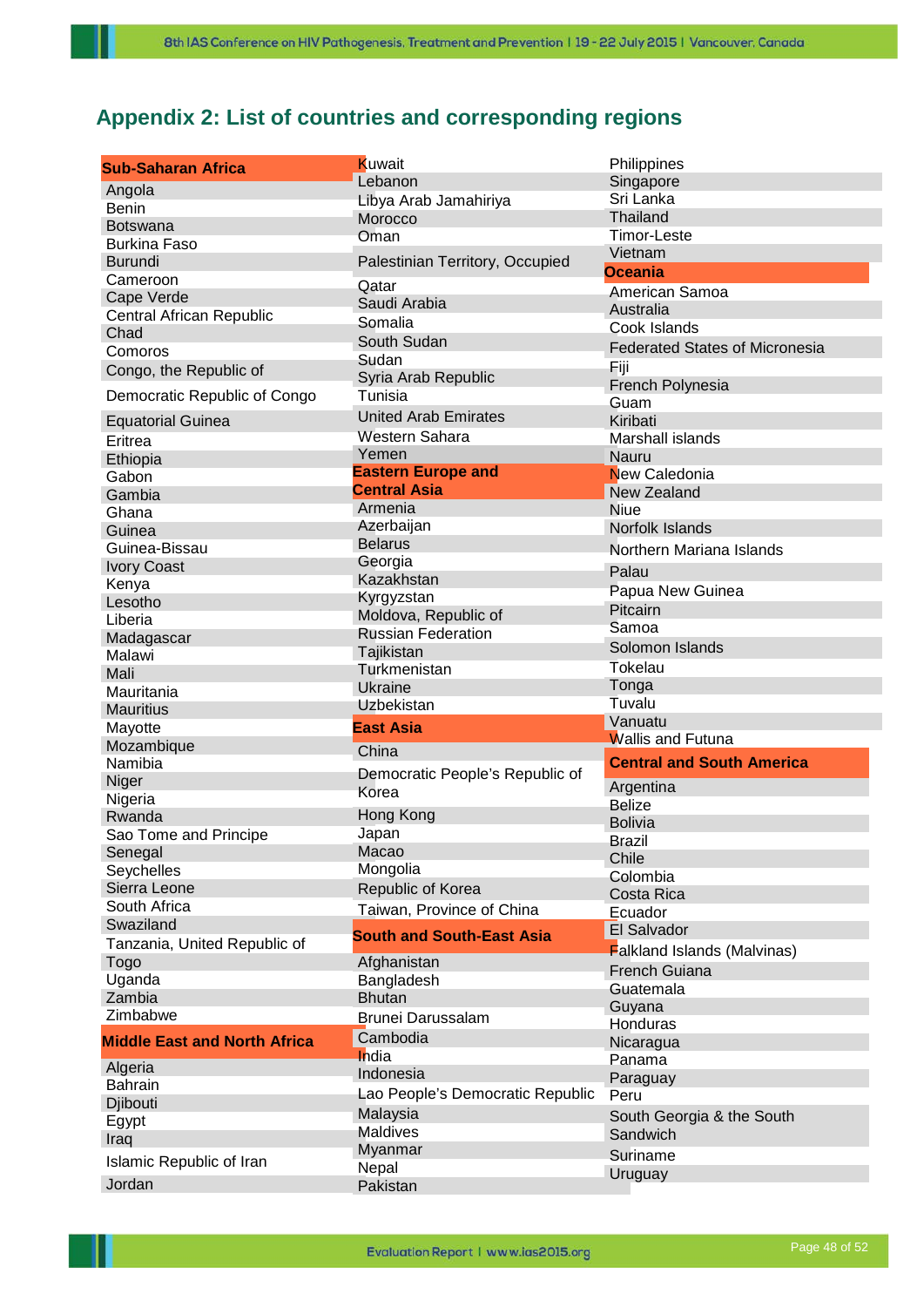| Venezuela                        | Virgin Islands, British           | Israel                       |
|----------------------------------|-----------------------------------|------------------------------|
| <b>Caribbean</b>                 | Virgin Islands, US                | Italy                        |
| Anguilla                         | <b>North America</b>              | Kosovo                       |
| Antigua and Barbuda              | Canada                            | Latvia                       |
| Aruba                            | Mexico                            | Liechtenstein                |
| <b>Bahamas</b>                   | <b>United States of America</b>   | Lithuania                    |
| <b>Barbados</b>                  |                                   | Luxembourg<br>Macedonia, FYR |
| Bermuda                          | <b>Western and Central Europe</b> | Malta                        |
| Cayman Islands                   |                                   | Monaco                       |
| Cuba                             | Albania                           | Montenegro                   |
| Dominica                         | Andorra                           | <b>Netherlands</b>           |
| Dominican Republic               | Austria                           | Norway                       |
| Grenada                          | Belgium                           | Poland                       |
| Guadeloupe                       | Bosnia & Herzegovina              | Portugal                     |
| Haiti                            | <b>Bulgaria</b>                   | Romania                      |
| Jamaica                          | Croatia                           | San Marino                   |
| Montserrat                       | Cyprus                            | Serbia                       |
| <b>Netherlands Antilles</b>      | Czech Republic                    | Slovakia                     |
| <b>Puerto Rico</b>               | <b>Denmark</b>                    | Slovenia                     |
| Saint Helena                     | Estonia                           | Spain                        |
| Saint Kitts and Nevis            | Finland                           | Sweden                       |
| Saint Lucia                      | France                            | Switzerland                  |
| Saint Pierre and Miquelon        | Germany                           | Turkey                       |
| Saint Vincent and the Grenadines | Greece<br>Holy See (Vatican)      | United Kingdom               |
| <b>Trinidad and Tobago</b>       | Hungary                           |                              |
| <b>Turks and Caicos Islands</b>  | Iceland                           |                              |
|                                  | Ireland                           |                              |

Ш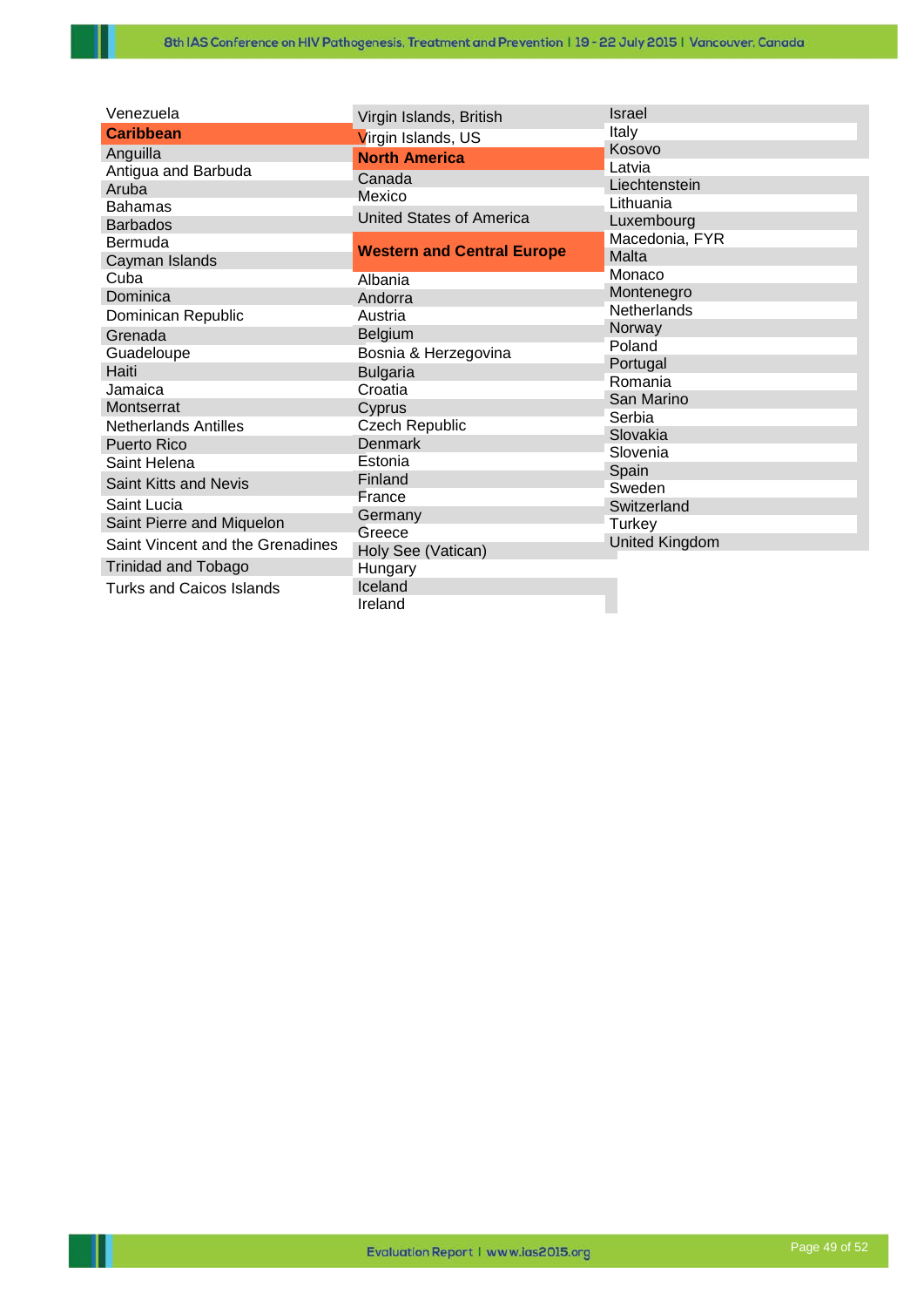# <span id="page-50-0"></span>**Appendix 3: Number of delegates per country**

| <b>Country</b>                    | <b>Number of delegates</b> |
|-----------------------------------|----------------------------|
| Afghanistan                       | 1                          |
| Albania                           | 1                          |
| Angola                            | 3                          |
| Antigua and Barbuda               | 2                          |
| Argentina                         | 79                         |
| <b>Australia</b>                  | 109                        |
| Austria                           | 7                          |
| Bangladesh                        | 6                          |
| <b>Barbados</b>                   | 1                          |
| Belgium                           | 28                         |
| <b>Botswana</b>                   | 8                          |
| <b>Brazil</b>                     | 86                         |
| <b>Bulgaria</b>                   | 1                          |
| <b>Burkina Faso</b>               | 5                          |
| <b>Burundi</b>                    | 9                          |
| Cambodia                          | 10                         |
| Cameroon                          | 25                         |
| Canada                            | 696                        |
| Chile                             | 8                          |
| China                             | 68                         |
| Colombia                          | 5                          |
| Congo, Democratic Republic of the | 18                         |
| Congo, Republic of the            | 2                          |
| Costa Rica                        | 3                          |
| Cote d'Ivoire                     | $\overline{3}$             |
| Croatia                           | 1                          |
| Cuba                              | $\overline{2}$             |
| <b>Czech Republic</b>             | 10                         |
| Denmark                           | 17                         |
| Dominican Republic                | $\overline{2}$             |
| Egypt                             | 4                          |
| Estonia                           | 4                          |
| Ethiopia                          | 17                         |
| France                            | 150                        |
| Gambia                            | 5                          |
| Georgia                           | 4                          |
| Germany                           | 66                         |
| Ghana                             | 48                         |
| Greece                            | 17                         |
| Guatemala                         | 4                          |
| Haiti                             | 3                          |
| Hong Kong, SAR of China           | 17                         |
| Hungary                           | 3                          |
| India                             | 78                         |
| Indonesia                         | 4                          |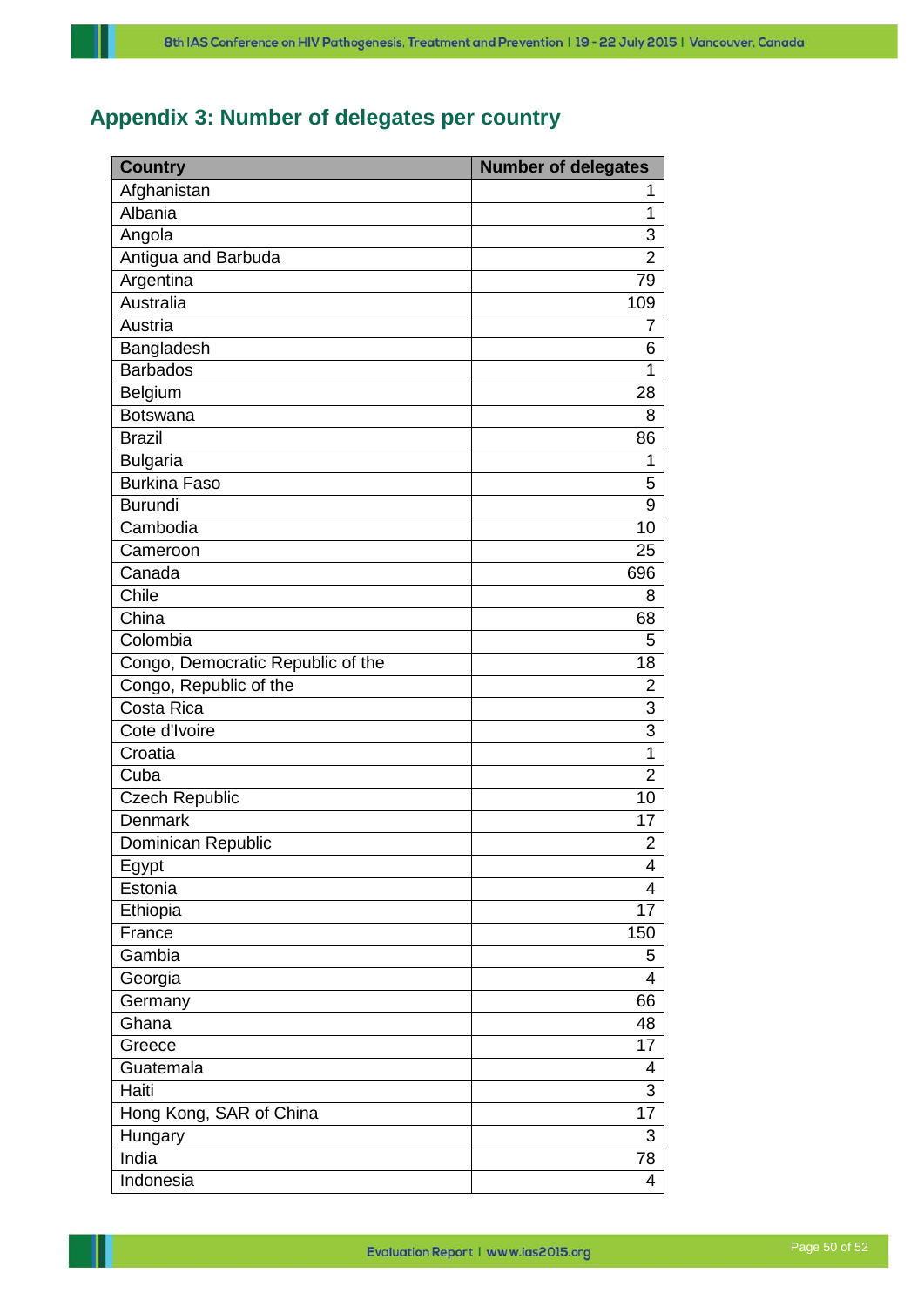| <b>Country</b>                         | <b>Number of delegates</b> |
|----------------------------------------|----------------------------|
| Iran, Islamic Republic of              | 3                          |
| Iraq                                   | 1                          |
| Ireland                                | 3                          |
| Israel                                 | 9                          |
| Italy                                  | 69                         |
| Jamaica                                | 1                          |
| Japan                                  | 40                         |
| Kenya                                  | 53                         |
| Korea, Democratic People's Republic of | $\overline{7}$             |
| Korea, Republic of                     | 9                          |
| Latvia                                 | 4                          |
| Lebanon                                | 1                          |
| Lesotho                                | 4                          |
| Liberia                                | 4                          |
| Lithuania                              | 5                          |
| Macau, SAR of China                    | $\overline{3}$             |
| Malawi                                 | 19                         |
|                                        | 7                          |
| Malaysia<br>Mali                       | $\overline{2}$             |
| <b>Mauritius</b>                       | 1                          |
| Mexico                                 |                            |
|                                        | 66                         |
| Mozambique                             | 14                         |
| Myanmar                                | 15                         |
| Namibia                                | 11<br>11                   |
| Nepal<br>Netherlands                   |                            |
|                                        | 22                         |
| New Zealand                            | 5                          |
| Nigeria                                | 74                         |
| Norway                                 | 10                         |
| Pakistan                               | 6                          |
| Panama                                 | 4                          |
| Papua New Guinea                       | 2                          |
| Peru                                   | 12                         |
| Philippines                            | 8                          |
| Poland                                 | 19                         |
| Portugal                               | 28                         |
| <b>Puerto Rico</b>                     | 5                          |
| Romania                                | 13                         |
| <b>Russian Federation</b>              | 16                         |
| Rwanda                                 | 3                          |
| Samoa                                  | 1                          |
| Saudi Arabia                           | 6                          |
| Sierra Leone                           | 1                          |
| Singapore                              | 10                         |
| <b>Sint Maarten</b>                    | 1                          |
| Slovakia                               | $\overline{2}$             |
| South Africa                           | 172                        |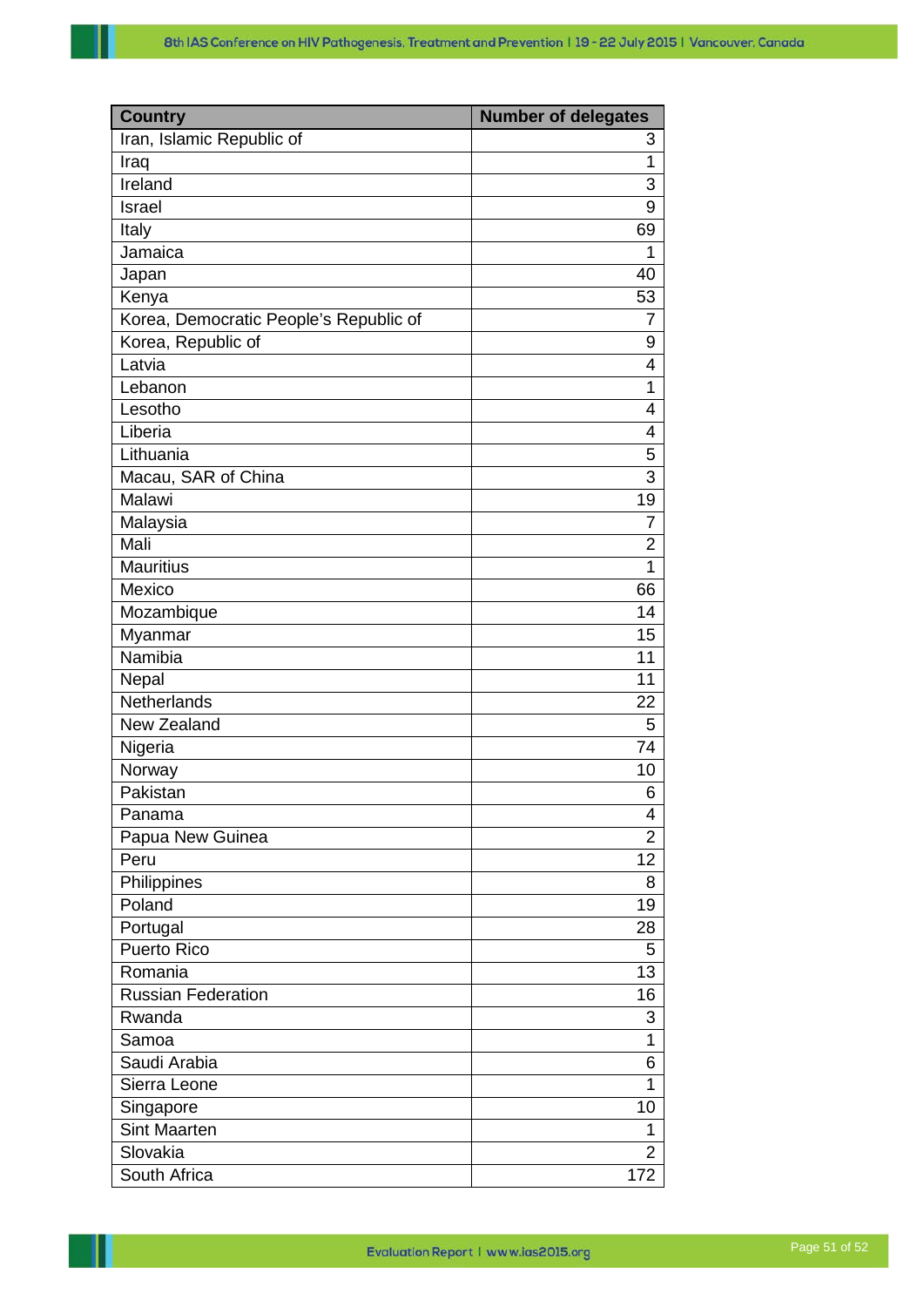| <b>Country</b>               | <b>Number of delegates</b> |
|------------------------------|----------------------------|
| Spain                        | 34                         |
| Sudan                        | 4                          |
| Swaziland                    | 8                          |
| Sweden                       | 5                          |
| Switzerland                  | 68                         |
| Taiwan, Province of China    | 26                         |
| Tajikistan                   | $\overline{2}$             |
| Tanzania, United Republic of | 21                         |
| Thailand                     | 105                        |
| <b>Trinidad and Tobago</b>   | 2                          |
| Turkey                       | 4                          |
| Uganda                       | 176                        |
| Ukraine                      | 13                         |
| <b>United Arab Emirates</b>  | 1                          |
| <b>United Kingdom</b>        | 173                        |
| <b>United States</b>         | 1,349                      |
| Venezuela                    |                            |
| Vietnam                      | 12                         |
| Virgin Islands, British      | 1                          |
| Zambia                       | 32                         |
| Zimbabwe                     | 55                         |